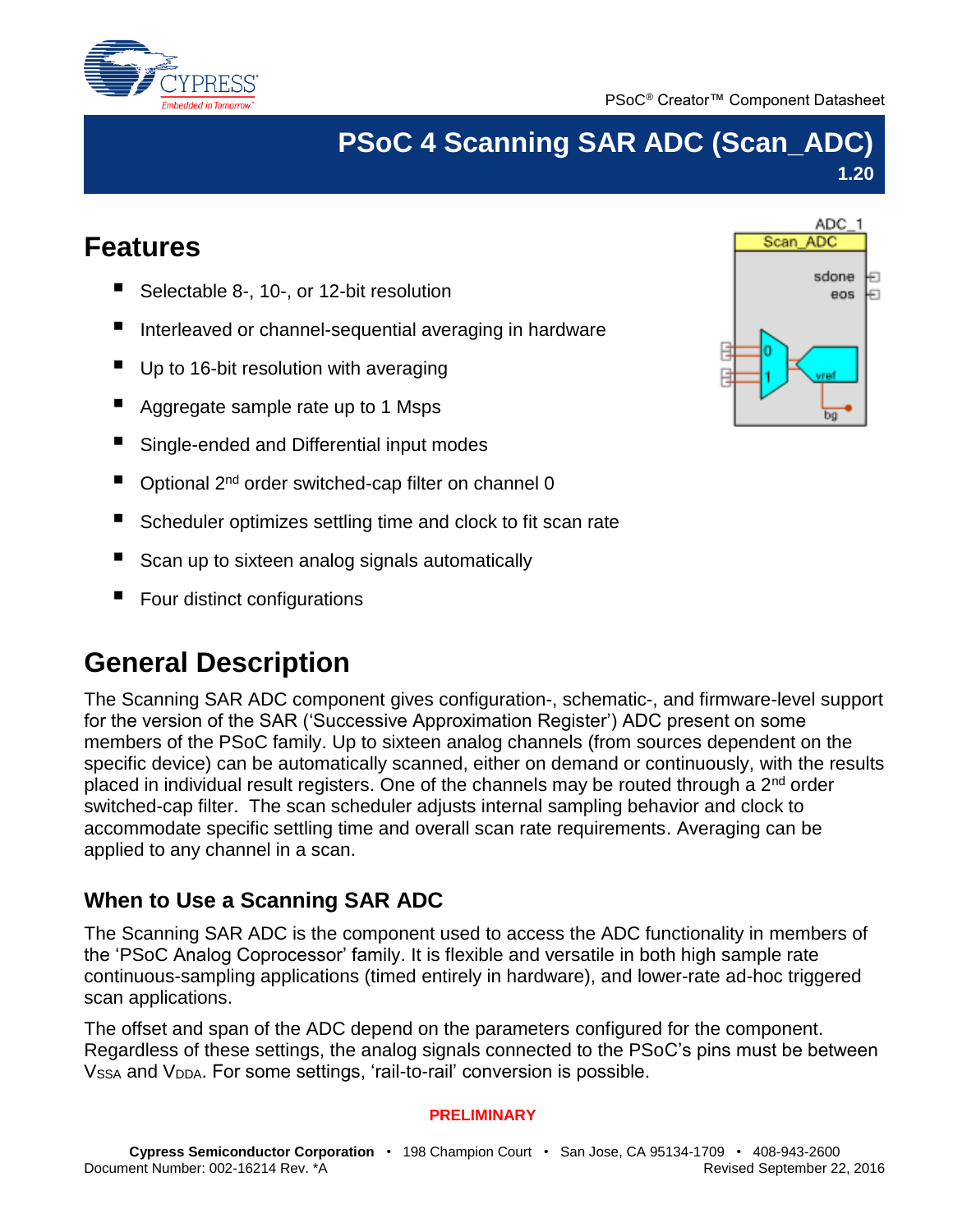# **Input/Output Connections**

This section describes the various input and output connections for the Scanning SAR ADC that may appear as terminals on the component symbol. An asterisk (\*) after the terminal name indicates that the terminal may not be present on the symbol under certain conditions.

**Note** Throughout this document when signal connections are abbreviated, 's/e' means singleended, 'diff' means differential.

**Note** During the sampling time for a given channel, its +Input, -Input, and/or vneg input signals connect directly to the input capacitor of the ADC core, and must charge that capacitor up before the actual conversion. An input settling time value can be entered into each channel's parameter selections to allow for that channel's source impedance.



# **+Input – Analog Input**

This input (not marked; it is always the upper terminal of a differential input pair on the symbol) is the 'positive' (also called non-inverting) analog signal input to the ADC. There are always the same number of 'positive' analog signal input terminals as there are channels selected, whether they are specified as differential or single-ended.

The following symbol has two channels, with channel zero configured as a single-ended channel using vref as the negative terminal.



# **–Input – Analog Input\***

This input (not marked; it is always the lower terminal of a differential input pair on the symbol) is the 'negative' (also called inverting) analog signal input to the ADC. It is only present for channels that have been declared as differential. On all channels declared as single-ended channels, the inverting input of the ADC is connected instead to the Vneg signal, described

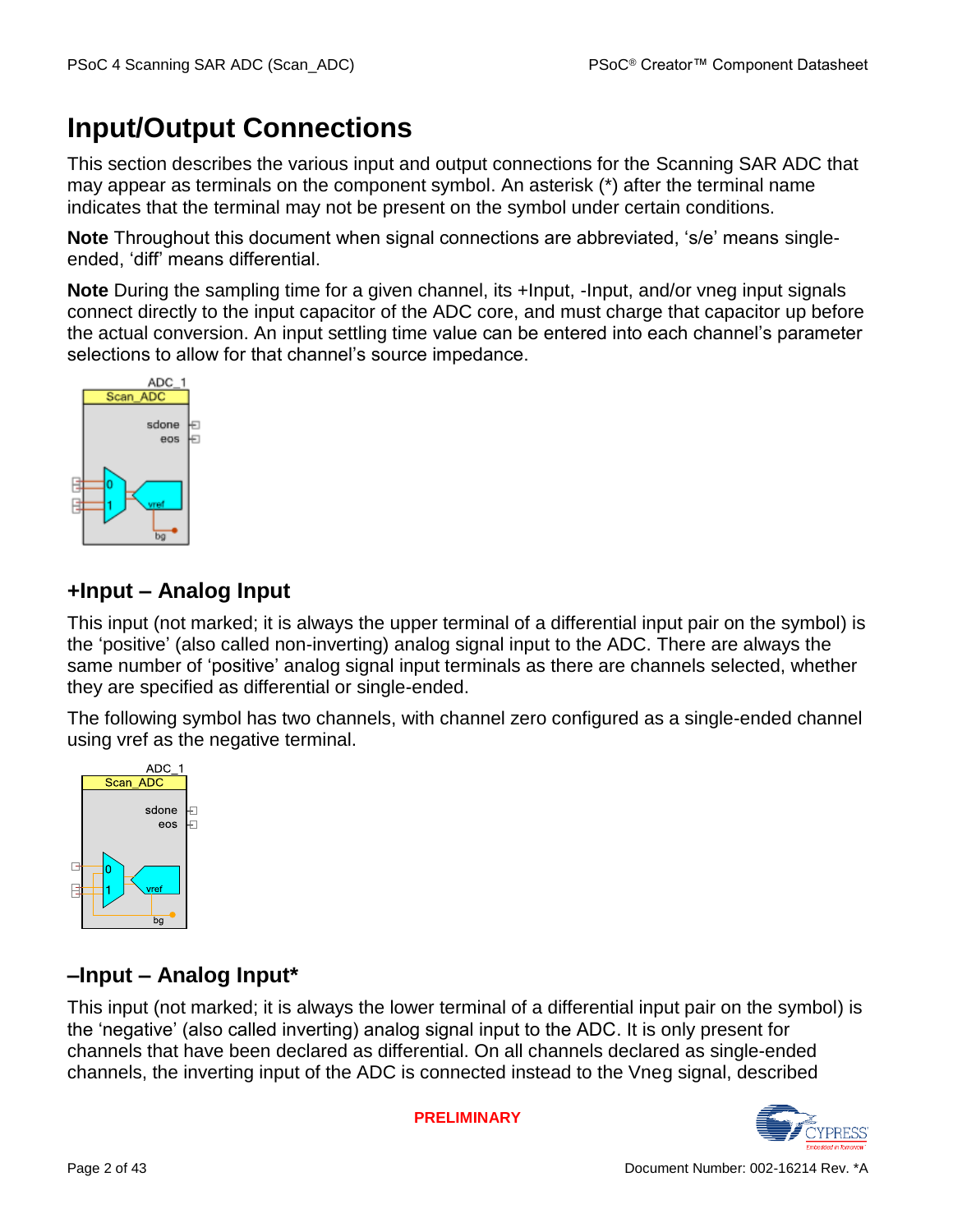below. There are always the same number of 'negative' analog signal input terminals as there are differential channels selected.

## **vneg – Analog Input\***

This is a common negative input reference. This terminal is present only if one or more analog channels are declared as a single-ended input and the **Vneg for S/E** parameter is set to **External**.

## **soc – Digital Input \***

This terminal is present if the "Use signal on soc terminal" box is checked in any configuration. See the **Sample Mode** section for a description of how the soc terminal is used by the component.

PSoC Creator components can be stopped and started with firmware API calls. To allow for circuit stabilization, the first **soc** rising edge should be generated at least 10 µs after the component is started.

## **vagnd – Analog Input \***

This terminal appears on the symbol if the filter function available on channel 0 is enabled. It is intended to be connected to the locally-generated voltage used for referencing analog signals (sometimes called Analog ground) and is connected up by the user.

## **vref – Analog Input \***

This terminal appears on the symbol if the **Vref** parameter is set to **Symbol terminal voltage**.

## **aclk – Clock Input \***

This terminal allows a PSoC clock to be connected to the component. This mode is used when it is important that the clock used by the ADC is identical to that used by another component on the schematic.

You can add this optional terminal if you check the **'Show analog clock (aclk) terminal'** selection, otherwise, the terminal is hidden. Without this terminal, the component will auto-select the ADC clock frequency, which may allow closer matching of user-specified sample rate.

## **sdone – Digital Output**

This signal goes high for two ADC clock cycles to indicate that the ADC has sampled the current input channel. Internally, this signal is used to advance the signal multiplexer onto the next channel.

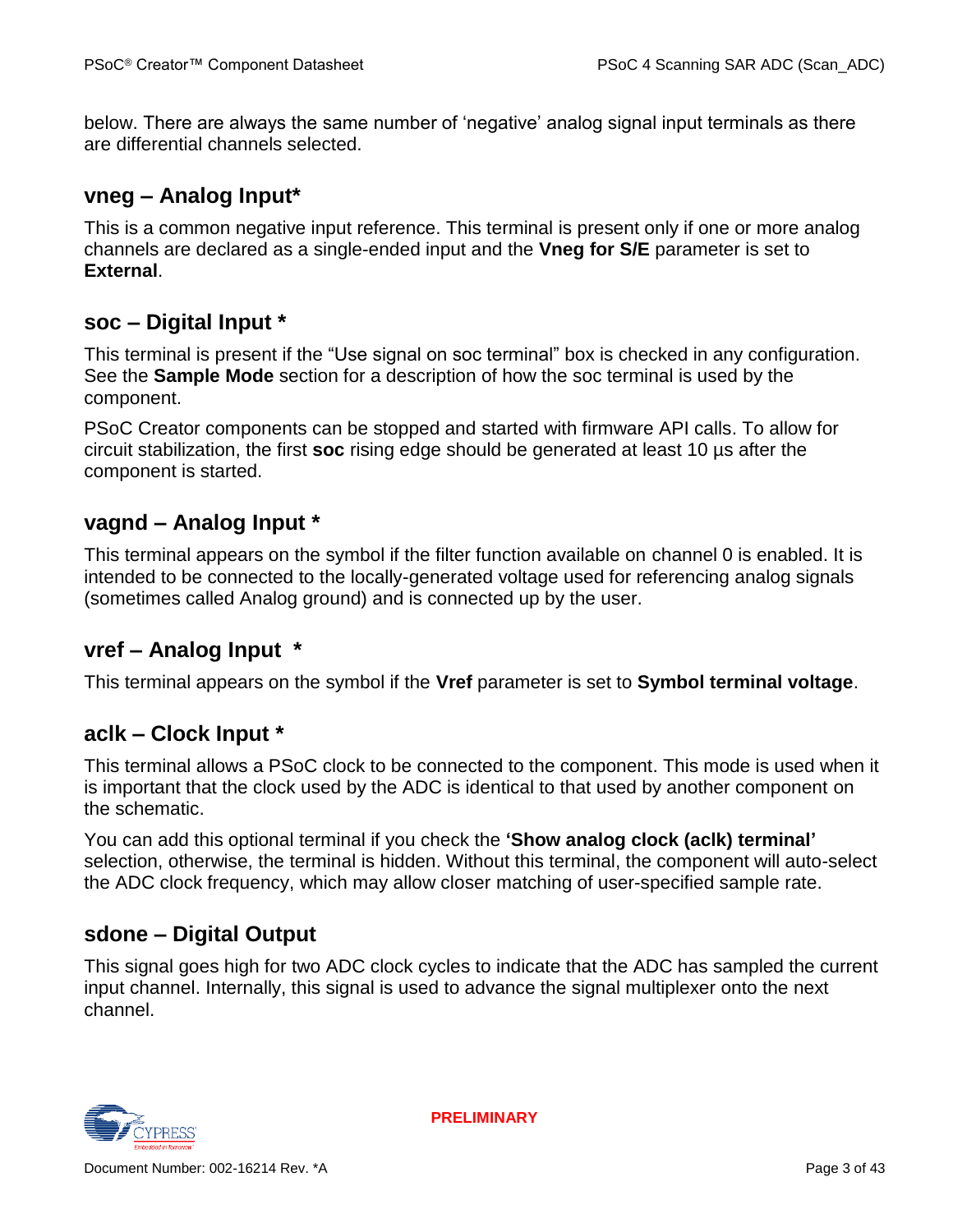## **eos – Digital Output**

A rising edge on the end of scan (eos) output means that the current scan is complete. At this moment, conversion result registers contain valid sample data for all enabled channels. Internally, it is used to provide an interrupt.

# **Component Parameters**

This section covers the various parameters that can be altered or inspected through the setup customizer of the component, grouped within a series of tabs. The customizer supports up to four distinct configurations, each with its own schematic symbol and configuration sub-tab. To explore this, drag a Scanning SAR ADC onto your design and double click it to open the Configure dialog.

For any selectable parameter, the option shown here in **bold** is the default.

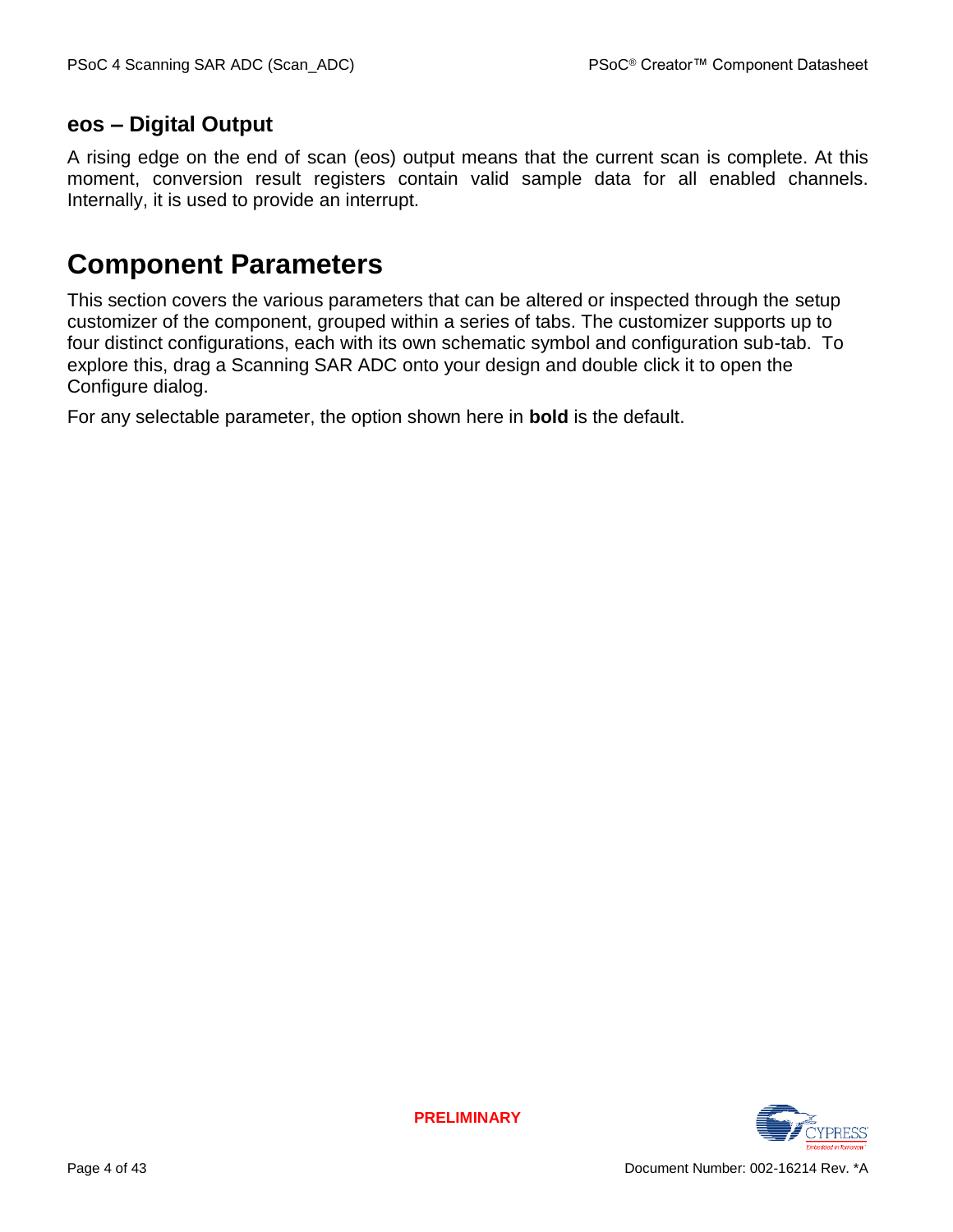|  | Config Tab (for each configuration)- Scan Sub-Tab |  |
|--|---------------------------------------------------|--|
|  |                                                   |  |

| Configure 'Scan_ADC'                                                               |                                                        |                                  |                                 |                                                  |                            |                                          | P<br>x            |
|------------------------------------------------------------------------------------|--------------------------------------------------------|----------------------------------|---------------------------------|--------------------------------------------------|----------------------------|------------------------------------------|-------------------|
| Name:<br>ADC 1                                                                     |                                                        |                                  |                                 |                                                  |                            |                                          |                   |
| Built-in<br><b>Config</b><br>Common                                                |                                                        |                                  |                                 |                                                  |                            |                                          | 1 D               |
| Scan<br>Filter                                                                     |                                                        |                                  |                                 |                                                  |                            |                                          |                   |
| Timing<br>100000<br>Free-run scan rate (SPS):<br>ADC clock rate:<br>Scan duration: | Achieved:<br>슥<br>100,000 SPS<br>12 MHz<br>$10.000$ ns |                                  | Available rates:<br>1 to 18 MHz | 950 to 352.941 SPS                               |                            | Sample Mode<br>Continuous<br>Single shot | Use soc terminal  |
| <b>Input Range</b><br>Vref select:<br>System bandgap<br>Vref bypass                | 1.200 V<br>۰                                           |                                  | Diff.:                          | 12-bit code range: Volt range:<br>0x800 to 0x7FF | Vn-Vref to Vn+Vref         |                                          |                   |
| Vref<br>Vneg for S/E:                                                              |                                                        |                                  |                                 | S/E: 0x000 to 0xFFF                              | 0 to 2"Vref                |                                          |                   |
| Result Data Format                                                                 |                                                        | <b>Interrupt Limits</b>          |                                 |                                                  |                            |                                          |                   |
| Diff. result format:<br>Signed                                                     | ▼                                                      | Compare mode:                    |                                 | Result < Low                                     |                            |                                          | ▼                 |
| S/E result format:<br>Unsigned                                                     | ▼                                                      | Low (hex):                       |                                 | ÷<br>200                                         | High (hex):                | <b>E00</b>                               | 싂                 |
| $\overline{2}$<br>Samples averaged:                                                | ▼                                                      | Diff. value (V):                 |                                 | 0.30V                                            |                            | 1.20V                                    |                   |
| Sequential, Fixed<br>Averaging mode:                                               | ▼                                                      | S/E value (V):<br>Diff. avg (V): |                                 | 0.30V<br>0.15V                                   |                            | 2.10V<br>1.05V                           |                   |
| 8-bit<br>Altemate resolution:                                                      | ▼                                                      | S/E avg (V):                     |                                 | 0.15V                                            |                            | 1.05V                                    |                   |
| Channels<br>÷<br>$\mathbf{2}$<br>Number of channels:                               |                                                        |                                  |                                 |                                                  |                            |                                          |                   |
| Resolution<br>Ch.<br>En                                                            | Input mode                                             |                                  | Avg                             | Minimum acq.<br>time (ns)                        | Achieved<br>acq. time (ns) | Limit<br>interrupt                       | Sat.<br>interrupt |
| √<br>12-bit<br>0                                                                   | <b>Differential</b>                                    | ۰                                |                                 | 194.00                                           | 7417                       |                                          |                   |
| 1<br>$\overline{\mathcal{L}}$<br>$12-bit$<br>۰                                     | <b>Differential</b>                                    | ۰                                | п                               | 194.00                                           | 250                        | ┍                                        | П                 |
| <b>Datasheet</b>                                                                   |                                                        |                                  |                                 | <b>OK</b>                                        | <b>Apply</b>               |                                          | Cancel            |

### **Timing**

#### *Free-run scan rate (SPS)*

This is the fundamental parameter for the Scanning SAR ADC; the desired rate at which completed scans should be executed when the component is running in Continuous mode. It is the rate at which each signal included in the scan is sampled. The Scanning SAR ADC component customizer has a schedule calculator that works to get this sample rate as close as possible to the value that is entered. It does this by intelligent selection of ADC clock frequency (when an internal clock source is selected) and channel sampling times, taking all the other userentered requirements into account.

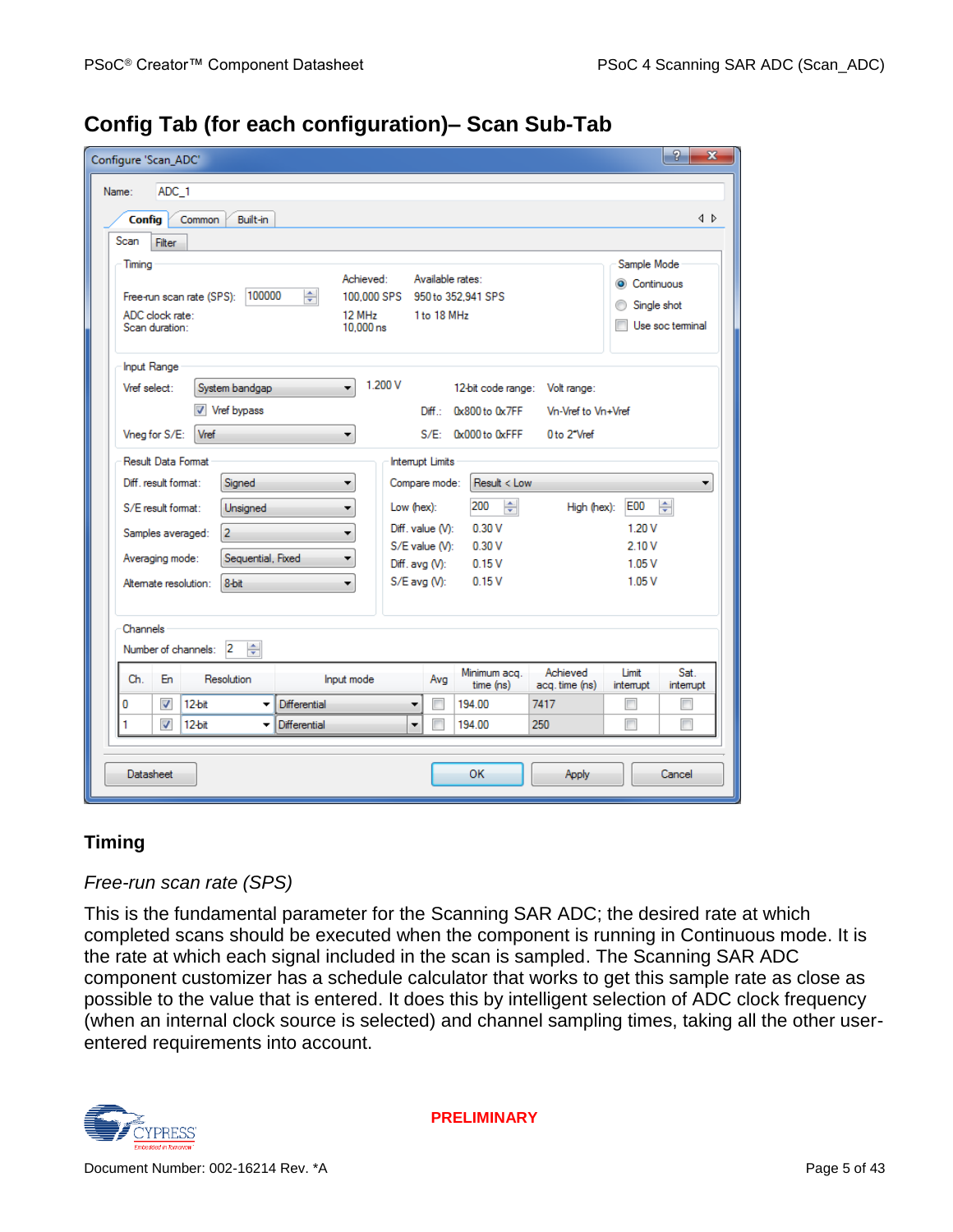When selected, the ADC clock rate is automatically calculated based on the number of channels, averaging, resolution, and acquisition time parameters to meet the entered sample rate.

#### *Achieved (display only)*

This field displays the currently-achieved scan rate that the component will implement in a running system. The scheduler adjusts everything available to get as close as it can to the desired scan rate, but it is not always possible to achieve the desired scan rate.

The achieved scan rate is dependent on the following:

- ADC clock rate
- Number of channels
- Averaging
- **Resolution**
- Achieved acq. time

The sample time for a single channel is the time required to acquire the analog signal and convert it to a digital code. The sample time is represented by the following equation:

*Channel Sample Time* = Achieved acq.time +  $\frac{(Resolution + 2.5)}{ABC}$ *ADC clock rate* 

Channels using one of the sequential "Averaging modes" are sampled "Samples averaged" times in each scan. Channels that are not averaged or use Interleaved averaging mode are only sampled once per scan.

The achieved scan rate is the total of each channel's sample time (if the channel has averaging selected this is multiplied by the number of sequential samples). The achieved scan rate for N channels is:

*Achieved scan rate = (Ch. 0 Sample Time \* samples/scan) +(Ch. N-1 Sample Time \* samples/scan)*

Example Configuration 1

- $\blacksquare$  ADC clock rate = 18 MHz
- Number of channels  $= 1$
- CH0 Averaging = None
- CH0 Resolution = 12-bit
- $\blacksquare$  CH0 Achieved acq. Time = 194 ns

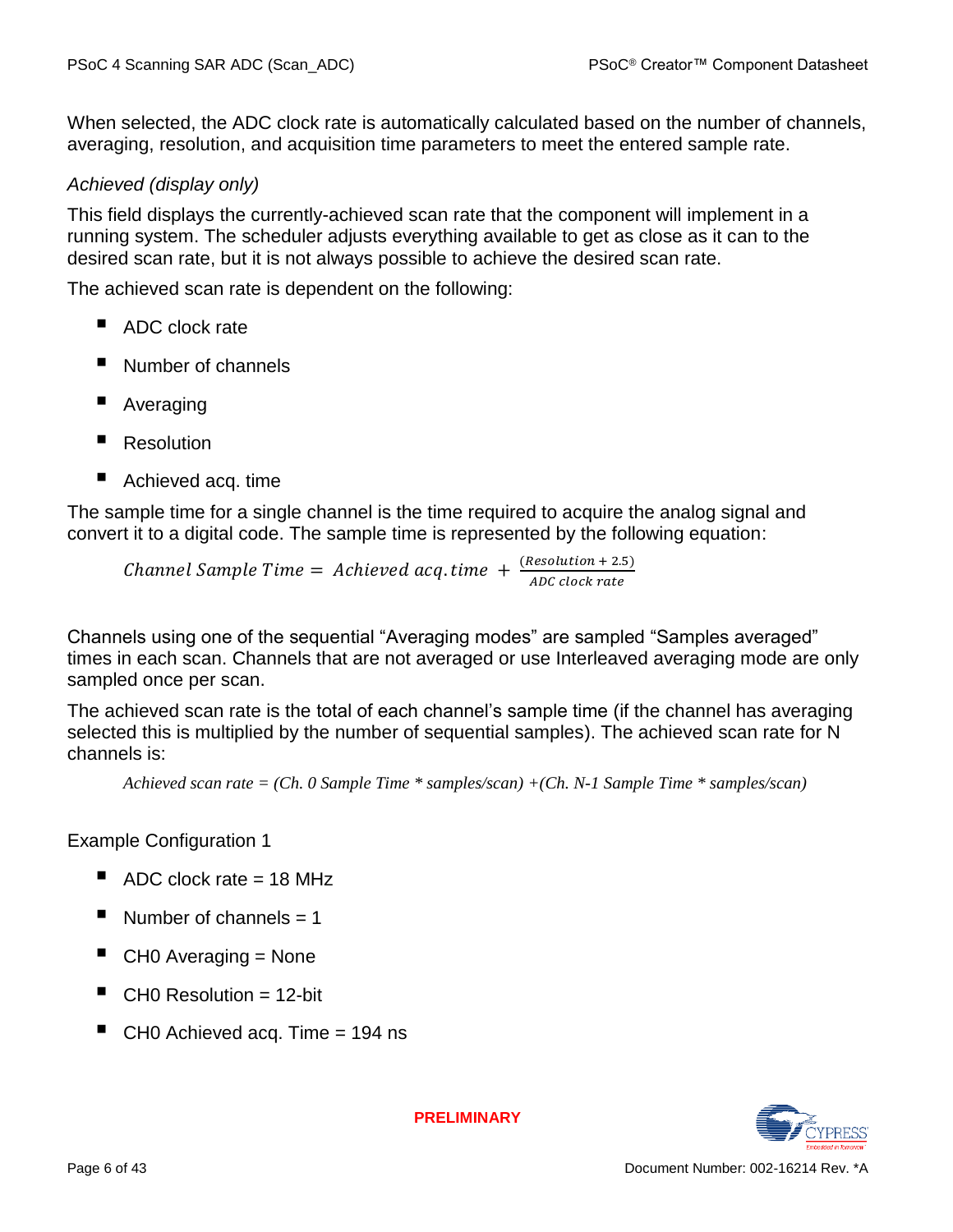Achieved Scan Rate =  $(194ns + \frac{(12 + 2.5)}{18MHz}) * 1 = 1$  MSPS

Example Configuration 2

- $\blacksquare$  ADC clock rate = 18 MHz
- Number of channels = 3
- $\blacksquare$  CH0 Averaging = None
- $\blacksquare$  CH0 Resolution = 12-bit
- $\blacksquare$  CH0 Achieved acq. Time = 194 ns
- CH1 Averaging = Sequential, Sum with 4 samples averaged
- $\blacksquare$  CH1 Resolution = 12-bit
- $\blacksquare$  CH1 Achieved acq. Time = 194 ns
- $\blacksquare$  CH2 Averaging = None
- $\blacksquare$  CH3 Resolution = 8-bit
- $\blacksquare$  CH2 Achieved acq. Time = 194 ns

Achieved Scan Rate = 
$$
\left( \left( 194ns + \frac{(12 + 2.5)}{18MHz} \right) * 1 \right) + \left( \left( 194ns + \frac{(12 + 2.5)}{18MHz} \right) * 4 \right) + \left( 194ns + \frac{(8 + 2.5)}{18MHz} \right) * 1 = 173 kSPS
$$

### *Available rates (display only)*

This field shows the approximate minimum to maximum range of scan rates that can currently be attained with the setup as defined. If the desired free-running rate is less than the minimum rate shown here, the solution is to set up a TC/PWM timer on the schematic and use it to trigger the ADC periodically (in single shot triggered mode).

### *ADC clock rate (display only)*

This field displays the currently-selected actual ADC clock frequency. It is an integer divide from the PSoC's main high frequency clock.

### *Scan Duration (display only)*

This field gives the duration of the achieved overall scan, in ns.

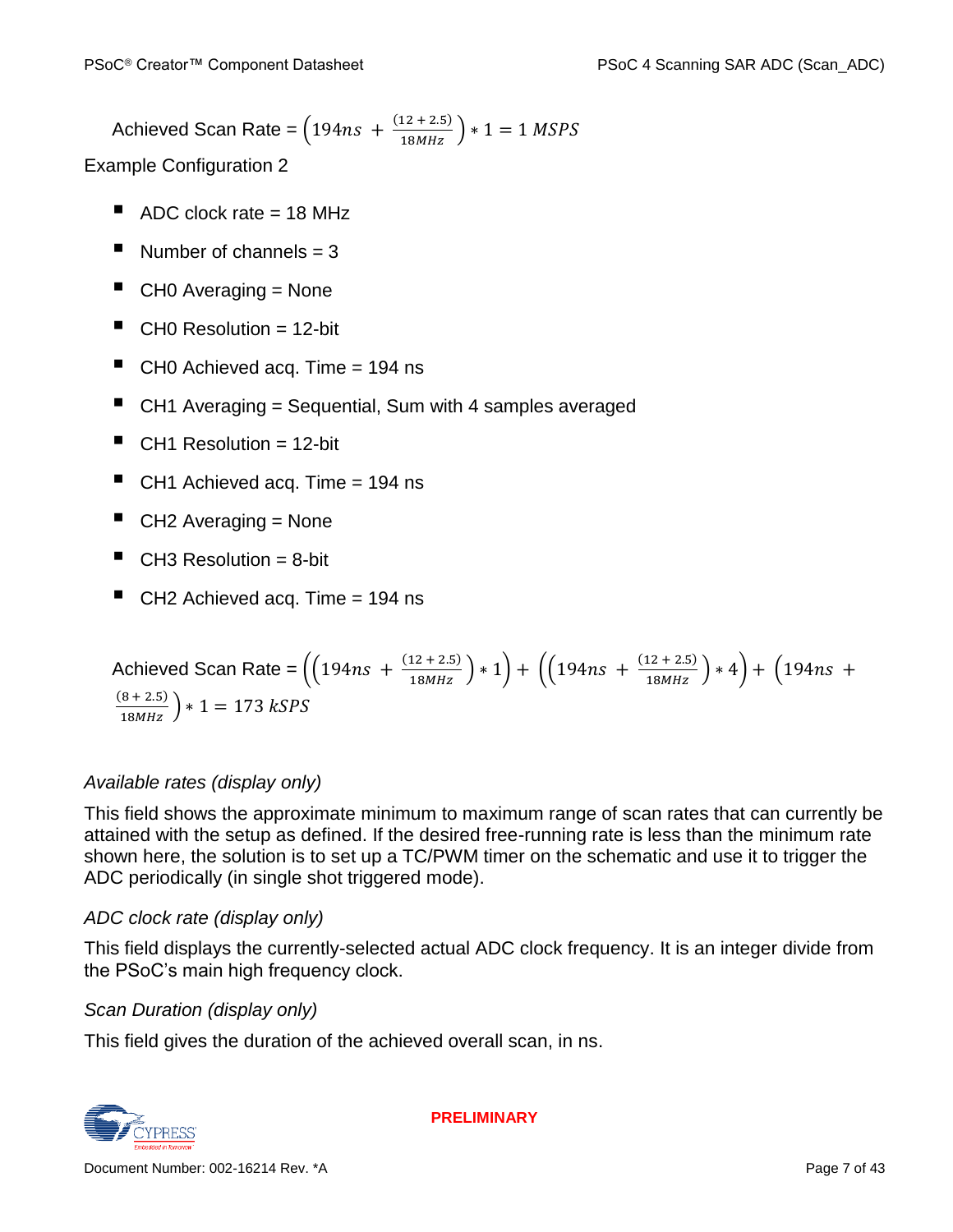#### **Sample Mode**

The Scanning SAR ADC can operate in one of two modes:

| Sample mode       | <b>Description</b>                                                     |  |  |
|-------------------|------------------------------------------------------------------------|--|--|
| <b>Continuous</b> | Once started, Scanning SAR ADC runs continuously until stopped         |  |  |
| Single shot       | Scanning SAR ADC takes one scan per valid firmware or hardware trigger |  |  |

#### *Use soc terminal*

The Scanning SAR ADC can always be started and stopped in firmware with the ADC StartConvert() and ADC StopConvert() functions.

If this box is checked, hardware triggering via the start-of-conversion (soc) terminal on the component is enabled. The soc terminal is created on the component symbol by checking the "Use signal on soc terminal" on the Scan sub tab.

With this hardware triggering enabled, in single-shot mode a single complete scan of the Scanning SAR ADC is triggered by a positive-going edge applied to the soc terminal. In continuous mode, the ADC takes scans back-to-back if a '1' level is applied to the soc terminal.

Enabling hardware triggering does not suppress the firmware triggering function. Exercise caution in interpreting data sets resulting from a combination of both forms of triggering, since the trigger source is not reflected in the output data.

#### **Input range**

#### *Vref select*

The **Vref** parameter selects the reference voltage source that is used for the ADC core, and optionally enables a numeric value to be given to it if the customizer does not know it.

| <b>Reference</b>      | <b>Description</b>                                                                                                                                                                                                                                     |
|-----------------------|--------------------------------------------------------------------------------------------------------------------------------------------------------------------------------------------------------------------------------------------------------|
| Design-wide reference | This is the reference voltage that is assigned by Creator for multiple use in the design.                                                                                                                                                              |
| <b>System Bandgap</b> | Dedicated internal connection to the main 1.2 V reference                                                                                                                                                                                              |
| Symbol terminal       | The voltage fed to this terminal on the symbol is used as the reference                                                                                                                                                                                |
| External device pin   | Depending on the device part number, this pin is a dedicated or shared pin, used both<br>for the Vref off-chip bypass capacitor and for the injection of a reference external to the<br>chip. Checking the Vref bypass box has no effect in this mode. |
| Vdda/2                | An internal resistor divider produces Vdda/2 as a reference                                                                                                                                                                                            |
| Vdda                  | Uses the internal Vdda. An off-chip bypass capacitor has no effect in this mode.                                                                                                                                                                       |

The internal Vref startup time varies with different bypass capacitors. This table lists two common values for the bypass capacitor and its startup time specification.

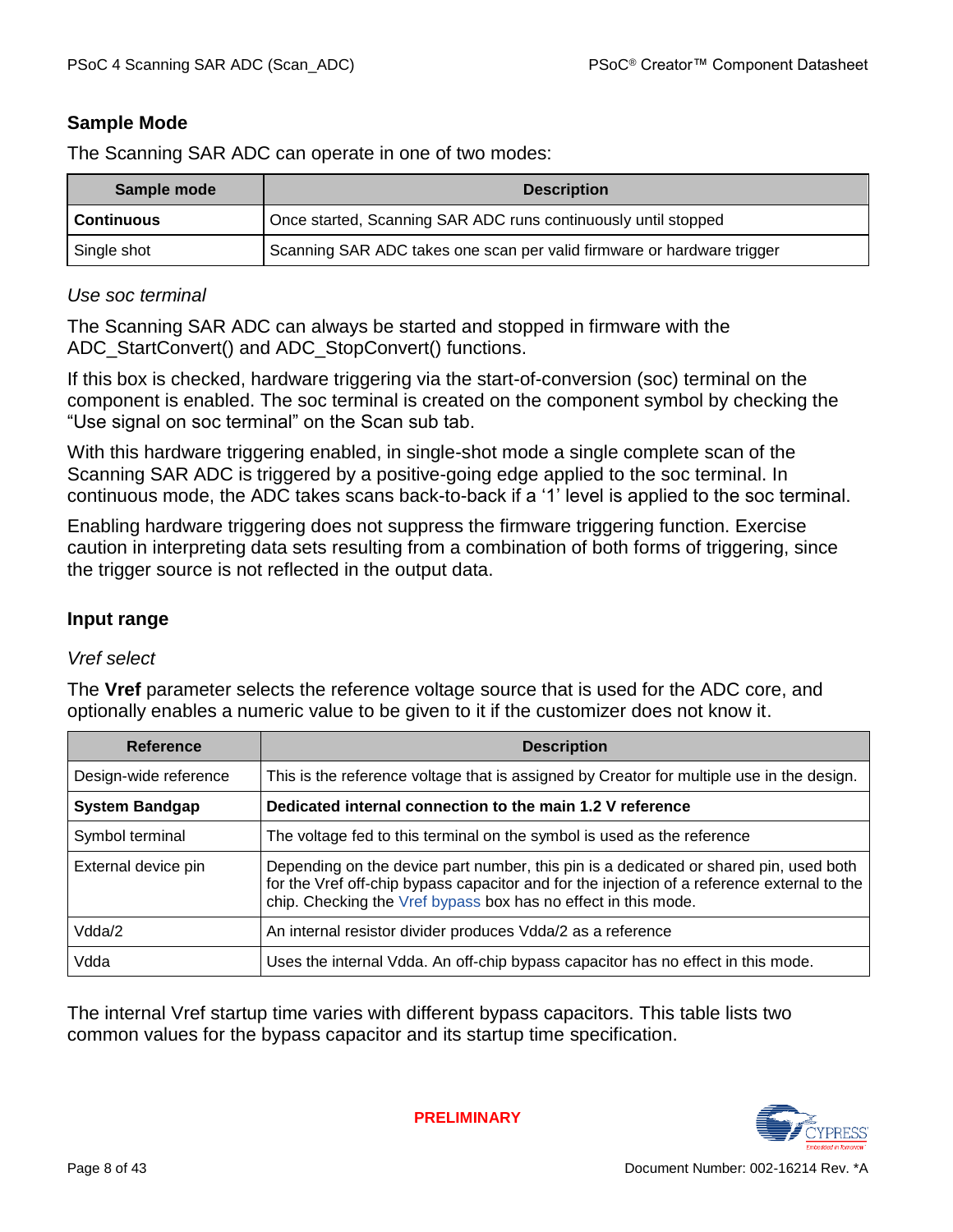| <b>Internal Vref Startup Time</b>                           | <b>Maximum Specification</b> |
|-------------------------------------------------------------|------------------------------|
| Startup time for reference with external capacitor (1 µF)   | 2 ms                         |
| Startup time for reference with external capacitor (100 nF) | $200 \mu s$                  |

#### *Vref value (user entry or parameter display)*

To the right of the Vref select pull-down, this parameter either displays the reference voltage value that is being used for the SAR ADC (if this is 'known' to PSoC Creator) or enables the entry of a value for display purposes, if only the user knows this value.

Vref shall not be less than 1.0 V, and setting it so causes an error.

#### <span id="page-8-0"></span>*Vref bypass*

Checking this box indicates to the component customizer that you have attached an off-chip bypass capacitor to the specific device pin set aside for this. It permits the component to select higher ADC clock rates and therefore significantly higher overall scan rates.

The use of an off-chip reference bypass capacitor (ideally 33 nF or greater, ideally X7R dielectric or better) is recommended in all systems. It should only be omitted when there is really no room for it on the build. When omitted, the maximum aggregate sample rate is reduced by at least a factor of eighteen, and conversions are more prone to digital noise on the circuit board.

#### *Vneg for S/E*

This parameter selects where the negative input to the SAR ADC is connected if any channels are configured for single-ended operation.

| <b>Negative input</b> | <b>Description</b>                                                                                                                                                                                                   |
|-----------------------|----------------------------------------------------------------------------------------------------------------------------------------------------------------------------------------------------------------------|
| Vssa                  | Input range is 0.0 to Vref, effective resolution will be one bit less than selected in the<br>customizer.                                                                                                            |
| <b>Vref</b>           | Input range is 0.0 to Vref*2.                                                                                                                                                                                        |
| External              | This mode is configured for "quasi-differential" inputs. Multiple channels share one common<br>-ve (inverting) connection. This is often used for common-mode rejection of ground noise in<br>multi-channel systems. |

#### *12-bit code range (display only)*

This field displays what code ranges will be returned by the SAR ADC. The values displayed are truncated at 12-bits. However, the results returned will be sign extended to the 16 or 32 bit format depending on which GetResult function is used.

#### *Volt range (display only)*

This field displays the voltage range of the SAR ADC using the selected Vref. For single ended channels the selection of Vneg is also used to determine the range.

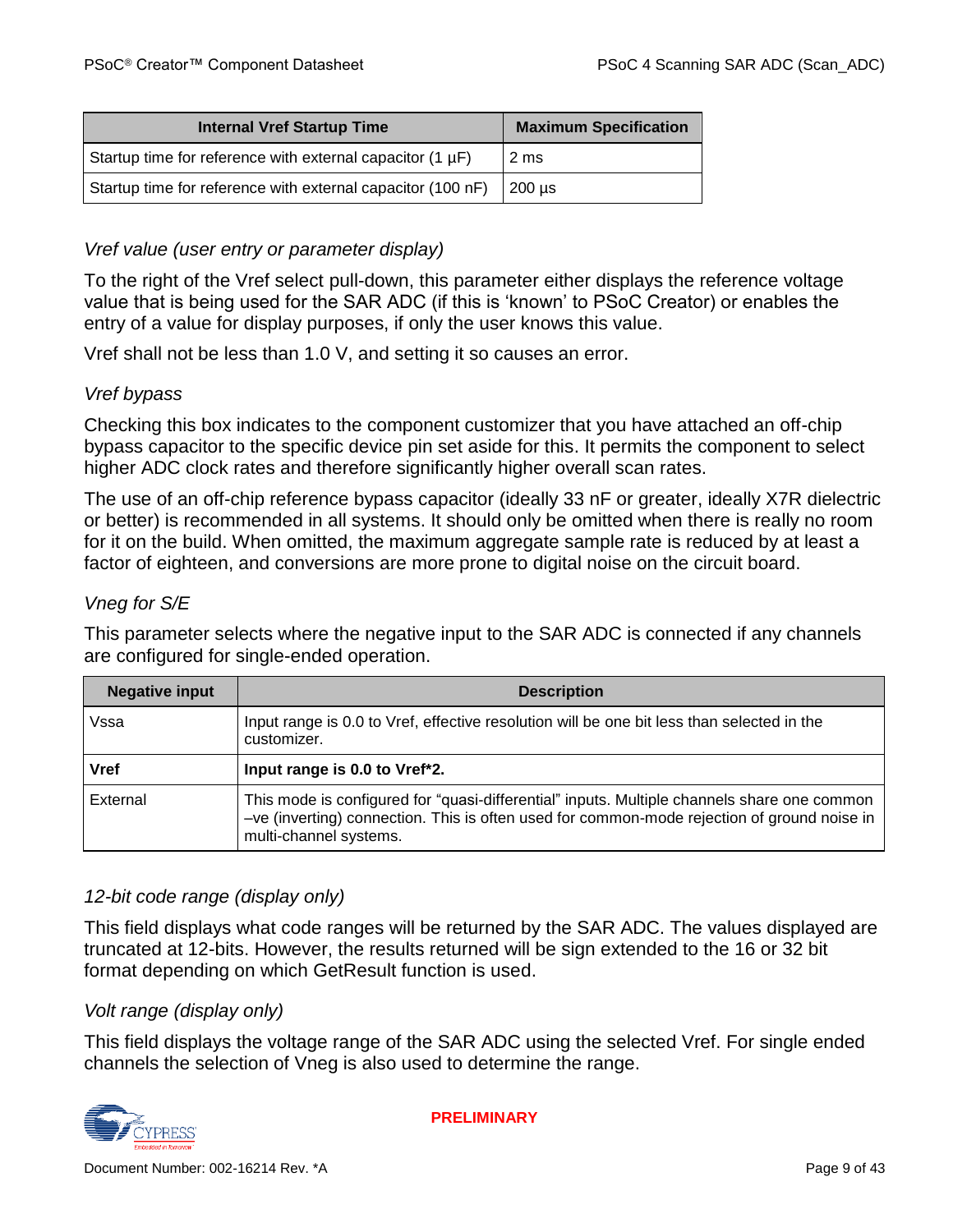#### **Result Data Format**

#### *Differential (Diff.) result format*

This parameter determines whether or not the result from a differential measurement is **Signed** or Unsigned. This is a global setting for all differential channels. Results are always rightjustified.

#### *S/E result format*

This parameter determines whether or not the result from a single-ended measurement is Signed or **Unsigned.** This is a global setting for all single-ended channels. Results are always right-justified.

The following table shows how these parameters affect conversion of the input voltage to the 12 bit digital sample value.

| s/e or<br>diff | Signed /<br><b>Unsigned</b>                     | Single-ended<br>negative input | -Input      | +Input                               | <b>Result Register</b>                                                    |
|----------------|-------------------------------------------------|--------------------------------|-------------|--------------------------------------|---------------------------------------------------------------------------|
| s/e            | Unsigned: Use<br>this mode only<br>with caution | Vssa                           | Vssa        | Vref<br>Vssa<br>-noise               | 0x0FFF<br>0x0800<br>0x07xx (this causes a wrap-<br>round in calculations) |
| s/e            | Signed                                          | Vssa                           | Vssa        | Vref<br>Vssa<br>-noise               | 0x07FF<br>0x0000<br>0xFFxx                                                |
| s/e            | Signed                                          | External                       | Vneg        | Vneg+Vref<br>Vneg<br>Vneg-Vref       | 0x07FF<br>0x0000<br>0xF800                                                |
| s/e            | <b>Unsigned</b>                                 | <b>Vref</b>                    | <b>Vref</b> | 2*Vref<br><b>Vref</b><br><b>Vssa</b> | <b>OxOFFF</b><br>0x0800<br>0x0000                                         |
| s/e            | Signed                                          | Vref                           | Vref        | 2*Vref<br>Vref<br>Vssa               | 0x07FF<br>0x0000<br>0xF800                                                |
| diff           | Unsigned                                        | N/A                            | Vx          | Vx+Vref<br>Vx<br>Vx-Vref             | 0x0FFF<br>0x0800<br>0x0000                                                |
| diff           | <b>Signed</b>                                   | N/A                            | Vx          | Vx+Vref<br>Vx<br>Vx-Vref             | 0x07FF<br>0x0000<br>0xF800                                                |

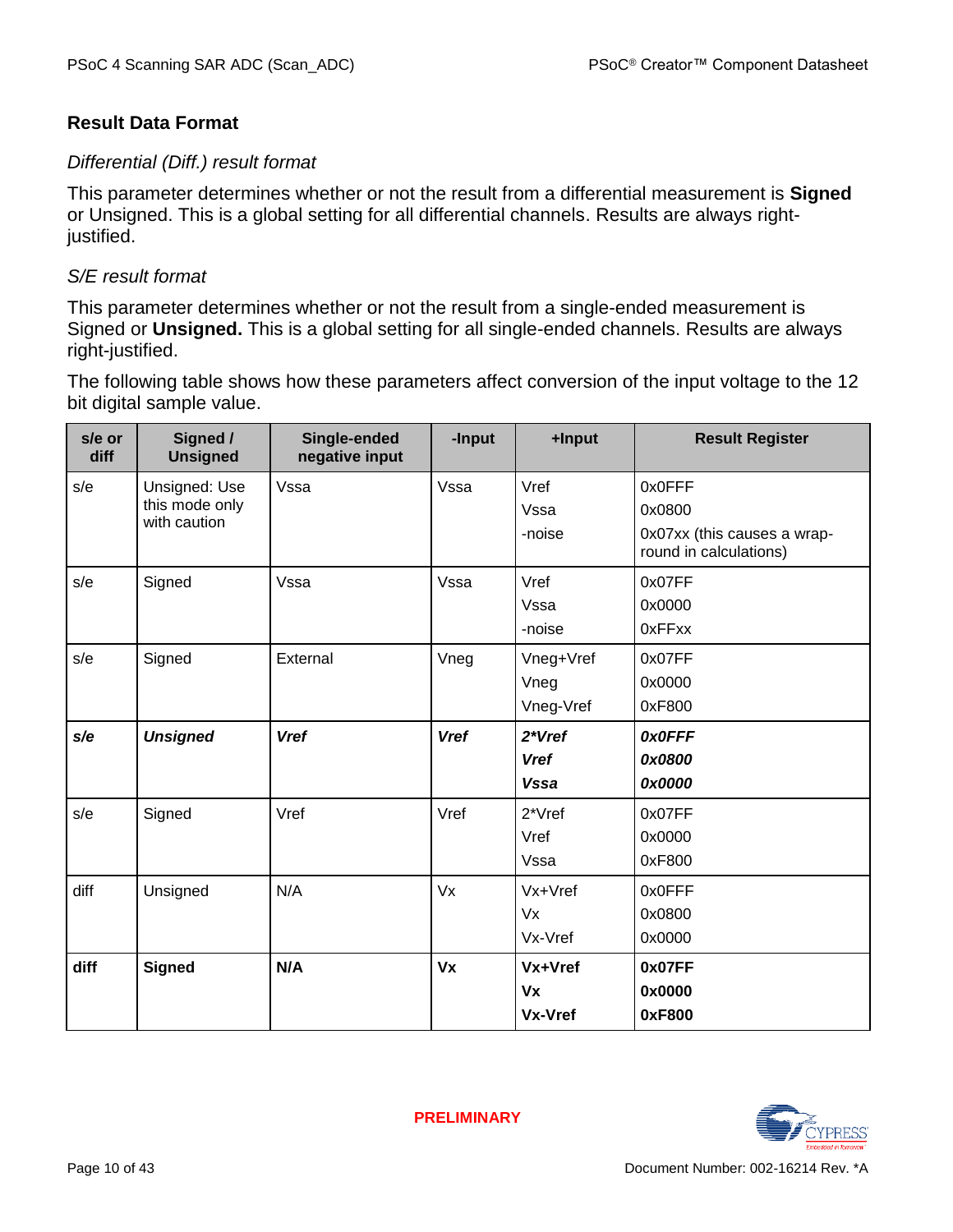For single-ended conversions with the **Vneg for S/E** parameter set to **Vssa**, the usable conversion is effectively 11-bit. Noise or offset on the **+Input** terminal with a level slightly below Vssa produces a result that appears more positive than full scale. This can cause severe system problems, so this mode should be used with caution.

#### *Samples averaged*

This parameter sets the averaging rate for any channel with the averaging option enabled. This is a global setting for all channels that have averaging enabled. Default value is **2**.

Note that the interleaved averaging option does not support result realignment, it is a simple accumulation. For average counts of greater than 16, it is possible (under large-signal conditions) for the result register to overflow and wrap round. This error is not detected by the hardware. Only use more than 16 sample averaging in interleaved mode if you are satisfied that this wrap-round will not occur on your particular signals.

#### *Averaging mode*

This parameter sets how the hardware averaging mode operates. If *Sequential, Sum* is selected, each ADC conversion result is added to a running sum. It's then shifted so that it fits into a 16-bit result word. If the *Sequential, Fixed* mode is selected, accumulated result is shifted back into a 12-bit result.

In either sequential mode, the scan pauses on the channel being averaged and all the samples for the average are taken before moving onto the next channel in the scan. This can reduce the maximum available scan rate substantially when any channel in the scan is averaged in this way. For this reason, the Interleaved, Accumulate mode is also available. In Interleaved mode, only one conversion is taken on each channel before moving on, but channels that have averaging enabled get the preset number of samples accumulated in their result register.

In *Interleaved, Sum mode* the overall scan rate is not reduced. This means that channels not requiring averaging can still be sampled at the original scan rate. An end of scan interrupt is still produced at the end of every scan; channels that utilize interleaved averaging are not marked as 'valid' until the correct number of scans have been taken.

If every channel is set to use averaging and the mode is set to Interleaved, Accumulate then the rate of end-of-scan interrupts is significantly reduced.

#### *Alternate resolution*

This parameter sets the alternate ADC resolution to either **8** or 10 bits. This alternate resolution can be selected for any channel instead of the native 12-bit. Note that in alternate resolution mode the hardware does not support averaging, and the component will issue a warning if the two modes are set together on any channel.

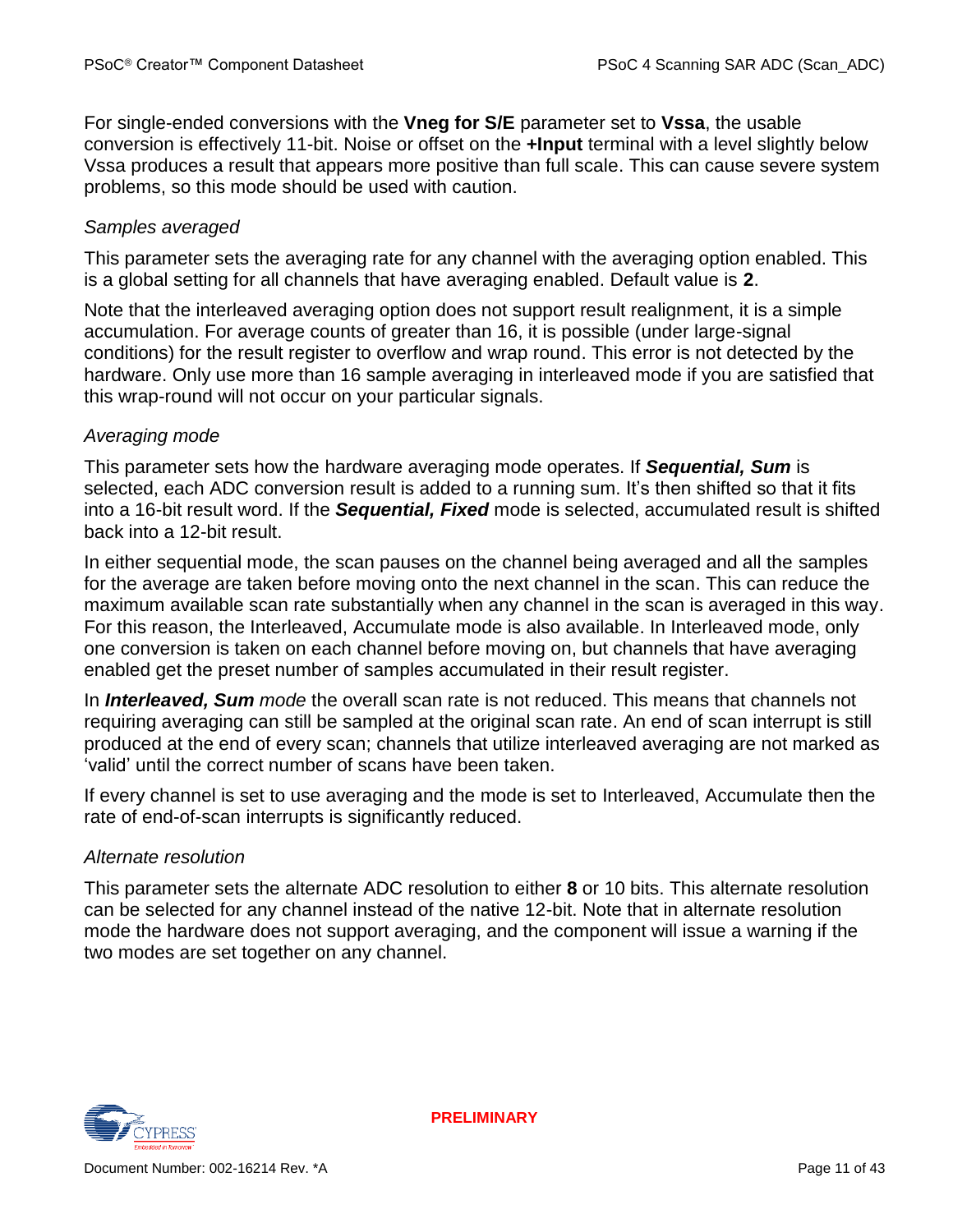#### **Interrupt Limits**

#### *Compare mode*

The Scanning SAR ADC supports range detection to allow for the automatic detection of sample values compared to two programmable thresholds without CPU involvement. A range detect is defined by two global thresholds and a condition.

This parameter sets the condition under which a limit condition will occur and trigger a maskable range detect interrupt.

| <b>Compare Mode</b>                     | <b>Description</b> |
|-----------------------------------------|--------------------|
| <b>Result &lt; Low</b>                  | Below range        |
| Low $\leq$ Result $\leq$ High           | Inside range       |
| $High \leq$ Result                      | Above range        |
| $(Result < Low)$ or $(High < = Result)$ | Outside range      |

#### *Low (hex)*

This parameter sets the low threshold in hex for a limit compare. Default value is **0x0200**. For Signed modes, the SAR results are two's-complement.

#### *High (hex)*

This parameter sets the high threshold in hex for a limit compare. Default value is **0x0E00**.

A range detect is done after averaging, alignment, and sign extension (if applicable). In other words, the thresholds values must have the same data format as the final 16-bit conversion result.

#### *Equivalent input voltages:*

Directly beneath the low and high limit entry fields, the corresponding voltage values are displayed for individual and averaged differential and single-ended measurements.

#### **Channels**

#### *Number of channels*

This parameter selects how many input signal channels are scanned. By default, there are **2** channels. The maximum number of channels is 16. The minimum number of channels is 1.

A set of parameters is available for each entry. The actual number of entries depends on the **Number of channels** parameter. The symbol shows as many channels as are selected by the **Number of channels** parameter even if the channel is not enabled.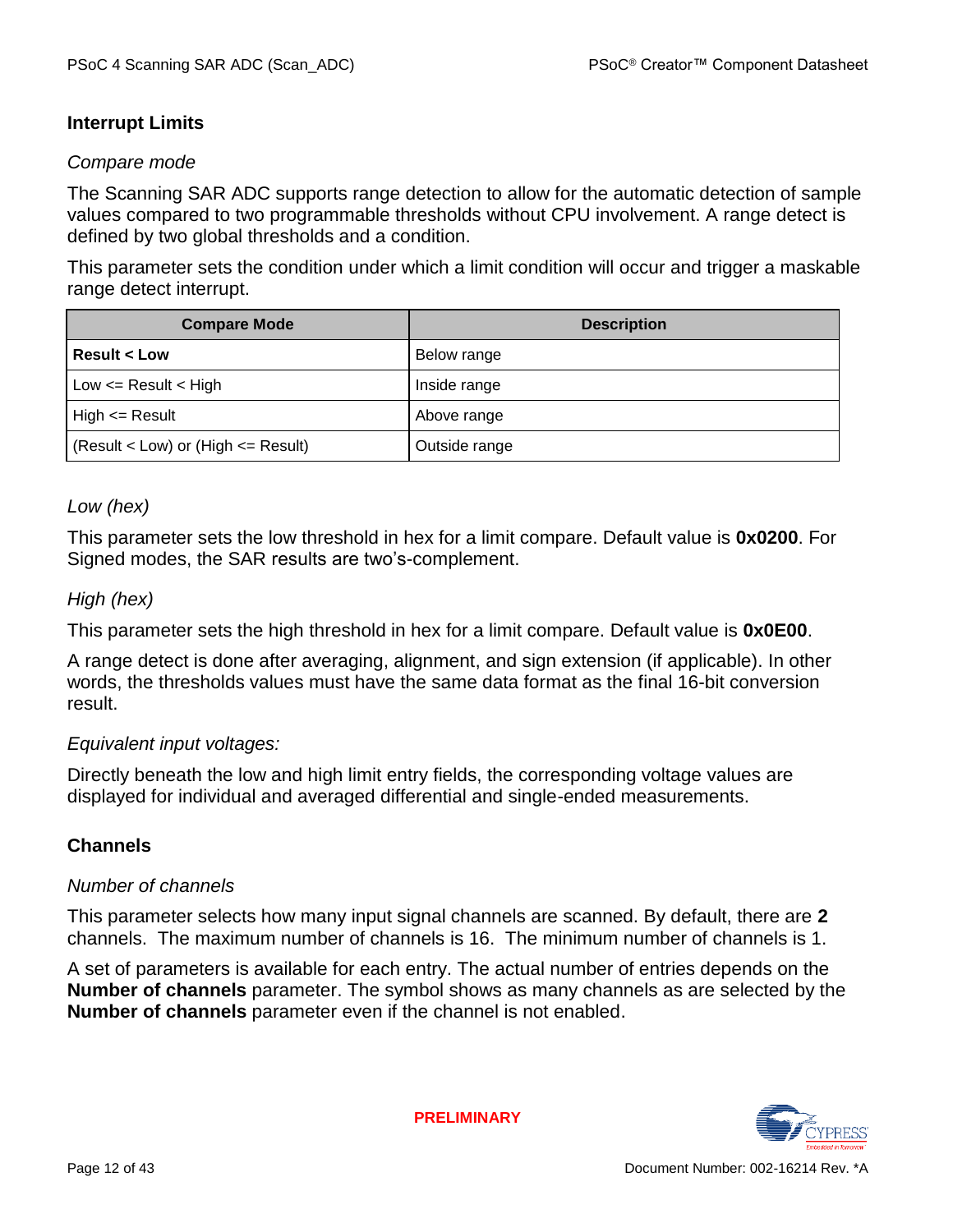#### *Ch.*

Shows the number of the channel, starting from 0. The number of entries here is determined by the Number of Channels parameter.

#### *En*

If checked, the channel is enabled in the scan. If unchecked, no time is consumed and the scan jumps immediately to the next enabled channel in the scan list.

#### *Resolution*

This parameter selects either **12** bits or the alternative (ALT) resolution setting.

#### *Input mode*

For any channel, this parameter selects the input mode to the ADC as either **Differential** or Single ended. In addition, channel 0 can be configured to take its signal through a dedicated 2<sup>nd</sup> order filter whose frequency response parameters can be set over a wide range. The filter has a single-ended input, and the output of the filter is measured with respect to the voltage applied to the **vagnd** terminal. See the [Switched-capacitor filter](#page-32-0) section for more information about the filter.

#### *Avg*

This option selects whether or not the channel is averaged. When selected and a sequential averaging mode is selected, the SAR sequencer stays on the channel and takes N readings, then adds the results together. The number of samples taken is determined by the **Samples averaged** parameter. Averaging is available only for the maximum **Resolution** selected in a particular channel. Select ALT resolution for all channels to allow averaging on fewer than 12 bits resolution. Averaging is always right-aligned.

#### *Minimum acq. time (ns)*

The user can enter a minimum acquisition time (in ns) that the input sampling process will dwell on this channel before actually making the conversion. The field is editable but is pre-populated with the shortest value currently possible with the system clock parameters.

#### *Achieved acq. time (ns)*

This display field shows the acquisition time (in ns) that the scheduler has selected. It is always equal to or higher (longer duration) than the user-requested value.

#### *Limit interrupt*

This option allows you to enable an interrupt if any of the channels trigger the limit criteria set by the **Low** or **High** thresholds and the **Compare mode** parameter.

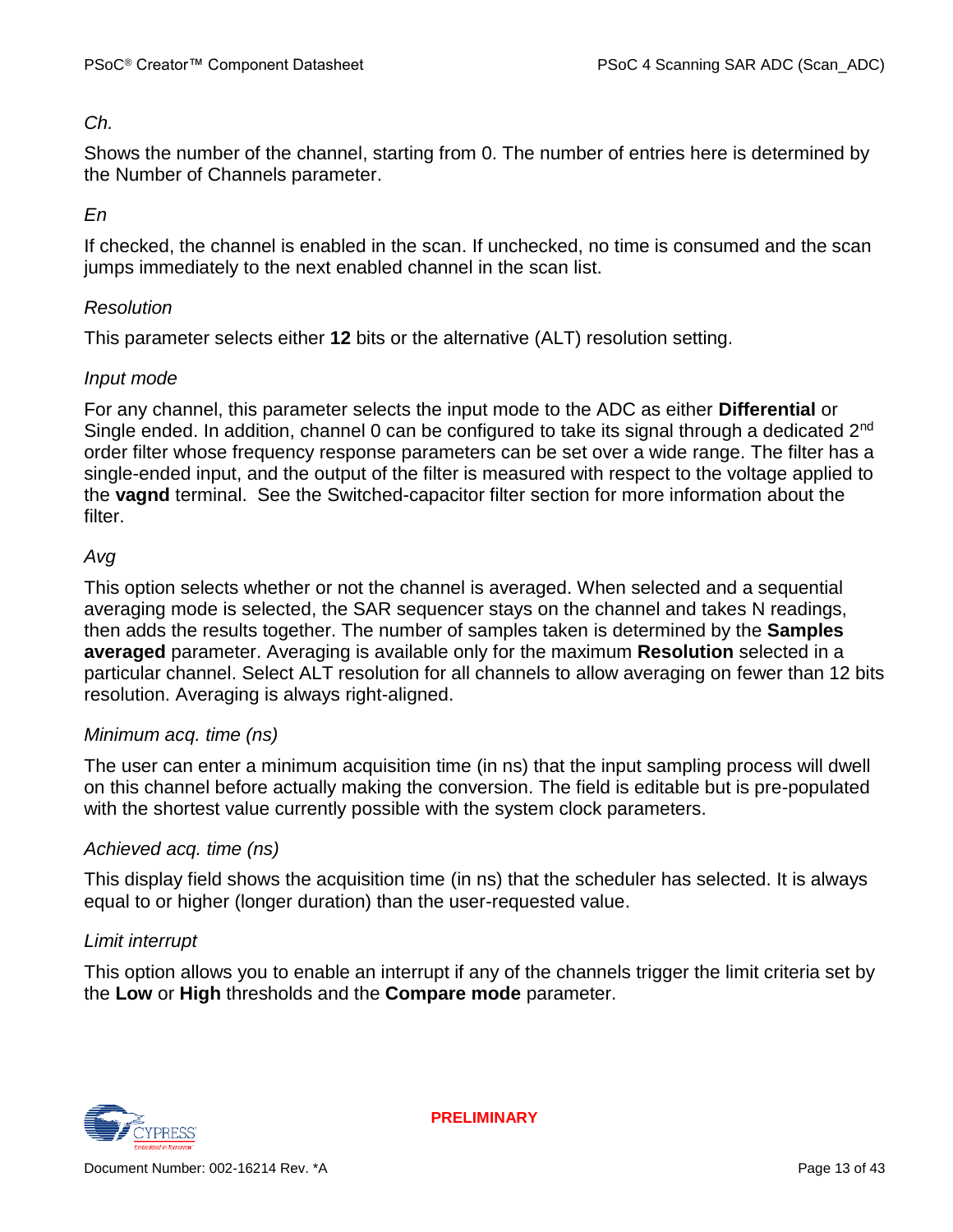#### *Sat. interrupt*

This option allows you to enable an interrupt from any channel where the result is saturated at either the lowest or the highest value for the given resolution and format.

# **Config Tab – Filter Sub-Tab**

This tab sets up the behavior of the  $2<sup>nd</sup>$  order switched-capacitor filter that can optionally be connected to channel 0 (the first channel in the scan).

| Configure 'Scan_ADC'                                |                                    | $\overline{P}$<br>$\mathbf{x}$          |
|-----------------------------------------------------|------------------------------------|-----------------------------------------|
| ADC_1<br>Name:                                      |                                    |                                         |
| <b>Config</b><br>Common<br>Built-in                 |                                    | $\left\langle \downarrow \right\rangle$ |
| Filter<br>Scan                                      |                                    |                                         |
| Filter type:                                        | Low pass<br>۰                      |                                         |
| -3 dB (kHz):                                        | 10<br>수<br>Sample Frequency (kHz): | 1000.00                                 |
| Notch (kHz):                                        | 50<br>今                            |                                         |
|                                                     | Amplitude Response                 |                                         |
| 10dB<br>$\hspace{0.1mm}-\hspace{0.1mm}$<br>$0 dB =$ |                                    |                                         |
| $-10$ dB $-$                                        |                                    |                                         |
| $-20$ dB $-$                                        |                                    |                                         |
| $-30$ dB $-$                                        |                                    |                                         |
| $-40$ dB $-$                                        |                                    |                                         |
| $-50$ dB $-$<br>$-60$ dB $-$                        |                                    |                                         |
| -70 dB $-$                                          |                                    |                                         |
| 1 kHz                                               | 10 kHz                             | 100 kHz<br>500 kHz                      |
| $180 -$                                             | Phase Response                     |                                         |
|                                                     |                                    |                                         |
| $90 -$                                              |                                    |                                         |
| 0                                                   |                                    |                                         |
|                                                     |                                    |                                         |
| $-90$                                               |                                    |                                         |
|                                                     |                                    |                                         |
| $-180 -$                                            | т<br>ш                             | ┯╕                                      |
| 1 kHz                                               | 10 kHz                             | 100 kHz<br>500 kHz                      |
|                                                     |                                    |                                         |
|                                                     |                                    |                                         |
| <b>Datasheet</b>                                    | OK                                 | Apply<br>Cancel                         |

#### **Filter type**

The filter implements four different response types: lowpass, highpass, bandpass and notch (also called bandstop). The lowpass and highpass filters have a programmable stopband notch

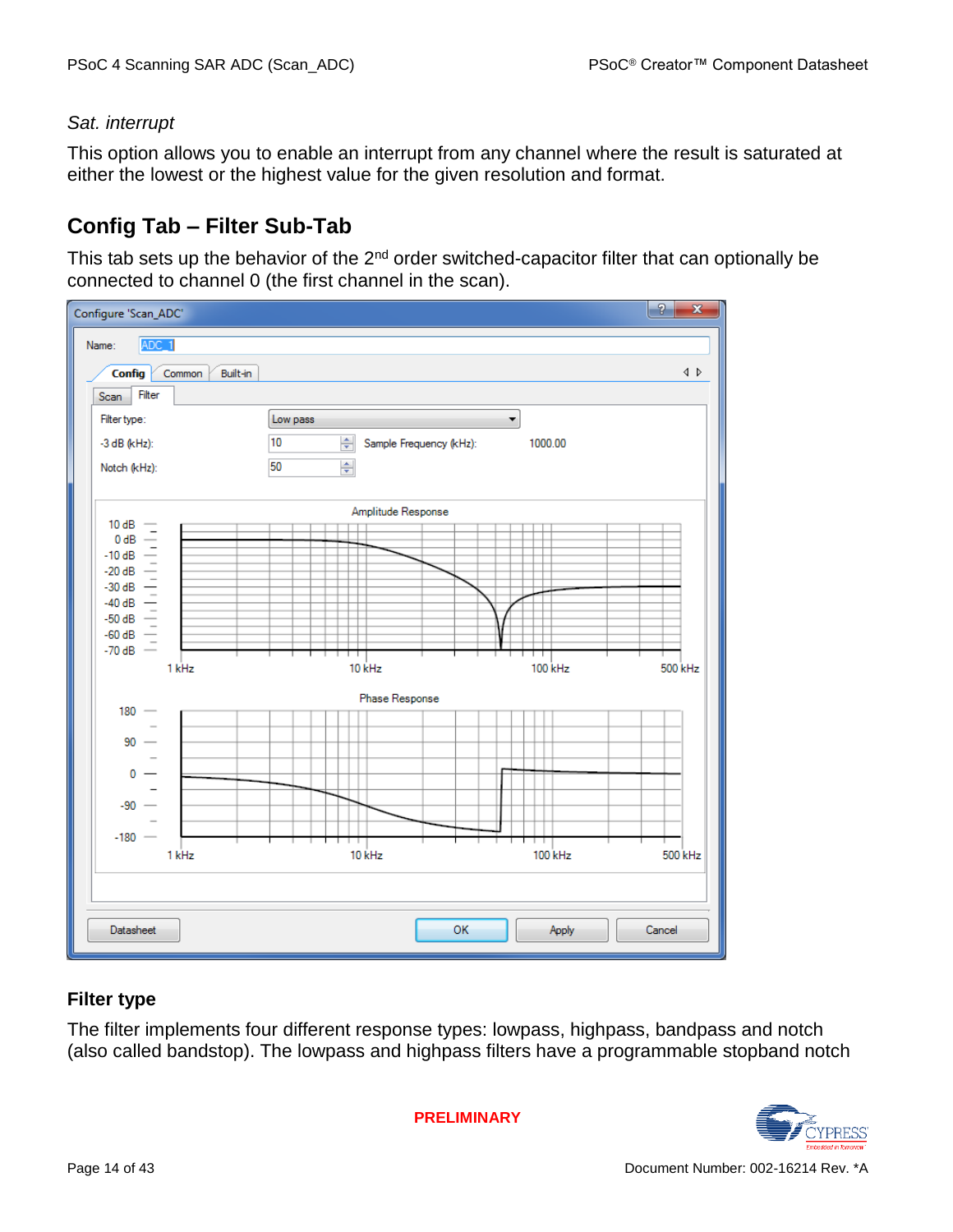frequency. All the filter types are calculated with the so-called maximally-flat response form, of which the well-known Butterworth filter is a simple example.

All filters have a peak passband gain of unity, i.e. 0 dB.

#### *Frequency entry fields*

Underneath the pull-down for filter type are two frequency entry fields, whose titles and purpose change with the filter types.

For the lowpass and highpass filter, the user specifies the desired frequency of the -3 dB point, and also the desired frequency of the 'notch' in the stopband. That can be useful for achieving additional attenuation at a specific frequency.

For the bandpass filter, the user enters the desired frequencies for the lower and upper -3 dB response points. This is more direct than entering a center frequency and a bandwidth, which would not make clear where those -3 dB frequencies actually are.

For the Notch filter, the user specifies the frequency of the notch, and a -3 dB shoulder. The - 3 dB shoulder can be below or above the notch frequency.

The customizer will issue appropriate errors if the user enters frequency combinations that are not meaningful for the type of filter. Each filter type has its own stored frequency settings, so the frequencies in the user entry boxes may change when the filter type selection is changed.

In this version of the Scanning SAR ADC there is no API function for changing the filter behavior. This is due to the close integration of the filter clocking requirements with the acquisition timing needs of the ADC core.

**Note** The filter has a single-ended input, which is referred to an 'analog ground' voltage which is applied to the **vagnd** terminal, which is always present on the schematic if the filter has been selected. The optimum value for this voltage is half the analog supply voltage. This voltage is typically available through a reference voltage component on the PSoC Creator schematic. A suitable voltage must be connected to this terminal if it is present.

#### *Sample Frequency (kHz) (display only)*

This display field shows the selected sample frequency of the filter. The maximum sample frequency is 1MHz. The minimum sample frequency is set by the filter requirements. The minimum sample frequency will be at least the Nyquist Rate. The filter sample frequency will also be an integer multiple of the ADC clock rate to ensure proper alignment between the ADC and the filter.

#### *Debugging Filter Errors*

See Appendix A for more information about filter scheduling errors.

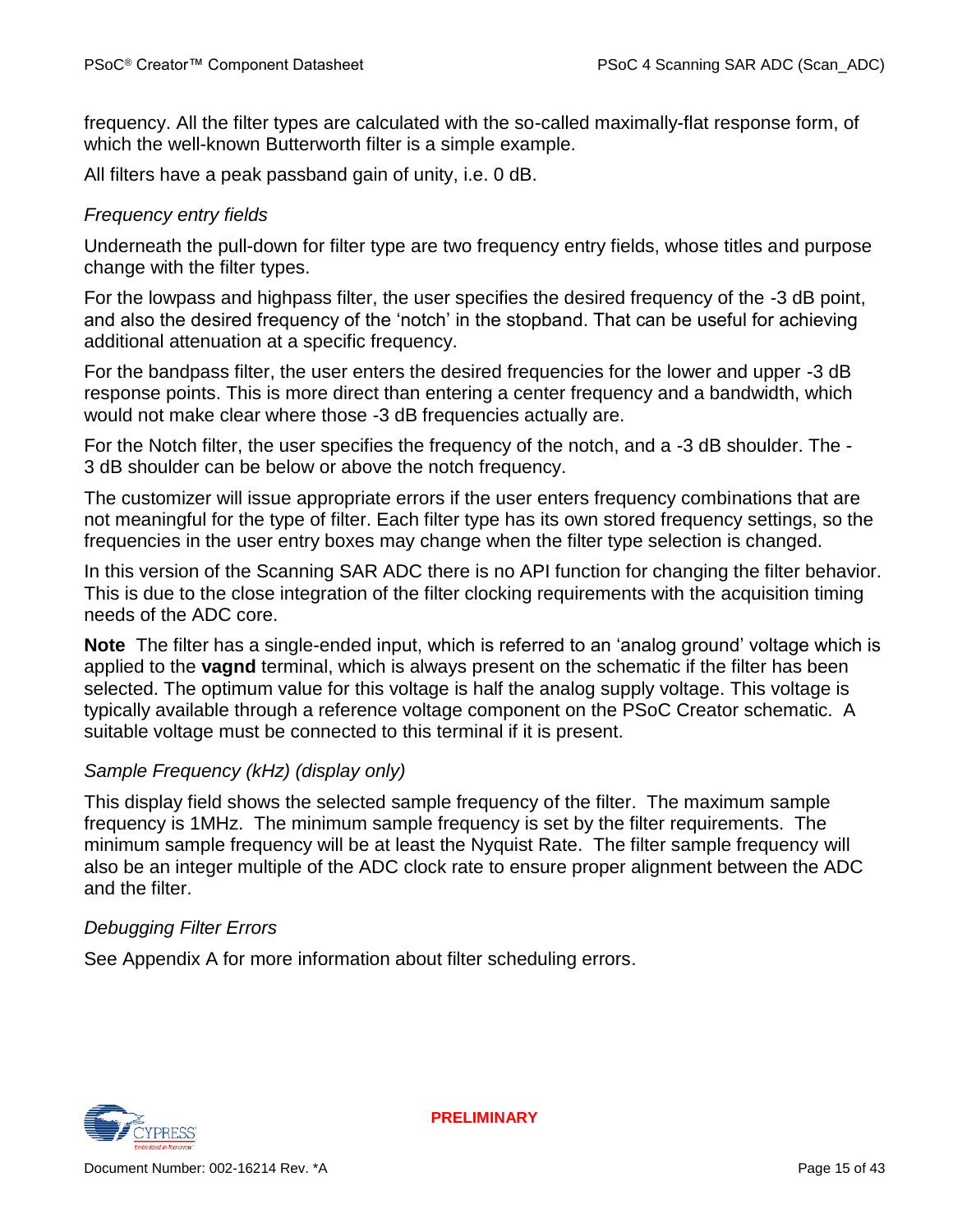# **Common Tab**

| Configure 'Scan_ADC'                                                                | P<br>$\mathbf{x}$ |
|-------------------------------------------------------------------------------------|-------------------|
| ADC_1<br>Name:                                                                      |                   |
| Config1<br>Built-in<br>Config0<br><b>Common</b>                                     | ∢ ♪               |
| ÷<br>Number of configs: 2<br>15<br>÷L<br>Space between config symbols (grid units): |                   |
| Show analog clock (aclk) terminal                                                   |                   |
|                                                                                     |                   |
|                                                                                     |                   |
|                                                                                     |                   |
|                                                                                     |                   |
|                                                                                     |                   |
|                                                                                     |                   |
|                                                                                     |                   |
|                                                                                     |                   |
|                                                                                     |                   |
|                                                                                     |                   |
|                                                                                     |                   |
| OK<br>Datasheet<br>Apply                                                            | Cancel            |
|                                                                                     |                   |

#### **Number of configs**

Between **1** and 4 complete configurations can be defined in the component. There is an API function call to select which configuration is in operation. Each configuration gets its own symbol and its own tab.

#### **Space between config symbols (grid units)**

When using more than one configuration, this controls the space between the symbols. This space can be between 10 and 45 grid units wide, the default is **15**.

#### **Show analog clock (aclk) terminal**

If this box is checked, the external analog clock (aclk) terminal will appear on the symbol.

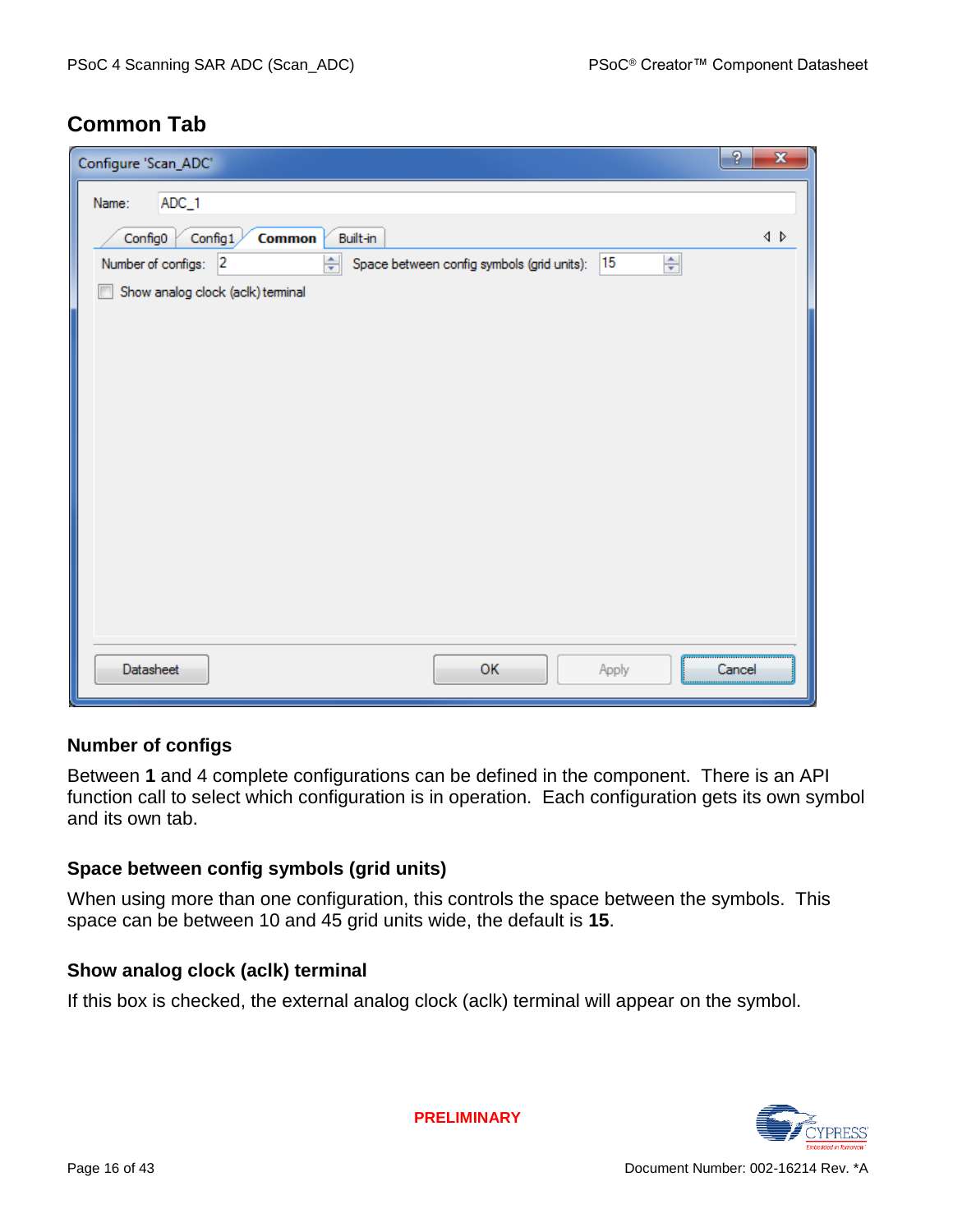# **Application Programming Interface**

Application Programming Interface (API) routines allow you to configure the component using software. This table lists and describes the interface to each function. The following sections cover each function in more detail.

By default, PSoC Creator assigns the instance name "ADC \_1" to the first instance of a component in a given design. You can rename it to any unique value that follows the syntactic rules for identifiers. The instance name becomes the prefix of every global function name, variable, and constant symbol. For readability, the instance name used in the following table is "ADC".

**Note** Do not use the [ADC\\_Stop\(\)](#page-18-0) API to halt conversions. Instead use the [ADC\\_StopConvert\(\)](#page-18-1) API. If you use the ADC Stop() API to halt conversions then later use the ADC Start() and ADC StartConvert() APIs to resume conversions, the first channel of the scan may be corrupt. The StopConvert() API will enable the Scanning SAR ADC to complete the current scan of channels. After the channel scan is complete, the Scanning SAR ADC will stop all conversions, which can be detected by the use of an ISR or the [ADC\\_IsEndConversion\(\)](#page-20-0) flag.

Note that no explicit functions for saving and loading the hardware state are provided. Everything needed to set up the SAR hardware is provided in the main API functions.

| <b>Function</b>      | <b>Description</b>                                                                                                                                             |
|----------------------|----------------------------------------------------------------------------------------------------------------------------------------------------------------|
| ADC_Start()          | Performs all required initialization for this component and enables the power. The<br>power will be set to the appropriate power based on the clock frequency. |
| ADC_StartEx()        | Performs the same function as ADC_Start() as well as setting the interrupt vector to<br>a user defined address.                                                |
| ADC_Stop()           | This function stops ADC conversions and puts the ADC into its lowest power mode.                                                                               |
| ADC_SelectConfig()   | Selects the predefined configuration for scanning. Disables and re-enables the<br>SAR and filter (if filter used).                                             |
| ADC_StartConvert()   | For continuous mode, this API starts the conversion process and it runs<br>continuously. In a triggered mode, this routine triggers every conversion.          |
| ADC_StopConvert()    | Forces the ADC to stop conversions. If a conversion is currently executing, that<br>conversion will complete, but no further conversions will occur.           |
| ADC_SetConvertMode() | Sets the conversion mode to either Single-Shot or continuous.                                                                                                  |
| ADC_IRQ_Enable()     | Enables interrupts to occur at the end of a conversion. Global interrupts must also<br>be enabled for the ADC interrupts to occur.                             |
| ADC_IRQ_Disable()    | Disables interrupts at the end of a conversion.                                                                                                                |
| ADC_SetEosMask()     | This function sets or clears the End of Scan (EOS) interrupt mask bit.                                                                                         |
| ADC_SetChanMask()    | Sets enable/disable mask for all channels.                                                                                                                     |

# **Functions**

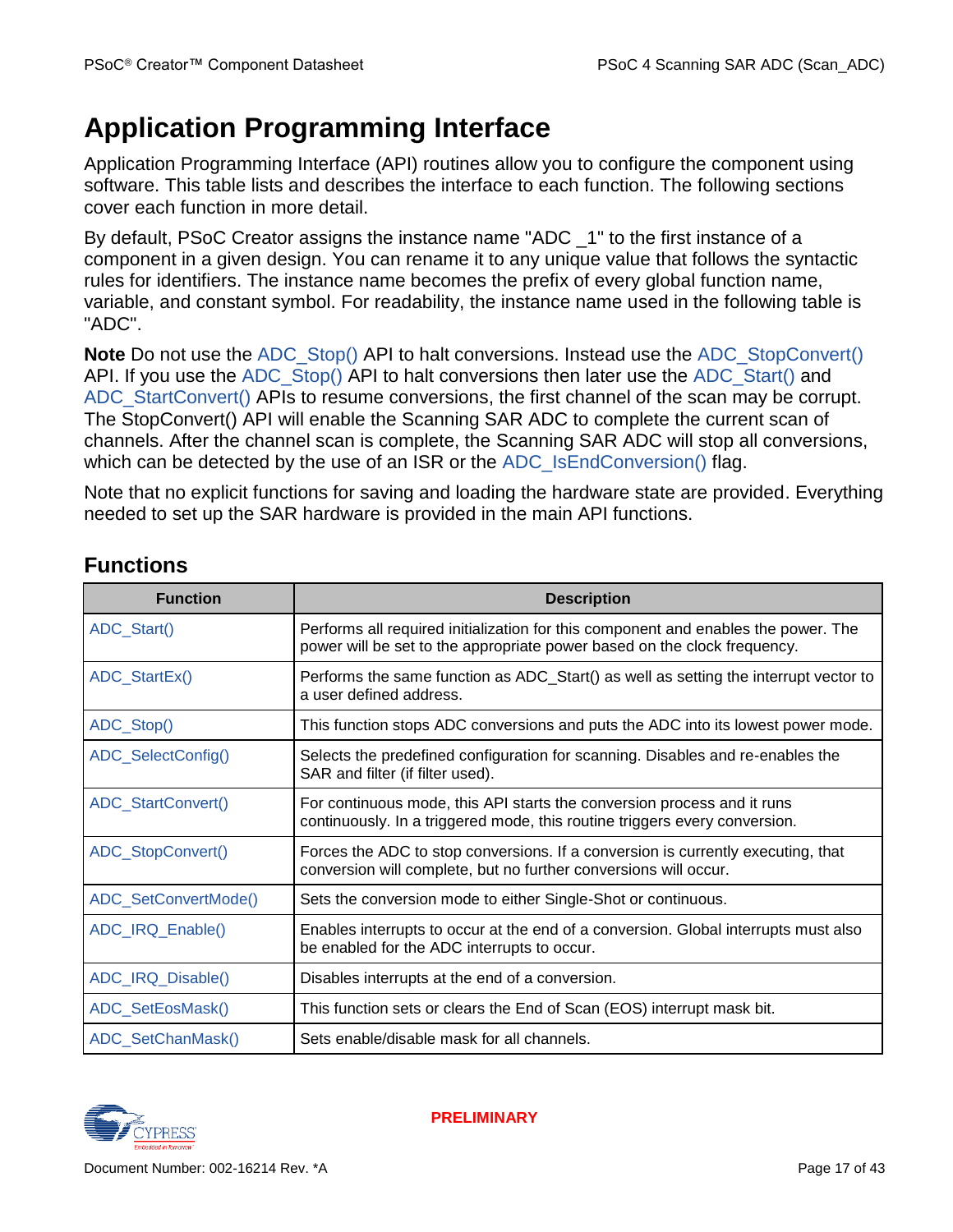| <b>Function</b>       | <b>Description</b>                                                                                                                                    |
|-----------------------|-------------------------------------------------------------------------------------------------------------------------------------------------------|
| ADC_IsEndConversion() | Immediately returns the status of the conversion or does not return (blocking) until<br>the conversion completes, depending on the retMode parameter. |
| ADC_GetResult16()     | Gets the data available in the SAR result register, returns 16-bit                                                                                    |
| ADC_GetResult32()     | Gets the data available in the SAR result register, returns 32-bit                                                                                    |
| ADC_SetLowLimit()     | This parameter sets the low limit for a limit compare.                                                                                                |
| ADC_SetHighLimit()    | This parameter sets the high limit for a limit compare.                                                                                               |
| ADC_SetLimitMask()    | Sets which channels may cause a limit condition interrupt.                                                                                            |
| ADC_SetSatMask()      | Sets which channels may cause a saturation event interrupt.                                                                                           |
| ADC_SetOffset()       | Sets the offset of the ADC channel.                                                                                                                   |
| ADC_SetGain()         | Sets the gain in counts per 10 volt for the ADC channel.                                                                                              |
| ADC_CountsTo_Volts()  | Converts the ADC output to volts as a floating point number.                                                                                          |
| ADC_CountsTo_mVolts() | Converts the ADC output to millivolts.                                                                                                                |
| ADC_CountsTo_uVolts() | Converts the ADC output to microvolts.                                                                                                                |
| ADC_TrimFilterVos()   | Runs an algorithm to reduce voltage offset using the UAB's opamp trim.                                                                                |
| ADC_Sleep()           | Stops the ADC operation and saves the configuration registers and component<br>enable state.                                                          |
| ADC_Wakeup()          | Restores the component enable state and configuration registers.                                                                                      |

### <span id="page-17-0"></span>**void ADC\_Start(void)**

**Description:** Performs all required initialization for this component and enables the power. The power will be set to the appropriate power based on the clock frequency.

- **Parameters:** None
- **Return Value:** None

**Side Effects:** None

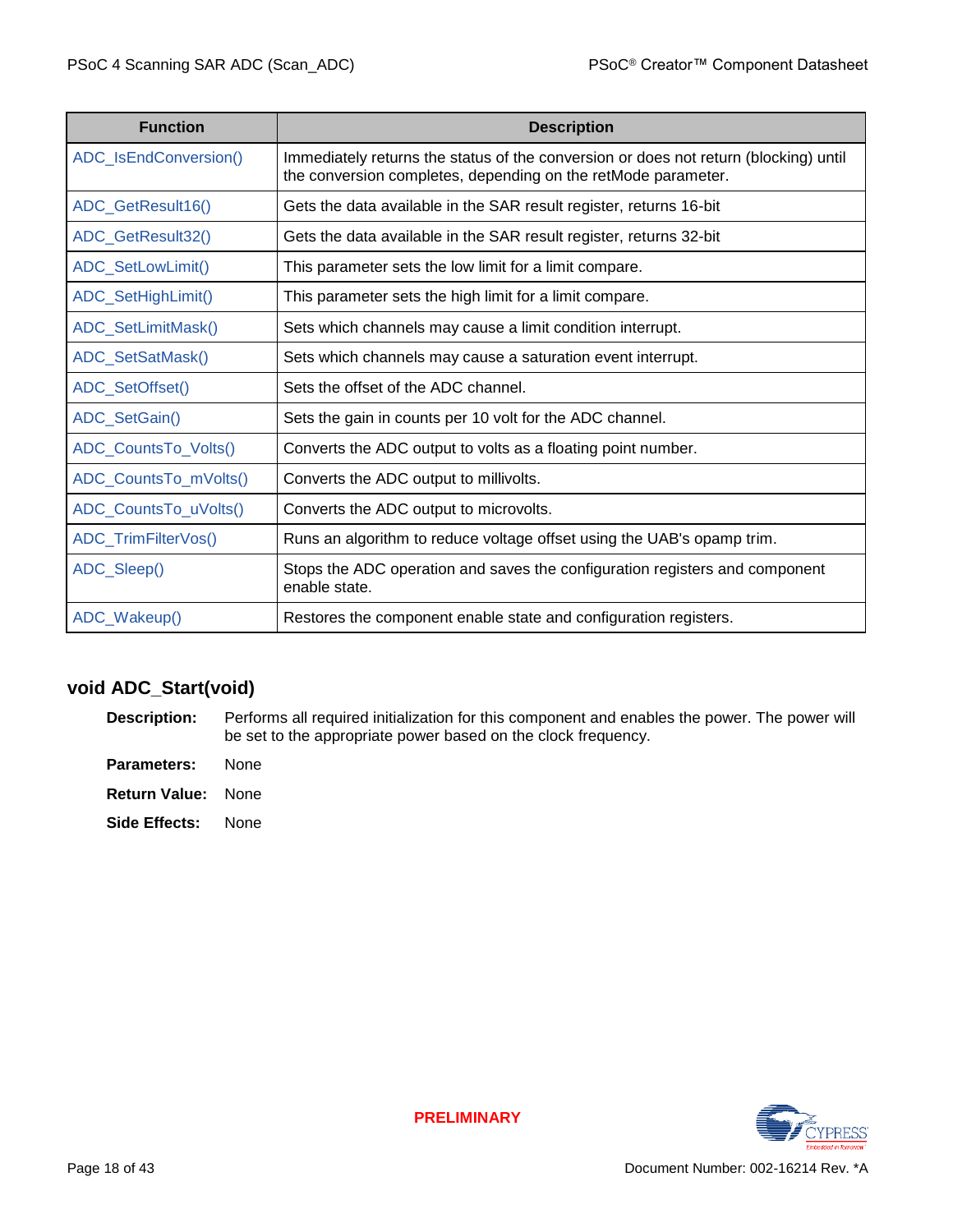#### <span id="page-18-3"></span>**void ADC\_StartEx(cyisaddress address)**

**Description:** This function starts the ADC and sets the Interrupt Service Routine to the provided address using the ADC\_IRQ\_StartEx() function. Refer to the [Interrupt component datasheet](http://www.cypress.com/?rID=46451) for more information on the ADC\_IRQ\_StartEx() function.

**Return Value:** None

**Side Effects:** None

#### <span id="page-18-0"></span>**void ADC\_Stop(void)**

| <b>Description:</b>  | This function stops ADC conversions and puts the ADC into its lowest power mode.                                                                                                                                                                                                                                                                                                                                                                                                                                                                 |
|----------------------|--------------------------------------------------------------------------------------------------------------------------------------------------------------------------------------------------------------------------------------------------------------------------------------------------------------------------------------------------------------------------------------------------------------------------------------------------------------------------------------------------------------------------------------------------|
| <b>Parameters:</b>   | <b>None</b>                                                                                                                                                                                                                                                                                                                                                                                                                                                                                                                                      |
| <b>Return Value:</b> | <b>None</b>                                                                                                                                                                                                                                                                                                                                                                                                                                                                                                                                      |
| Side Effects:        | Don't use the Stop() API to halt conversions. Instead use the StopConvert() API. If you use<br>the Stop() API to halt conversions then later use the ADC Start() and ADC StartConvert()<br>APIs to resume conversions, the first channel of the scan may be corrupt. The StopConvert()<br>API will enable the Scanning SAR ADC to complete the current scan of channels. After the<br>channel scan is complete, the Scanning SAR ADC will stop all conversions, which can be<br>detected by the use of an ISR or the ADC_IsEndConversion() flag. |

#### <span id="page-18-5"></span><span id="page-18-4"></span>**void ADC\_SelectConfig(uint32 config, uint32 restart)**

| <b>Description:</b>  | Selects the predefined configuration for scanning. Disables and re-enables the SAR and<br>filter (if filter used).                   |
|----------------------|--------------------------------------------------------------------------------------------------------------------------------------|
| <b>Parameters:</b>   | config: Number of configuration in the ADC.<br>restart: Determines if the ADC should be restarted after selecting the configuration. |
| <b>Return Value:</b> | <b>None</b>                                                                                                                          |
| Side Effects:        | None.                                                                                                                                |

#### <span id="page-18-2"></span>**void ADC\_StartConvert(void)**

**Description:** In continuous mode, this API starts the conversion process and it runs continuously. In Single Shot mode, the function triggers a single scan and every scan requires a call of this function. The mode is set with the Sample Mode parameter in the customizer. The customizer setting can be overridden at run time with the ADC\_SetConvertMode() function.

**Parameters:** None **Return Value:** None

**Side Effects:** None

<span id="page-18-1"></span>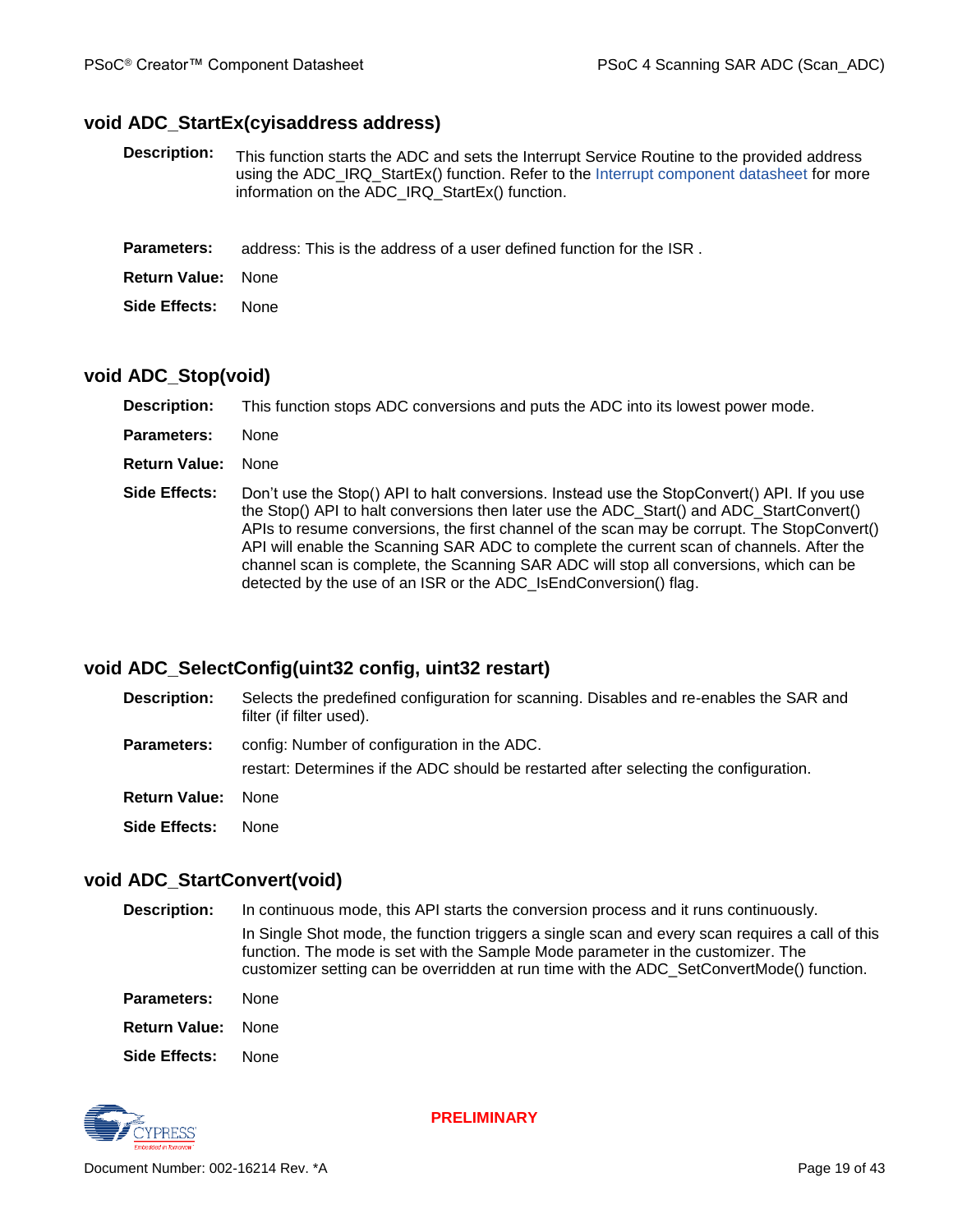#### **void ADC\_StopConvert(void)**

**Description:** Forces the ADC to stop conversions. If a conversion is currently executing, that conversion will complete, but no further conversions will occur.

| <b>Parameters:</b><br>None |  |
|----------------------------|--|
|----------------------------|--|

**Return Value:** None

**Side Effects:** None

#### <span id="page-19-0"></span>**void ADC\_SetConvertMode(uint32 mode)**

**Description:** Sets the conversion mode to either Single-Shot or continuous. This function overrides the settings applied in the customizer. Changing configurations will restore the values set in the customizer.

**Parameters:** mode: Sets the conversion mode. See table below for details.

| <b>Options</b>  | <b>Description</b>                                                                                                                                                                                             |
|-----------------|----------------------------------------------------------------------------------------------------------------------------------------------------------------------------------------------------------------|
| ADC SINGLE SHOT | Calling the ADC_StartConvert() function after setting mode<br>this will trigger a single scan. Sets the SOC signal to be edge<br>sensitive, each edge will trigger a single scan.                              |
| ADC CONTINUOUS  | Calling the ADC_StartConvert() function after setting this<br>mode trigger continuous scanning. This mode sets the SOC<br>signal to be level sensitive. The ADC will continuously scan<br>while soc is active. |

**Return Value:** None

**Side Effects:** None

#### <span id="page-19-1"></span>**void ADC\_IRQ\_Enable(void)**

- **Description:** Enables interrupts to occur at the end of a conversion. Global interrupts must also be enabled for the ADC interrupts to occur.
- **Parameters:** None
- **Return Value:** None
- **Side Effects:** None

#### <span id="page-19-2"></span>**void ADC\_IRQ\_Disable(void)**

**Description:** Disables end of conversion interrupts.

- **Parameters:** None
- **Return Value:** None
- **Side Effects:** None

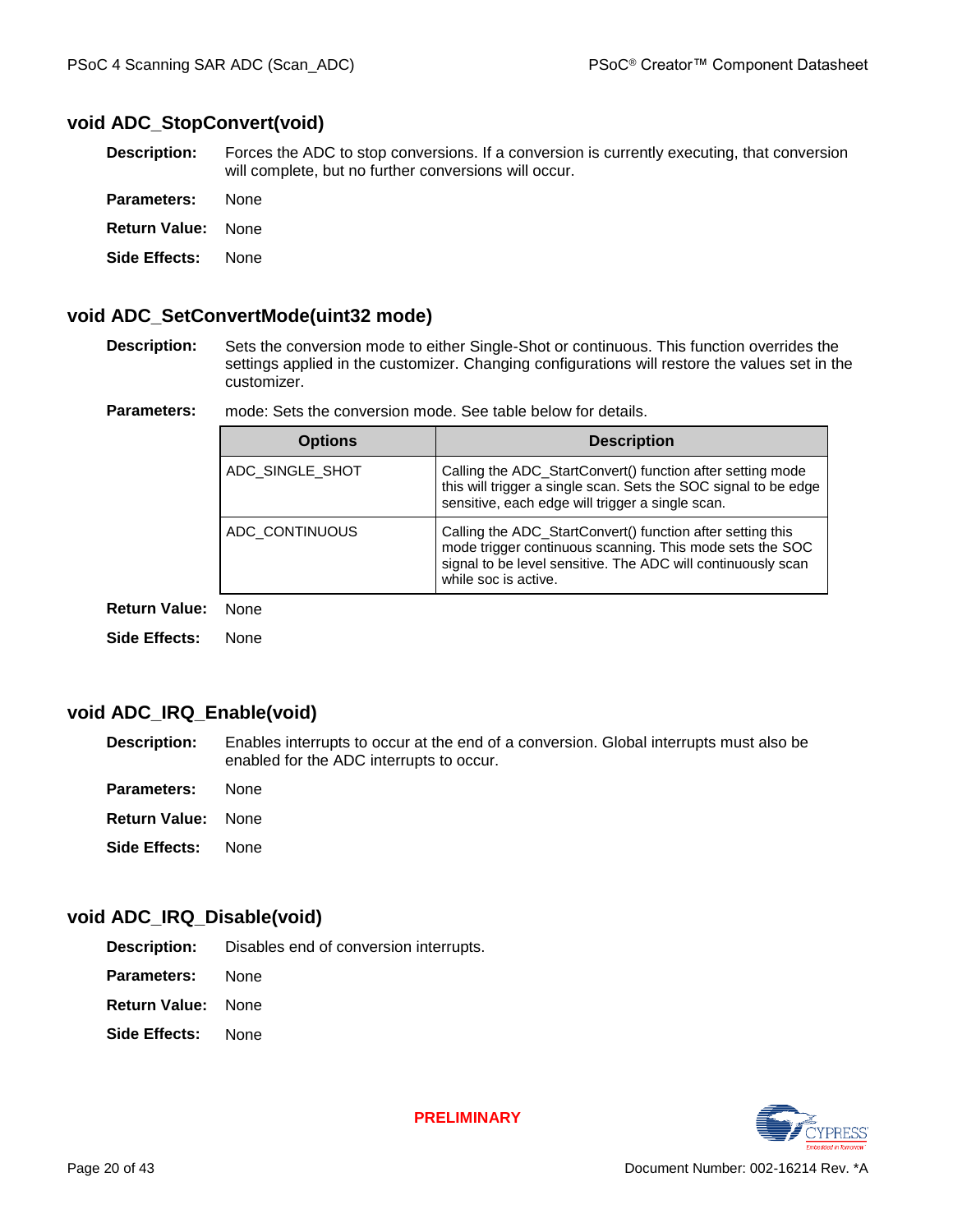#### <span id="page-20-1"></span>**void ADC\_SetEosMask(uint32 mask)**

| Description:              | Sets of clears the End of Scan (EOS) interrupt mask.                                   |
|---------------------------|----------------------------------------------------------------------------------------|
| <b>Parameters:</b>        | mask: 1 to set the mask, 0 to clear the mask.                                          |
| <b>Return Value: None</b> |                                                                                        |
|                           | <b>Side Effects:</b> All other bits in the INTR register are cleared by this function. |
|                           |                                                                                        |

#### <span id="page-20-2"></span>**void ADC\_SetChanMask(uint32 mask)**

| <b>Description:</b>       | Sets enable/disable mask for all channels.                                                 |
|---------------------------|--------------------------------------------------------------------------------------------|
| <b>Parameters:</b>        | mask: 1 to set the mask, 0 to clear the mask.                                              |
| <b>Return Value: None</b> |                                                                                            |
| <b>Side Effects:</b>      | Enabling or disabling a channel disrupts the scheduled timing and changes the sample rate. |

#### <span id="page-20-0"></span>**uint32 ADC\_IsEndConversion(uint32 retMode)**

- **Description:** Immediately returns the status of the conversion or does not return (blocking) until the conversion completes, depending on the retMode parameter.
- **Parameters:** retMode: Check conversion return mode. See the following table for options.

| <b>Options</b>          | <b>Description</b>                                                                                                                                                                                                   |
|-------------------------|----------------------------------------------------------------------------------------------------------------------------------------------------------------------------------------------------------------------|
| ADC RETURN STATUS       | Immediately returns the conversion status for sequential<br>channels. If the value returned is zero, the conversion is not<br>complete, and this function should be retried until a nonzero<br>result is returned.   |
| ADC WAIT FOR RESULT     | Does not return a result until the ADC conversion of all<br>sequential channels is complete.                                                                                                                         |
| ADC RETURN STATUS INJ   | Immediately returns the conversion status for the injection<br>channel. If the value returned is zero, the conversion is not<br>complete, and this function should be retried until a nonzero<br>result is returned. |
| ADC WAIT FOR RESULT INJ | Does not return a result until the ADC completes injection<br>channel conversion.                                                                                                                                    |

- **Return Value:** uint8: If a nonzero value is returned, the last conversion is complete. If the returned value is zero, the ADC is still calculating the last result.
- <span id="page-20-3"></span>**Side Effects:** This function reads the end of conversion status, and clears it afterward.

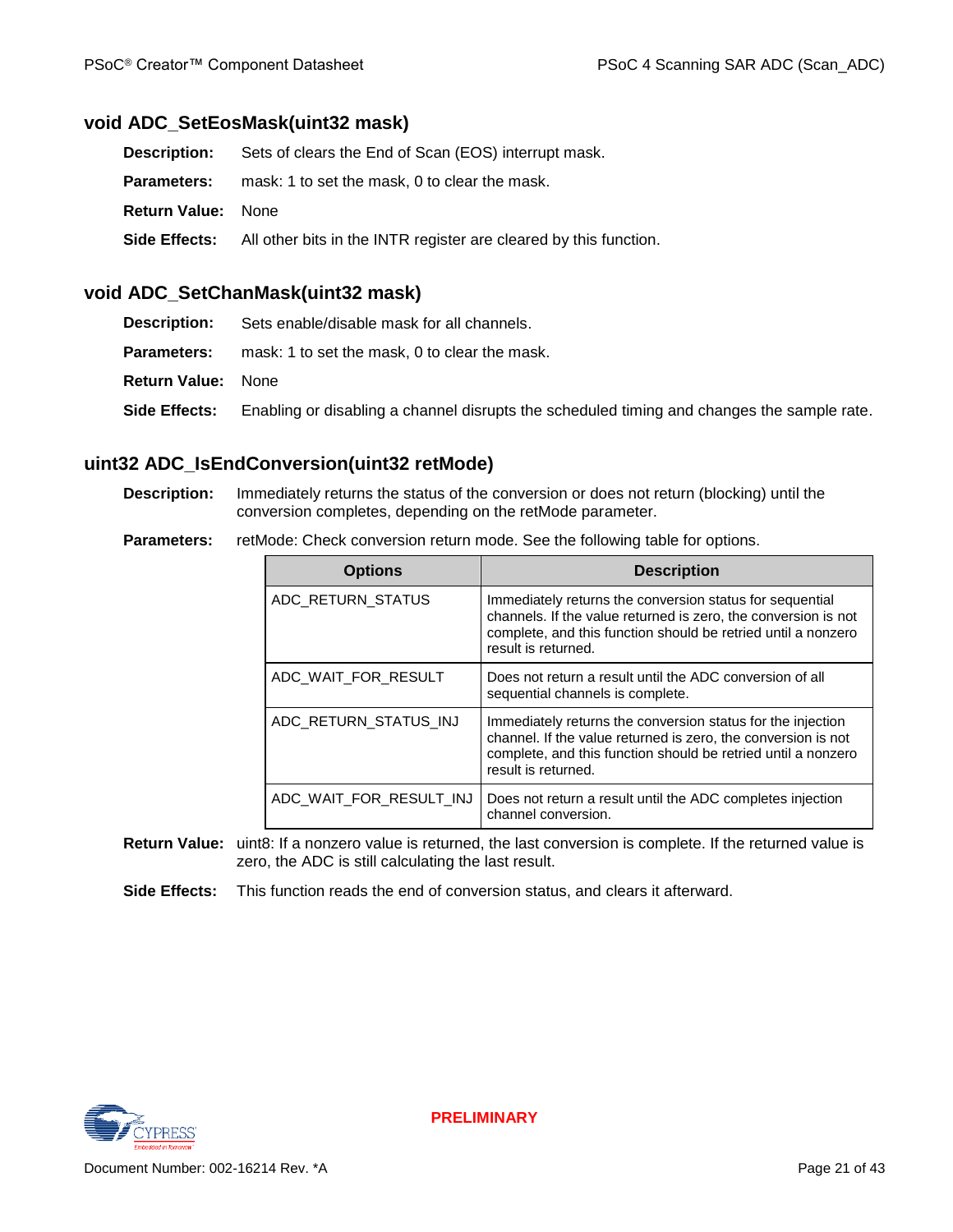#### **int16 ADC\_GetResult16(uint32 chan)**

| <b>Description:</b> | Gets the data available in the channel result data register.                                                                                   |  |
|---------------------|------------------------------------------------------------------------------------------------------------------------------------------------|--|
| <b>Parameters:</b>  | chan: The ADC channel to read the result from. The first channel is 0 and the injection<br>channel if enabled is the number of valid channels. |  |
|                     | <b>Return Value:</b> Returns converted data as a signed 16-bit integer                                                                         |  |
| Side Effects:       | None.                                                                                                                                          |  |

#### <span id="page-21-0"></span>**int16 ADC\_GetResult32(uint32 chan)**

| <b>Description:</b>  | Gets the data available in the channel result data register.                                                                                   |  |
|----------------------|------------------------------------------------------------------------------------------------------------------------------------------------|--|
| <b>Parameters:</b>   | chan: The ADC channel to read the result from. The first channel is 0 and the injection<br>channel if enabled is the number of valid channels. |  |
| <b>Return Value:</b> | Returns converted data as a signed 32-bit integer                                                                                              |  |
| Side Effects:        | None.                                                                                                                                          |  |

#### <span id="page-21-1"></span>**void ADC\_SetLowLimit(uint32 lowLimit)**

|                           | <b>Description:</b> Sets the low limit parameter for a limit condition. |
|---------------------------|-------------------------------------------------------------------------|
|                           | <b>Parameters:</b> lowLimit: The low limit for a limit condition.       |
| <b>Return Value:</b> None |                                                                         |
| <b>Side Effects: None</b> |                                                                         |

#### <span id="page-21-2"></span>**void ADC\_SetHighLimit(uint32 highLimit)**

| <b>Description:</b>       | Sets the high limit parameter for a limit condition. |
|---------------------------|------------------------------------------------------|
| Parameters:               | high Limit: The high limit for a limit condition.    |
| <b>Return Value:</b> None |                                                      |
| <b>Side Effects:</b> None |                                                      |

#### <span id="page-21-3"></span>**void ADC\_SetLimitMask(uint32 mask)**

**Description:** Sets the channel limit condition mask.

- **Parameters:** mask: Sets which channels that may cause a limit condition interrupt. Setting bits for channels that do not exist will have no effect. For example, if only 6 channels were enabled, setting a mask of 0x0103 would only enable the last two channels (0 and 1).
- **Return Value:** None
- **Side Effects:** None

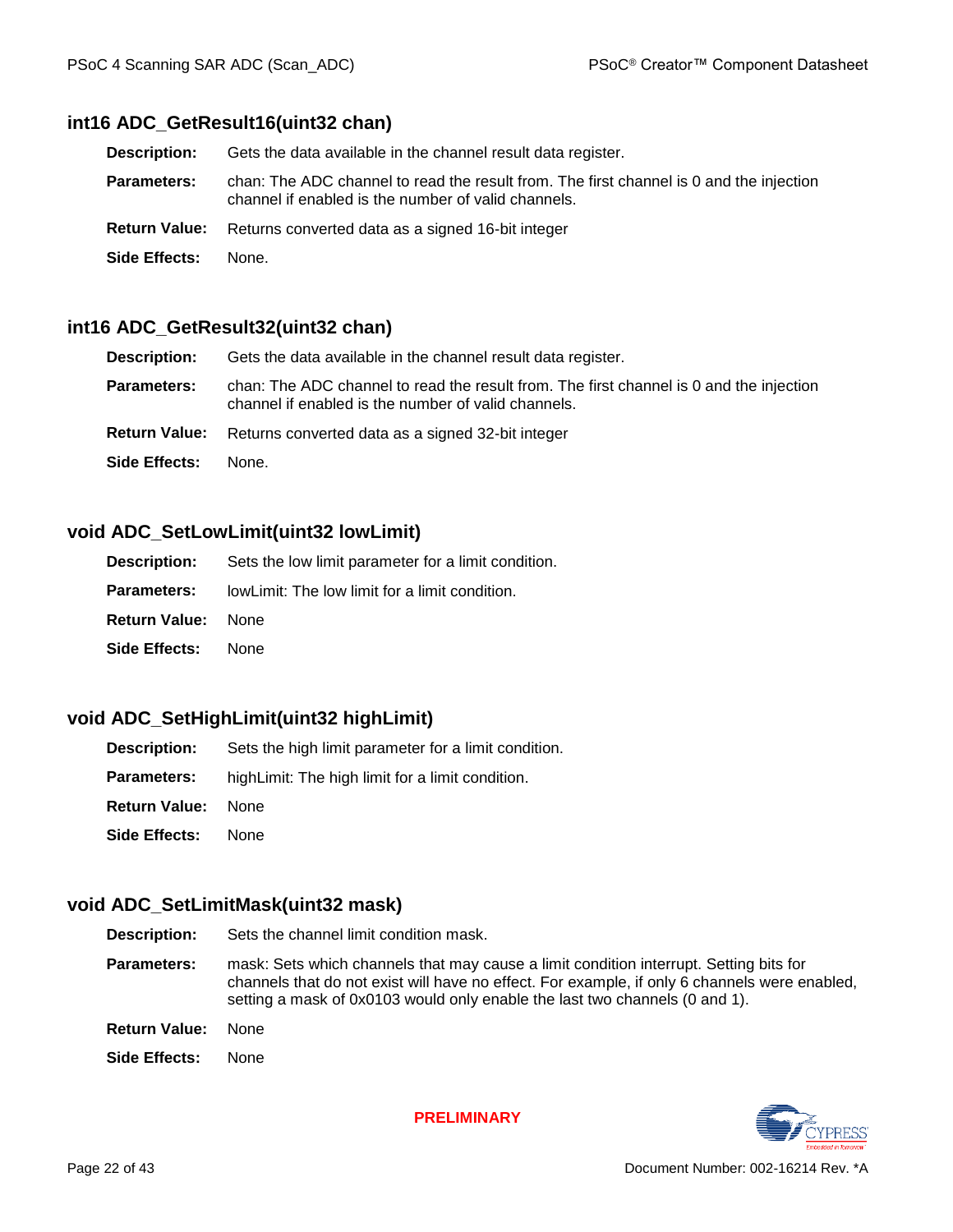#### <span id="page-22-0"></span>**void ADC\_SetSatMask(uint32 mask)**

**Description:** Sets the channel saturation event mask.

- **Parameters:** mask: Sets which channels that may cause a saturation event interrupt. Setting bits for channels that do not exist will have no effect. For example, if only 8 channels were enabled, setting a mask of 0x01C0 would only enable two channels (6 and 7).
- **Return Value:** None

**Side Effects:** None

### <span id="page-22-1"></span>**void ADC\_SetOffset(uint32 chan, int16 offset)**

| <b>Description:</b>                                                                      | Sets the ADC offset that is used by the functions ADC_CountsTo_uVolts,<br>ADC CountsTo mVolts, and ADC CountsTo Volts. |  |  |  |  |
|------------------------------------------------------------------------------------------|------------------------------------------------------------------------------------------------------------------------|--|--|--|--|
| Offset is applied to counts before unit scaling and gain. All CountsTo_[mV, uV, V]olts() |                                                                                                                        |  |  |  |  |
|                                                                                          | functions use the following equation:                                                                                  |  |  |  |  |
|                                                                                          | V = (Counts/AvgDivider - Offset)*TEN_VOLT/Gain                                                                         |  |  |  |  |
|                                                                                          | See CountsToVolts() for more about this formula.                                                                       |  |  |  |  |
|                                                                                          | To set channel 0's offset based on known V offset mV, use:                                                             |  |  |  |  |
|                                                                                          | ADC_SetOffset(0uL, -1 * V_offset_mV * (1uL << (Resolution - 1)) / V_ref_mV);                                           |  |  |  |  |
| Parameters:                                                                              | chan: ADC channel number.                                                                                              |  |  |  |  |
|                                                                                          | offset: This value is a measured value when the inputs are shorted or connected to the<br>same input voltage.          |  |  |  |  |
| <b>Return Value:</b>                                                                     | None                                                                                                                   |  |  |  |  |
| Side Effects:                                                                            | None.                                                                                                                  |  |  |  |  |

#### <span id="page-22-2"></span>**void ADC\_SetGain(uint32 chan, int32 adcGain)**

| <b>Description:</b>       | Sets the ADC gain in counts per 10 volt for the voltage conversion functions below.<br>This value is set by default by the reference and input range settings. Gain is<br>applied after offset and unit scaling. All CountsTo_[mV, uV, V]olts() |  |  |  |
|---------------------------|-------------------------------------------------------------------------------------------------------------------------------------------------------------------------------------------------------------------------------------------------|--|--|--|
|                           | functions use the following equation:                                                                                                                                                                                                           |  |  |  |
|                           | V = (Counts/AvgDivider - Offset)*TEN_VOLT/Gain                                                                                                                                                                                                  |  |  |  |
|                           | See CountsToVolts() for more about this formula.                                                                                                                                                                                                |  |  |  |
|                           | To set channel 0's gain based on known V ref mV, use:                                                                                                                                                                                           |  |  |  |
|                           | ADC_SetGain(0uL, 10000 * (1uL << (Resolution - 1)) / V_ref_mV);                                                                                                                                                                                 |  |  |  |
| <b>Parameters:</b>        | chan: ADC channel number.                                                                                                                                                                                                                       |  |  |  |
|                           | adcGain: ADC gain in counts per 10 volt.                                                                                                                                                                                                        |  |  |  |
| <b>Return Value: None</b> |                                                                                                                                                                                                                                                 |  |  |  |
| Side Effects:             | None.                                                                                                                                                                                                                                           |  |  |  |

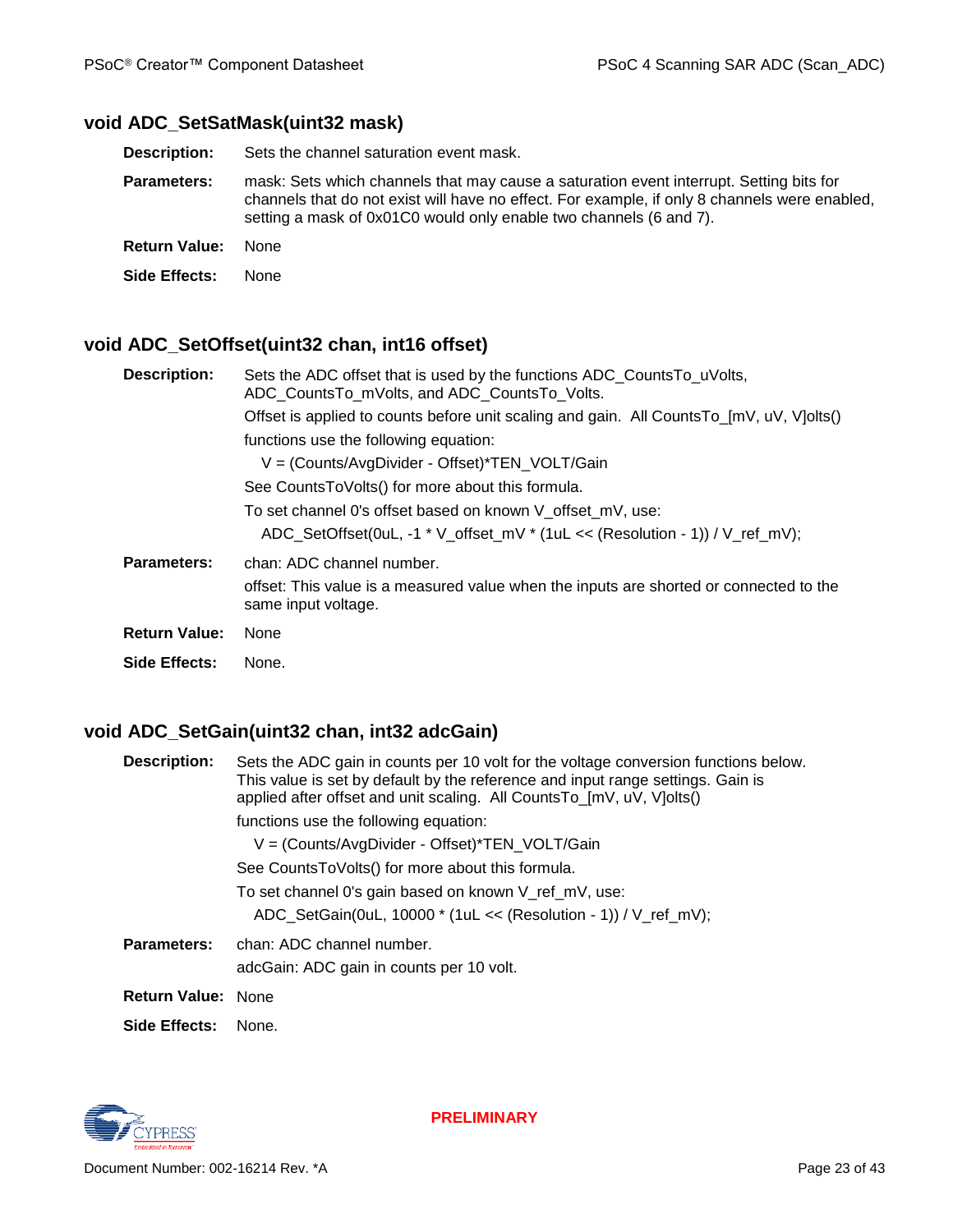#### <span id="page-23-0"></span>**float32 ADC\_CountsTo\_Volts(uint32 chan, int16 adcCounts)**

**Description:** Converts the ADC output Volts as a float32. For example, if the ADC measured 0.534 volts, the return value would be 0.534.

> The calculation of voltage depends on the contents of ADC\_offset[], ADC\_countsPer10Volt[], and other parameters. The equation used is:

V = (Counts/AvgDivider - Offset)\*TEN\_VOLT/Gain

-Counts = Raw Counts from SAR register

-AvgDivider = divider based on averaging mode

-Sequential, Sum: AvgDivider = number averaged

 Note: The divider should be a maximum of 16. If using more averages, pre-scale Counts by (number averaged / 16)

-Interleaved, Sum: AvgDivider = number averaged

-Sequential, Fixed: AvgDivider = 1

-Offset = `\$INSTANCE\_NAME`\_offset[]

-TEN\_VOLT = 10V constant and unit scalar.

-Gain = `\$INSTANCE\_NAME`\_countsPer10Volt[]

When the Vref is based on Vdda, the value used for Vdda is set for the project in the System tab of the DWR.

- **Parameters:** chan: ADC channel number. adcCounts: Result from the ADC conversion
- **Return Value:** Result in Volts
- **Side Effects:** None

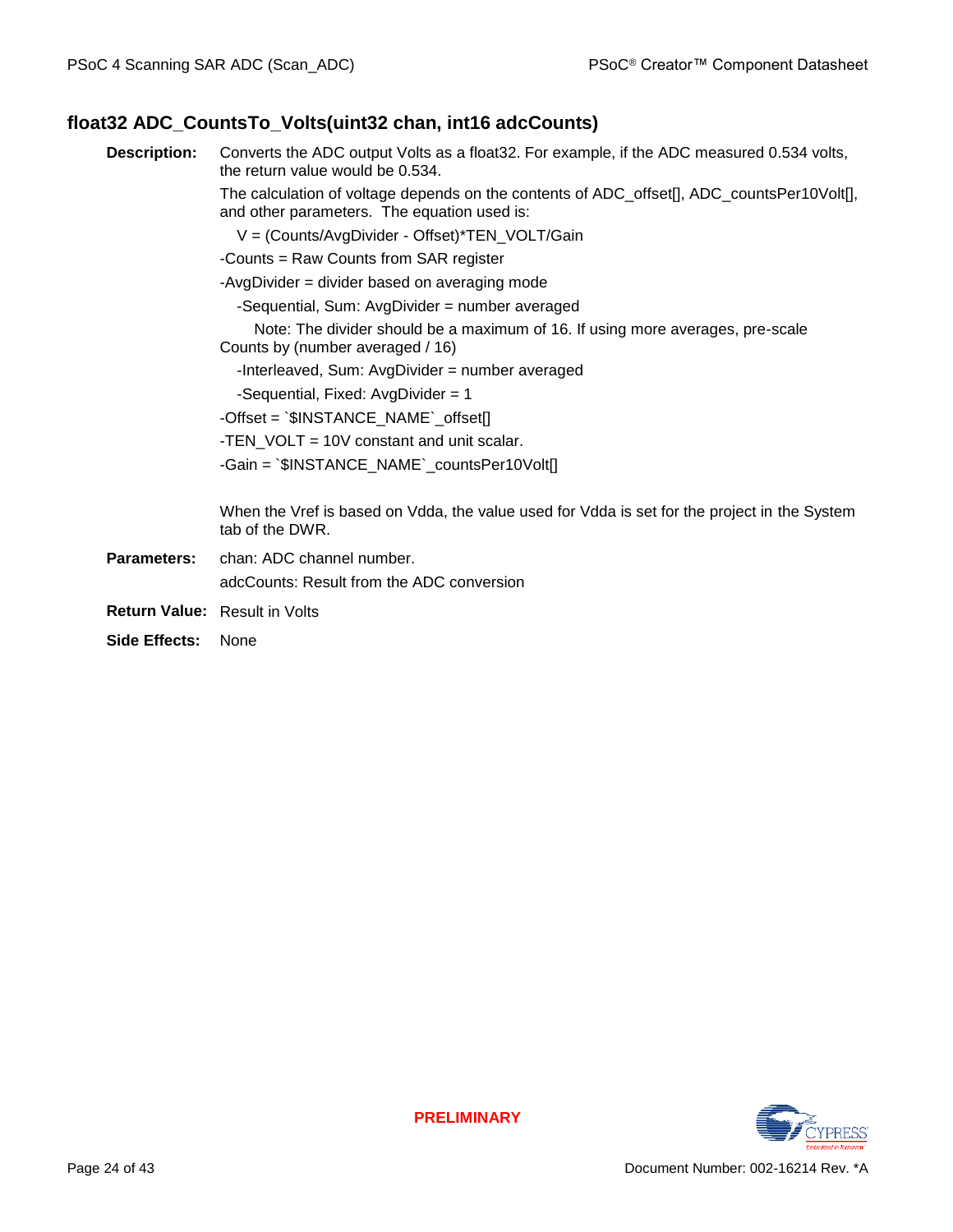## <span id="page-24-0"></span>**int16 ADC\_CountsTo\_mVolts(uint32 chan, int16 adcCounts)**

| <b>Description:</b> | Converts the ADC output to millivolts as an int16. For example, if the ADC measured 0.534<br>volts, the return value would be 534.        |  |  |  |
|---------------------|-------------------------------------------------------------------------------------------------------------------------------------------|--|--|--|
|                     | The calculation of voltage depends on the contents of ADC_offset[],<br>ADC_countsPer10Volt[], and other parameters. The equation used is: |  |  |  |
|                     | V = (Counts/AvgDivider - Offset)*TEN_VOLT/Gain                                                                                            |  |  |  |
|                     | -Counts = Raw Counts from SAR register                                                                                                    |  |  |  |
|                     | -AvgDivider = divider based on averaging mode                                                                                             |  |  |  |
|                     | -Sequential, Sum: AvgDivider = number averaged                                                                                            |  |  |  |
|                     | Note: The divider should be a maximum of 16. If using more averages, pre-scale<br>Counts by (number averaged / 16)                        |  |  |  |
|                     | -Interleaved, Sum: AvgDivider = number averaged                                                                                           |  |  |  |
|                     | -Sequential, Fixed: AvgDivider = 1                                                                                                        |  |  |  |
|                     | -Offset = `\$INSTANCE_NAME`_offset[]                                                                                                      |  |  |  |
|                     | -TEN VOLT = 10V constant and unit scalar.                                                                                                 |  |  |  |
|                     | -Gain = `\$INSTANCE_NAME`_countsPer10Volt[]                                                                                               |  |  |  |
|                     |                                                                                                                                           |  |  |  |
|                     | When the Vref is based on Vdda, the value used for Vdda is set for the project in the<br>System tab of the DWR.                           |  |  |  |
| Parameters:         | chan: ADC channel number.                                                                                                                 |  |  |  |
|                     | adcCounts: Result from the ADC conversion.                                                                                                |  |  |  |
|                     | <b>Return Value:</b> Result in mV.                                                                                                        |  |  |  |
| Side Effects:       | None                                                                                                                                      |  |  |  |

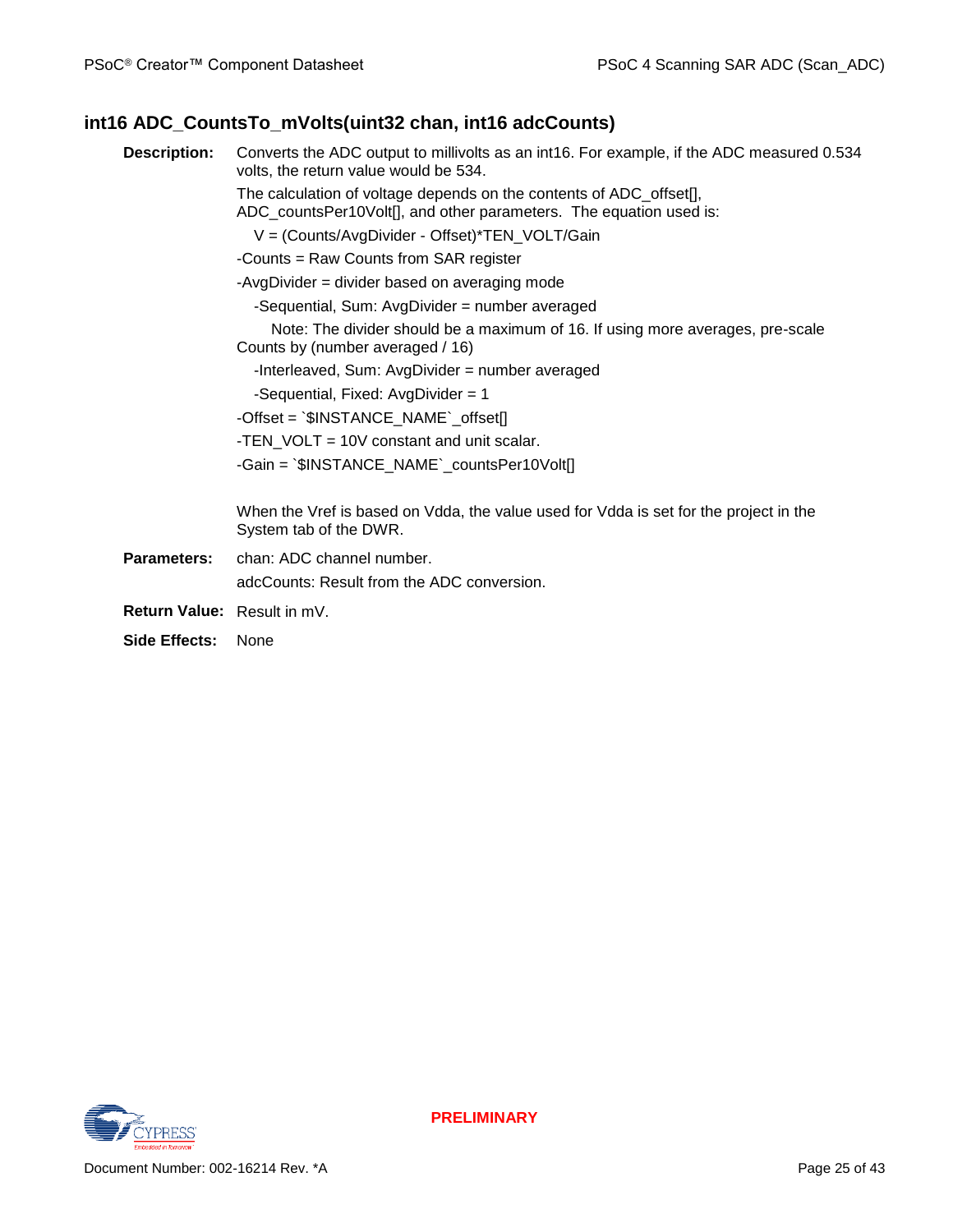## <span id="page-25-0"></span>**int32 ADC\_CountsTo\_uVolts(uint32 chan, int16 adcCounts)**

| Converts the ADC output to microvolts as an int32. For example, if the ADC measured<br><b>Description:</b><br>0.534 volts, the return value would be 534000. |                                                                                                                                           |  |  |  |
|--------------------------------------------------------------------------------------------------------------------------------------------------------------|-------------------------------------------------------------------------------------------------------------------------------------------|--|--|--|
|                                                                                                                                                              | The calculation of voltage depends on the contents of ADC_offset[],<br>ADC_countsPer10Volt[], and other parameters. The equation used is: |  |  |  |
|                                                                                                                                                              | V = (Counts/AvgDivider - Offset)*TEN_VOLT/Gain                                                                                            |  |  |  |
|                                                                                                                                                              | -Counts = Raw Counts from SAR register                                                                                                    |  |  |  |
|                                                                                                                                                              | -AvgDivider = divider based on averaging mode                                                                                             |  |  |  |
|                                                                                                                                                              | -Sequential, Sum: AvgDivider = number averaged                                                                                            |  |  |  |
|                                                                                                                                                              | Note: The divider should be a maximum of 16. If using more averages, pre-scale<br>Counts by (number averaged / 16)                        |  |  |  |
|                                                                                                                                                              | -Interleaved, Sum: AvgDivider = number averaged                                                                                           |  |  |  |
|                                                                                                                                                              | -Sequential, Fixed: AvgDivider = 1                                                                                                        |  |  |  |
|                                                                                                                                                              | $-$ Offset = $\Im$ INSTANCE_NAME`_offset[]                                                                                                |  |  |  |
|                                                                                                                                                              | -TEN VOLT = 10V constant and unit scalar.                                                                                                 |  |  |  |
|                                                                                                                                                              | -Gain = `\$INSTANCE_NAME`_countsPer10Volt[]                                                                                               |  |  |  |
|                                                                                                                                                              |                                                                                                                                           |  |  |  |
|                                                                                                                                                              | When the Vref is based on Vdda, the value used for Vdda is set for the project in the<br>System tab of the DWR                            |  |  |  |
| <b>Parameters:</b>                                                                                                                                           | chan: ADC channel number.                                                                                                                 |  |  |  |
|                                                                                                                                                              | adcCounts: Result from the ADC conversion                                                                                                 |  |  |  |
| <b>Return Value:</b>                                                                                                                                         | Result in µV                                                                                                                              |  |  |  |
| Side Effects:                                                                                                                                                | None                                                                                                                                      |  |  |  |

#### <span id="page-25-1"></span>**void ADC\_TrimFilterVos(void)**

**Description:** Runs an algorithm to reduce voltage offset using the UAB's opamp trim.

- **Parameters:** None
- **Return Value:** None

**Side Effects:** None

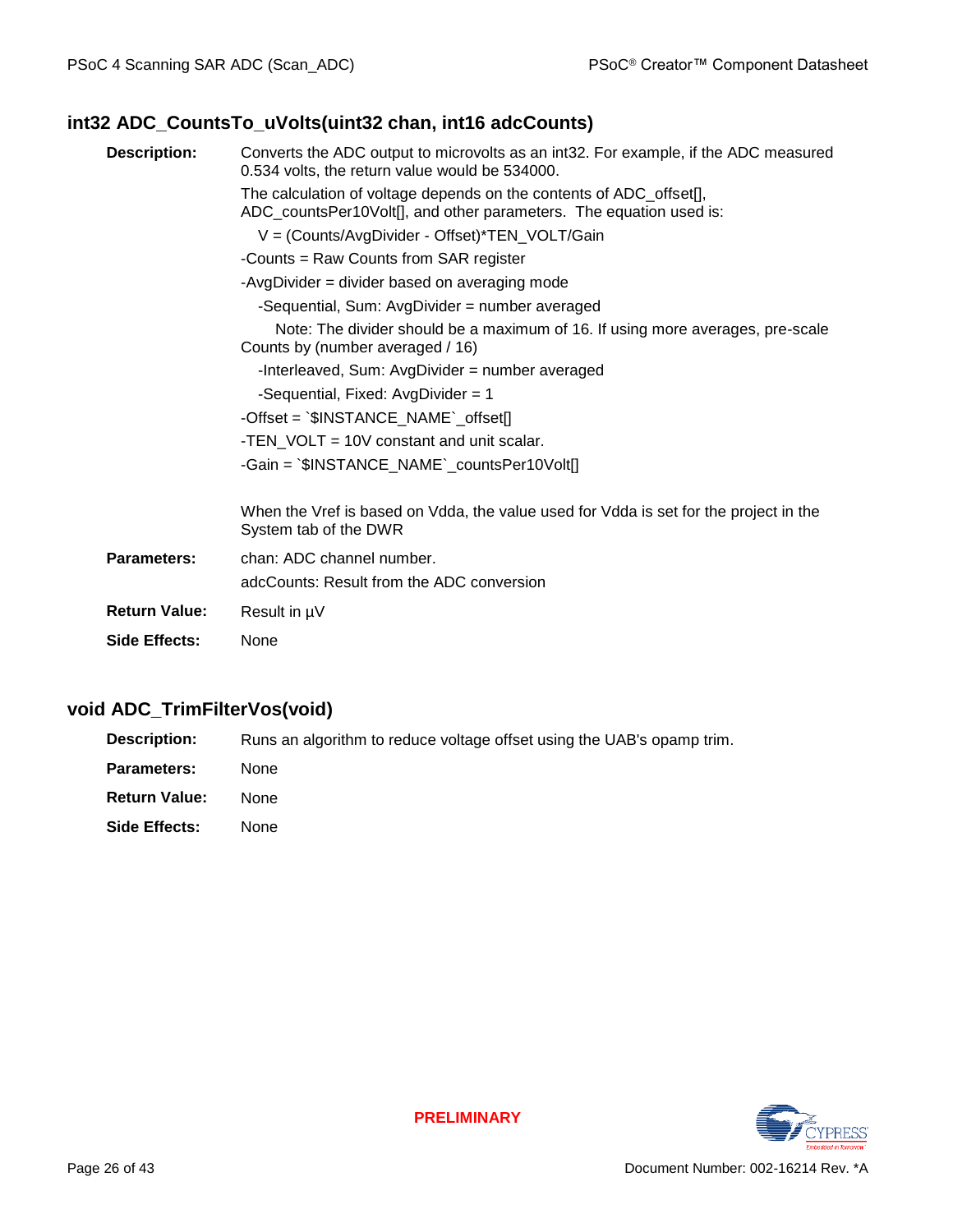# <span id="page-26-0"></span>**void ADC\_Sleep(void)**

| This is the preferred routine to prepare the component for sleep. The ADC_Sleep()<br>routine saves the current component state. Then it calls the ADC Stop() function and<br>calls ADC_SaveConfig() to save the hardware configuration. |  |  |  |  |
|-----------------------------------------------------------------------------------------------------------------------------------------------------------------------------------------------------------------------------------------|--|--|--|--|
| Call the ADC Sleep() function before calling the CySysPmDeepSleep() or the<br>CySysPmHibernate() function. See the PSoC Creator System Reference Guide for more<br>information about power-management functions.                        |  |  |  |  |
| None                                                                                                                                                                                                                                    |  |  |  |  |
| None                                                                                                                                                                                                                                    |  |  |  |  |
| If this function is called twice in the enable state of the component, the disabled state of<br>the component will be stored. So ADC_Enable() and ADC_StartConvert() must be called<br>after ADC_Wakeup() in this case.                 |  |  |  |  |
|                                                                                                                                                                                                                                         |  |  |  |  |

### <span id="page-26-1"></span>**void ADC\_Wakeup(void)**

| <b>Description:</b>  | This is the preferred routine to restore the component to the state when ADC Sleep() was<br>called. The ADC Wakeup() function calls the ADC RestoreConfig() function to restore the<br>configuration. If the component was enabled before the ADC_Sleep() function was called,<br>the ADC_Wakeup() function also re-enables the component. |  |  |  |
|----------------------|--------------------------------------------------------------------------------------------------------------------------------------------------------------------------------------------------------------------------------------------------------------------------------------------------------------------------------------------|--|--|--|
| Parameters:          | None                                                                                                                                                                                                                                                                                                                                       |  |  |  |
| <b>Return Value:</b> | <b>None</b>                                                                                                                                                                                                                                                                                                                                |  |  |  |
| Side Effects:        | Calling this function without previously calling ADC Sleep() may lead to unpredictable<br>results.                                                                                                                                                                                                                                         |  |  |  |

| <b>Function</b>       | <b>Description</b>                                                                                                                                                                                                                                                                                                                                                                                                                   |  |  |  |
|-----------------------|--------------------------------------------------------------------------------------------------------------------------------------------------------------------------------------------------------------------------------------------------------------------------------------------------------------------------------------------------------------------------------------------------------------------------------------|--|--|--|
| ADC_initVar           | The initVar variable is used to indicate initial configuration of this component. The<br>variable is initialized to zero and set to 1 the first time ADC_Start() is called. This<br>allows for component initialization without reinitialization in all subsequent calls to the<br>ADC Start() routine.                                                                                                                              |  |  |  |
|                       | If reinitialization of the component is required, then the ADC_Init() function can be<br>called before the ADC_Start() or ADC_Enable() functions.                                                                                                                                                                                                                                                                                    |  |  |  |
| ADC selected          | The selected variable is used to keep state. It is set when a configuration is selected.<br>It is tested during initialization to determine whether to run the single-configuration<br>initializing code.                                                                                                                                                                                                                            |  |  |  |
| ADC_offset[]          | This array calibrates the offset for each channel. The first time Start() is called, the<br>offset array's entries are initialized to 0, except for channels which are Single-Ended,<br>Signed, and have Vneg=Vref, for which it is set to -2^(Resolution-1)/Vref(mV). It can<br>be modified using ADC_SetOffset(). The array is used by the<br>ADC_CountsTo_Volts(), ADC_CountsTo_mVolts(), and ADC_CountsTo_uVolts()<br>functions. |  |  |  |
| ADC_countsPer10Volt[] | This array is used to calibrate the gain for each channel. It is calculated the first time                                                                                                                                                                                                                                                                                                                                           |  |  |  |

# **Global Variables**

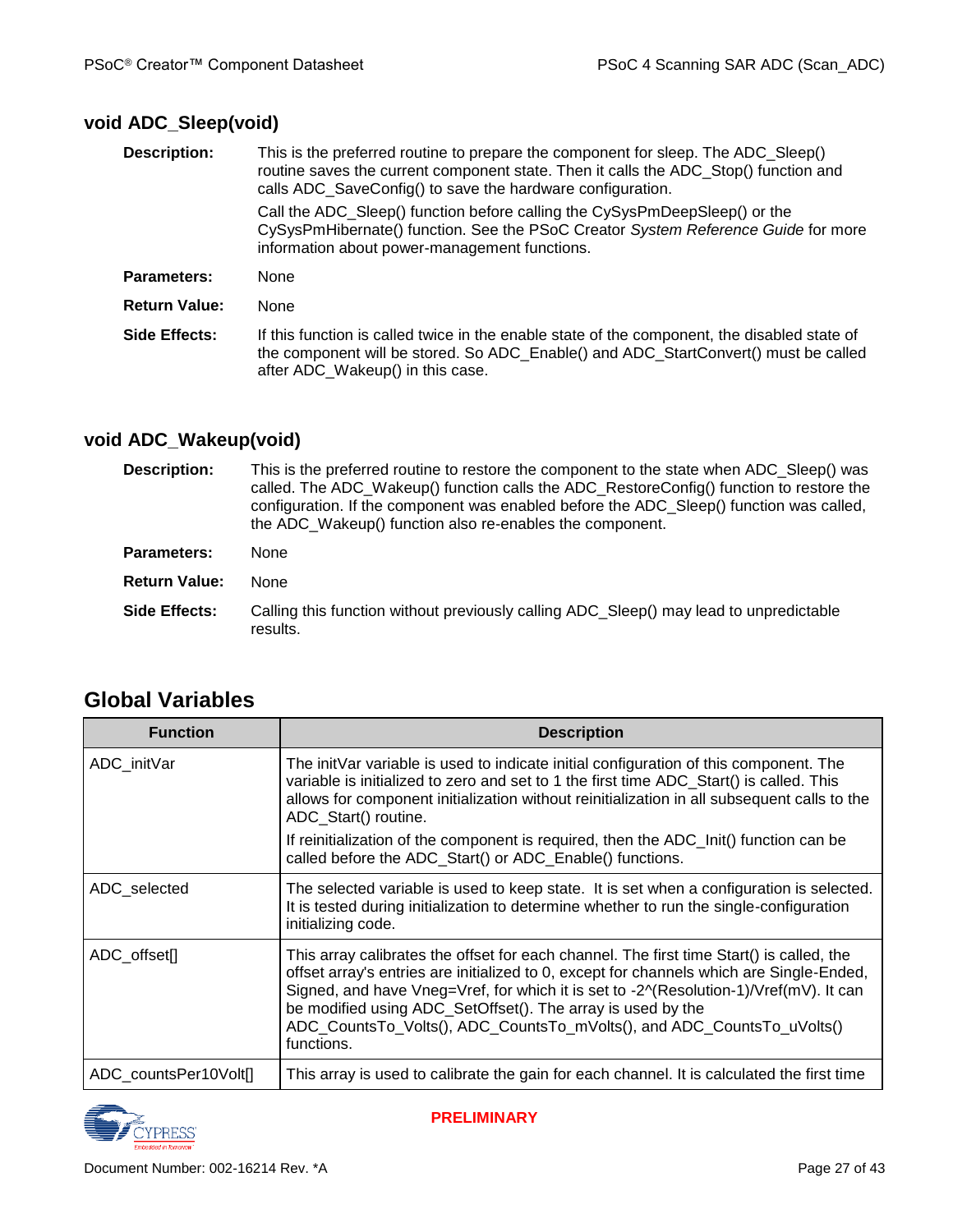| <b>Function</b> | <b>Description</b>                                                                                                                                                                                  |  |  |  |  |
|-----------------|-----------------------------------------------------------------------------------------------------------------------------------------------------------------------------------------------------|--|--|--|--|
|                 | ADC_Start() is called. The value depends on channel resolution and voltage<br>reference. It can be changed using ADC_SetGain().                                                                     |  |  |  |  |
|                 | This array affects the ADC_CountsTo_Volts(), ADC_CountsTo_mVolts(), and<br>ADC_CountsTo_uVolts() functions by supplying the correct conversion between ADC<br>counts and the applied input voltage. |  |  |  |  |

## **Usable Constants**

| <b>Function</b>         | <b>Description</b>                                                                                  |  |  |
|-------------------------|-----------------------------------------------------------------------------------------------------|--|--|
| ADC_TOTAL_CHANNELS_NUM_ | This constant represents the amount of input channels available for<br>scanning across all configs. |  |  |

## **Sample Firmware Source Code**

PSoC Creator provides numerous example projects that include schematics and example code in the Find Example Project dialog. For component-specific examples, open the dialog from the Component Catalog or an instance of the component in a schematic. For general examples, open the dialog from the Start Page or **File** menu. As needed, use the **Filter Options** in the dialog to narrow the list of projects available to select.

Refer to the "Find Example Project" topic in the PSoC Creator Help for more information.

## **Interrupt Service Routine**

The Scanning SAR ADC contains a blank interrupt service routine in the file *ADC\_INT.c*. The interrupt can be triggered at the End of Scan (EoS), by hitting a range condition or when the ADC result saturates. By default, the interrupt is triggered by the EoS source. The source can be changed through the ADC\_SetEosMask, ADC\_SetLimitMask, and ADC\_SetSatMask functions.

You can place custom code in the designated areas to perform whatever function is required at the end of a conversion. A copy of the blank interrupt service routine is shown below. Place custom code between the "/\* `#START MAIN ADC ISR` \*/" and "/\* `#END` \*/" comments. This ensures that the code will be preserved, when a project is regenerated.

```
CY ISR( ADC 1 ISR )
 {
   uint32 intr_status;
    /* Rear interrupt status register */
   intr_status = ADC_1_SAR_INTR_REG;
     /************************************************************************
     * Custom Code
     * - add user ISR code between the following #START and #END tags
     *************************************************************************/
    /* `#START MAIN ADC ISR` */
```
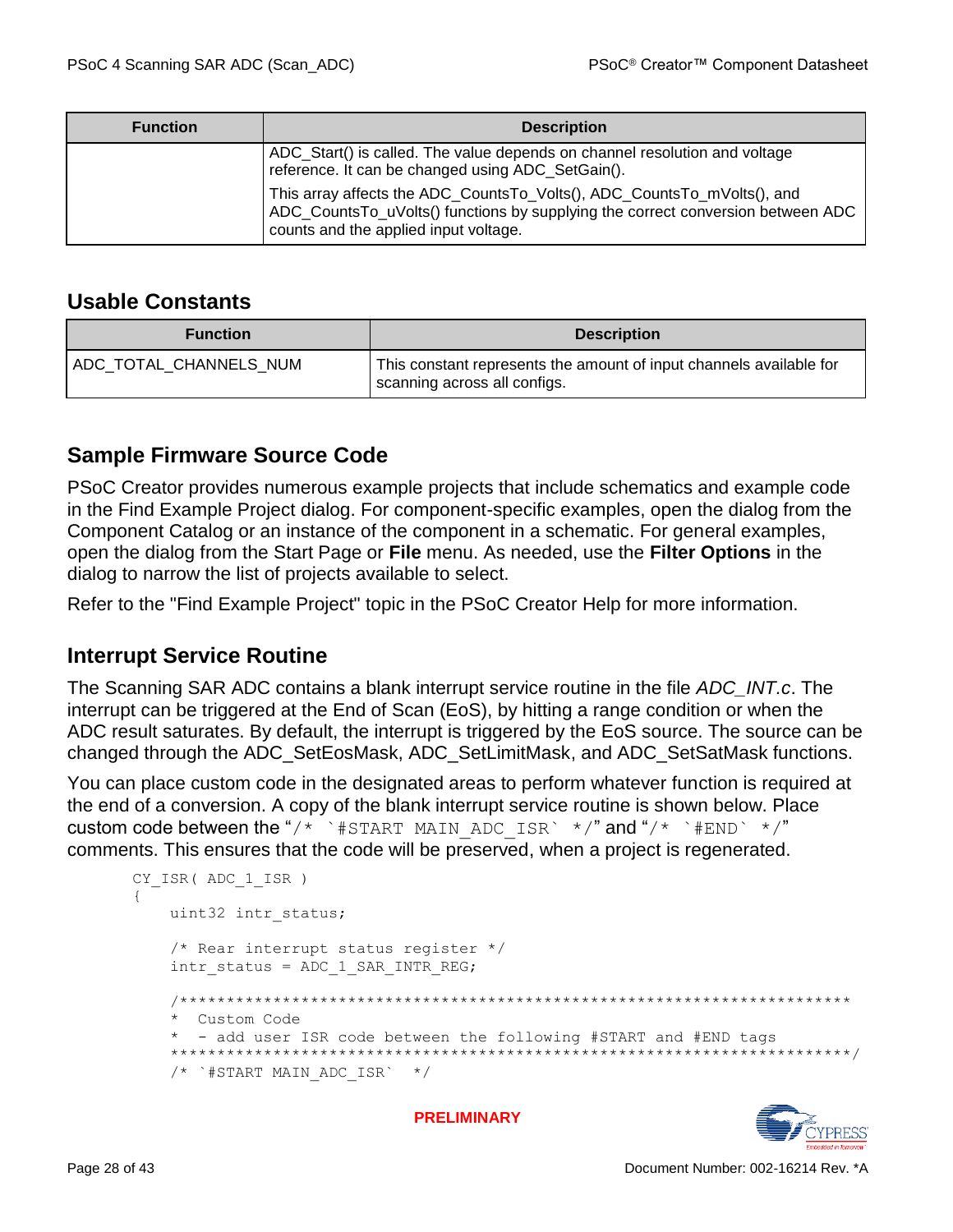```
/* * # END * /
     /* Clear handled interrupt */
    ADC 1 SAR INTR REG = intr status;
 }
```
A second designated area is available to place variable definitions and constant definitions.

```
/* System variables */
/* `#START ADC_SYS_VAR` */
  /* Place user code here. */
/* * #END */
```
An example of code that uses an interrupt to capture data follows.

```
#include <project.h> 
int16 result = 0;
uint8 dataReady = 0; 
int main() 
{ 
      int16 newReading = 0;
      CyGlobalIntEnable; /* Enable Global interrupts */ 
      ADC 1 Start(); /* Initialize ADC */ADC 1 IRQ Enable(); /* Enable ADC interrupts */
      ADC<sup>1</sup> StartConvert(); /* Start ADC conversions */
      for \overline{;}{ 
             if (dataReady != 0) 
             { 
                   dataReady = 0;newReading = result; 
                   /* More user code */ 
             } 
      } 
}
```
Note that you may use an alternative Interrupt service routine, located in your *main.c* file. In this case use the following template:

Implement interrupt service routine in *main.c*:

```
CY_ISR( ADC_ISR_LOC ) 
{ 
      uint32 intr_status;
      /* Read interrupt status register */ 
      intr_status = ADC_1_SAR_INTR_REG;
      /* Place your code here */ 
      /* Clear handled interrupt */ 
      ADC 1 SAR INTR REG = intr status;
}
```
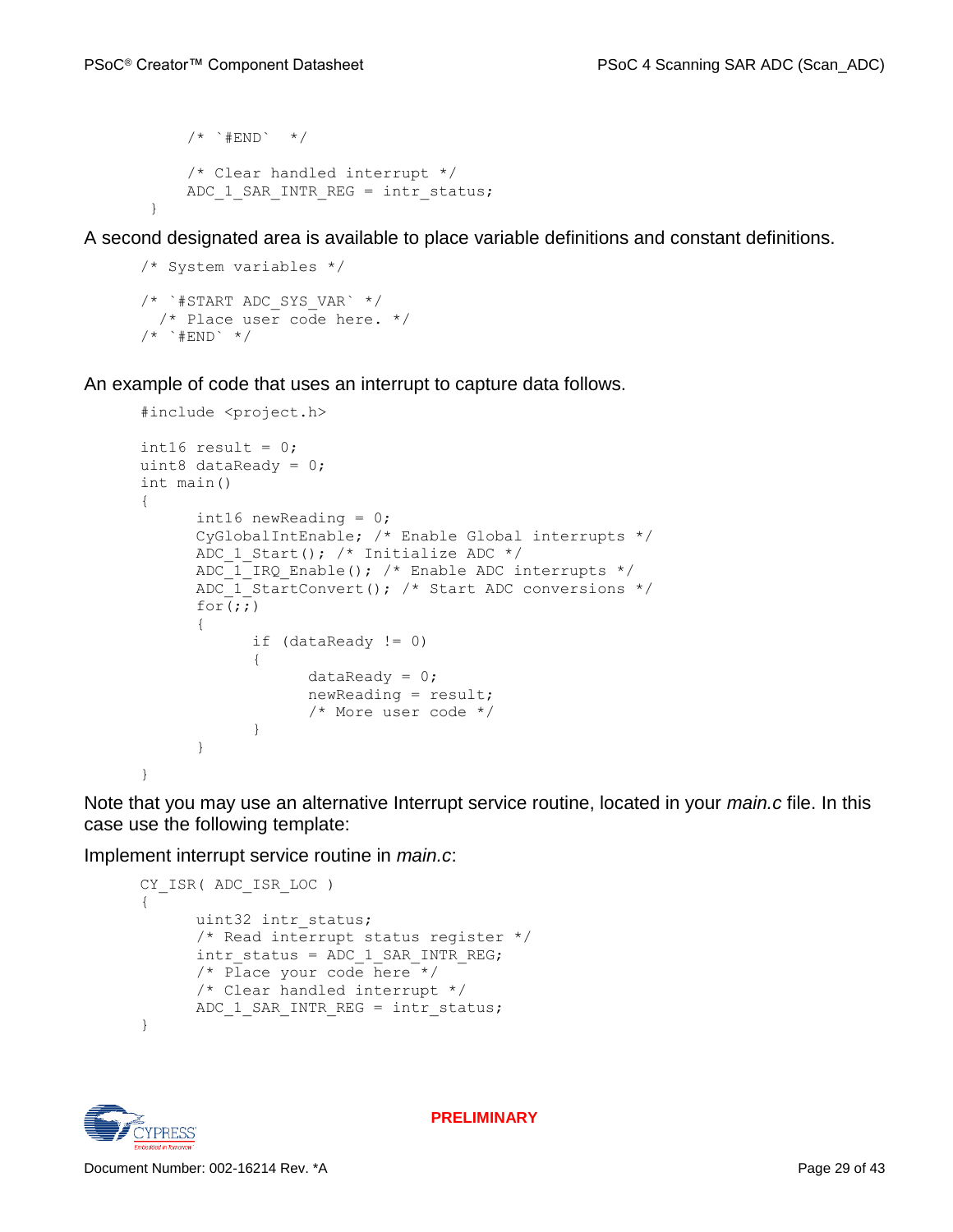Enable ADC interrupt and set interrupt handler to local routine:

```
ADC 1 StartEx(ADC ISR LOC);
```
# **MISRA Compliance**

This section describes the MISRA-C:2004 compliance and deviations for the component. There are two types of deviations defined:

- project deviations deviations that are applicable for all PSoC Creator components
- $\blacksquare$  specific deviations deviations that are applicable only for this component

This section provides information on component-specific deviations. Project deviations are described in the MISRA Compliance section of the *System Reference Guide* along with information on the MISRA compliance verification environment.

| <b>MISRA-C:</b><br>2004<br><b>Rule</b> | <b>Rule Class</b><br>(Required/<br><b>Advisory)</b> | <b>Rule Description</b>                                                                                   | <b>Description of Deviation(s)</b>                                                                                                                                                                                                                                                                                                                                                                                                                                                            |
|----------------------------------------|-----------------------------------------------------|-----------------------------------------------------------------------------------------------------------|-----------------------------------------------------------------------------------------------------------------------------------------------------------------------------------------------------------------------------------------------------------------------------------------------------------------------------------------------------------------------------------------------------------------------------------------------------------------------------------------------|
| 8.7                                    | R                                                   | Objects shall be defined<br>at block scope if they are<br>only accessed from<br>within a single function. | The object 'ADC_channelsConfig' is always accessed from<br>ADC_Init() function and, depending on component<br>configuration, from ADC_CountsTo_mVolts(),<br>ADC_CountsTo_uVolts, ADC() and ADC_CountsTo_Volts()<br>functions. The intention of this publicly available static<br>variable is to allow more efficient code.                                                                                                                                                                    |
| 3.1                                    | R                                                   | All usage of<br>implementation-defined<br>behaviour shall be<br>documented.                               | Embedded component, UABPRIM, source code has<br>comments containing one of the characters '\$', '@' or "'.                                                                                                                                                                                                                                                                                                                                                                                    |
| 19.7                                   | A                                                   | A function should be<br>used in preference to a<br>function-like macro.                                   | Embedded component, UABPRIM, source code uses<br>function-like macros to take generic functions and rename<br>them for specific use cases and use predefined parameters<br>making the API easier to use. Also, there are read-modify-<br>write macros that are in most UABPRIM API functions and<br>are used to improve readability of the code so that the<br>intent is clearly understood. The macros have proper<br>parenthesis shielding of the parameters as well as the<br>whole macro. |

The Scanning SAR ADC component has the following specific deviation:

This component has the following embedded components: Interrupt, Clock. Refer to the corresponding component datasheet for information on their MISRA compliance and specific deviations.

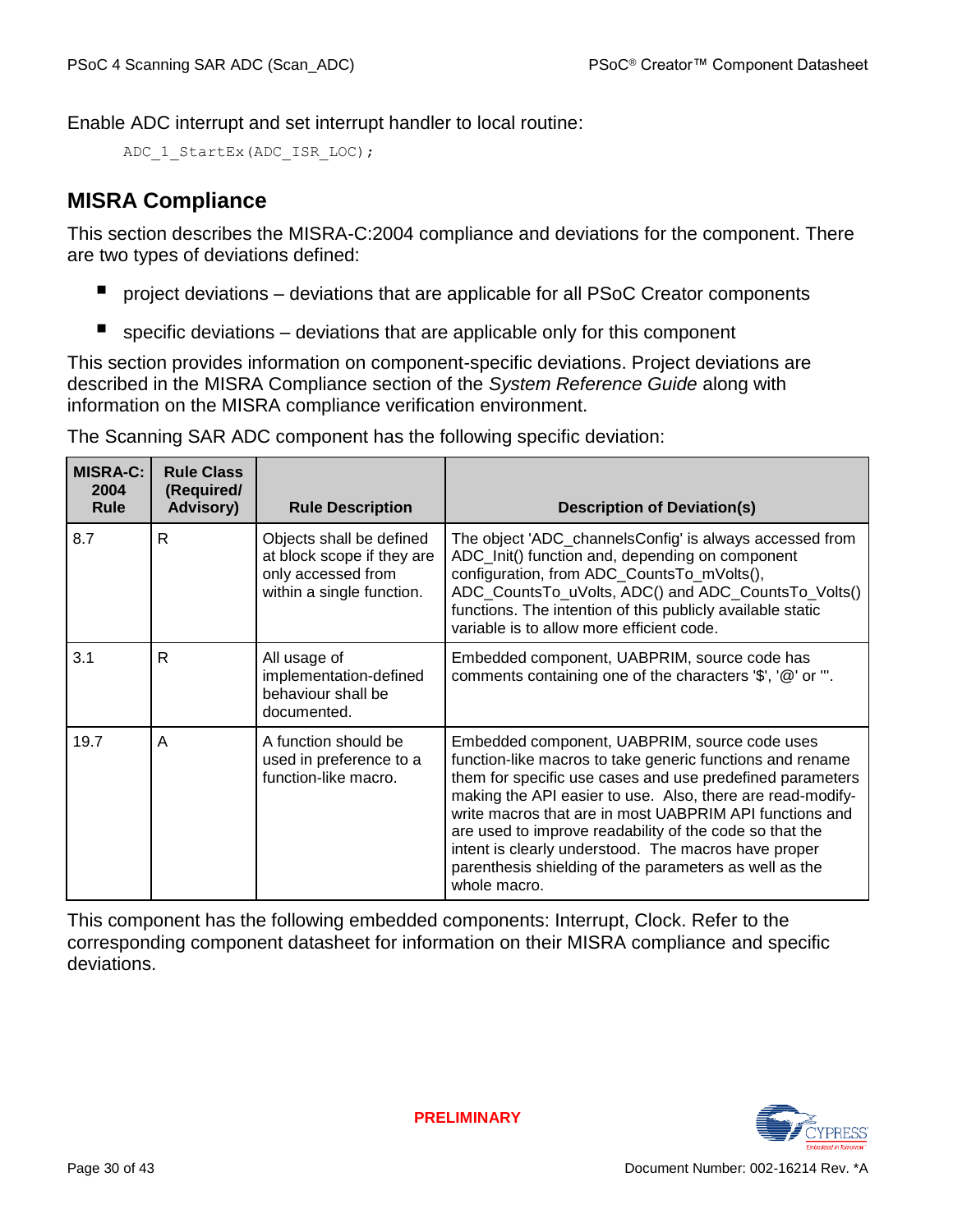## **API Memory Usage**

The component memory usage varies significantly, depending on the compiler, device, number of APIs used, and component configuration. This table illustrates the memory usage for all APIs available in the default component configuration.

The measurements were done with the associated compiler configured in release mode with optimization set for size. For a specific design analyze the map file generated by the compiler to determine the memory usage.

| Configuration                 | <b>PSoC Analog Coprocessor</b> |                   |  |  |
|-------------------------------|--------------------------------|-------------------|--|--|
|                               | <b>Flash Bytes</b>             | <b>SRAM Bytes</b> |  |  |
| Default, No CountsTo_Volts()  | 4560                           | 24                |  |  |
| Default, CountsTo_Volts()     | 6232                           | 24                |  |  |
| 4 Config, No CountsTo_Volts() | 4928                           | 56                |  |  |
| 4 Config, CountsTo_Volts()    | 6600                           | 56                |  |  |

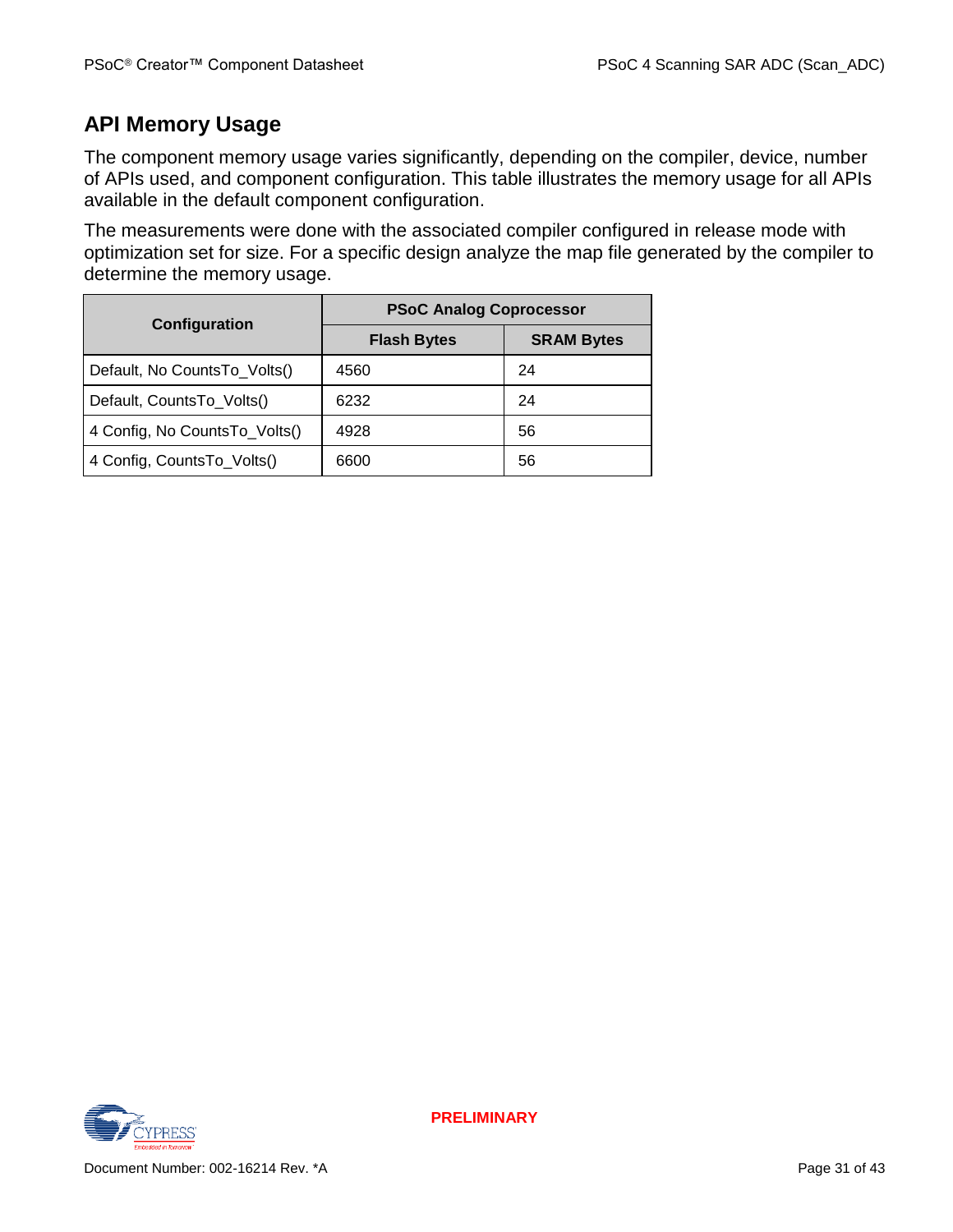# **Functional Description**

The Scanning SAR ADC Component is implemented on a hardware block that contains the following elements:

- SAR ADC
	- o SARMUX
	- o SARADC core
	- o SARREF
	- o SARSEQ
- Switched-capacitor filter
	- o CTB
	- o UAB

# **SAR ADC**

## **Block Diagram**



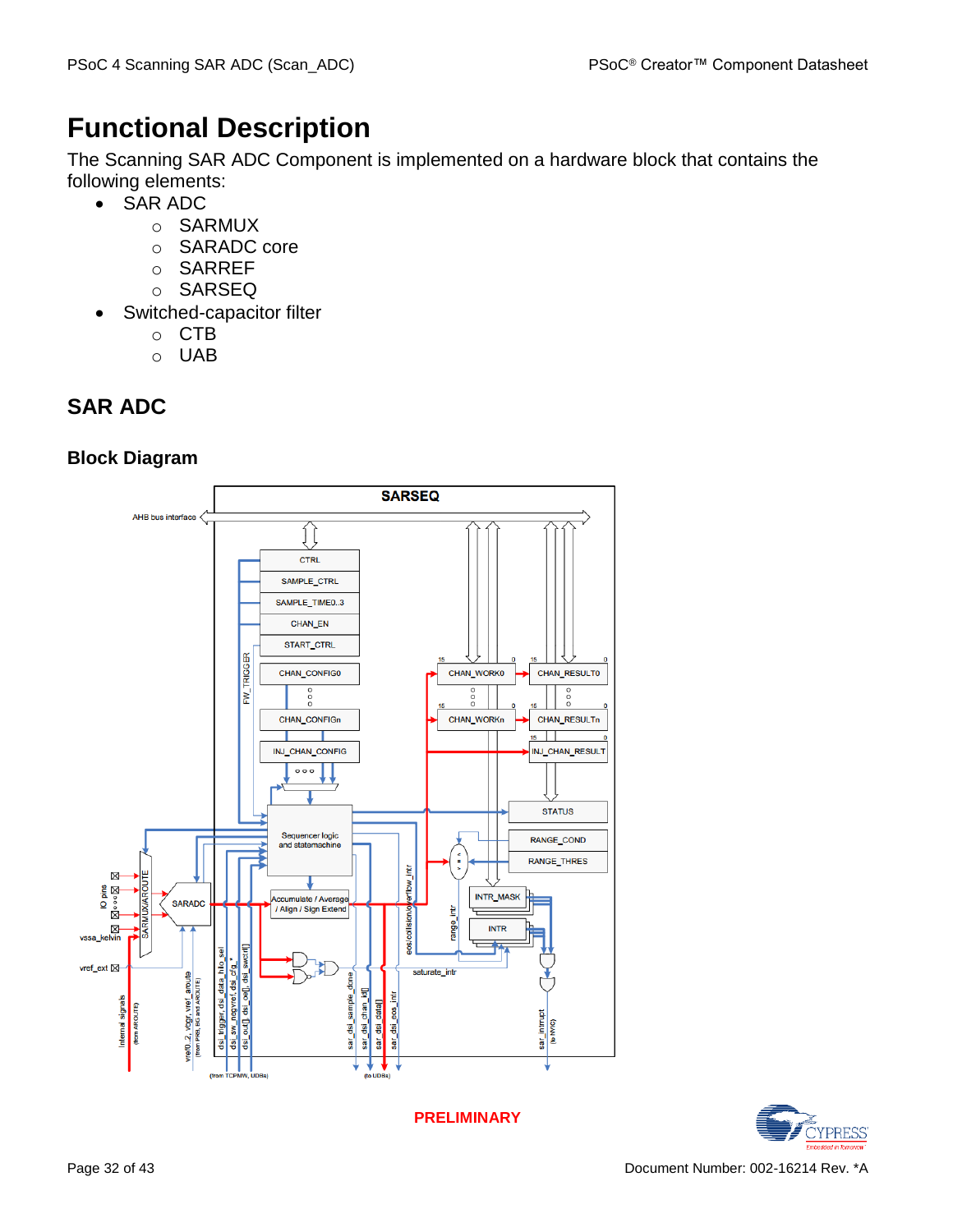The SARADC core is a fast 12-bit ADC with SAR architecture. Preceding the SARADC is the SARMUX, which can route a combination of external pins and internal signals to inputs of the SARADC core. SARREF is a buffer used for multiple reference voltage selection. The SARSEQ sequencer block controls the SARMUX and the SARADC and does an automatic scan on all enabled channels as well as post-processing, such as averaging the output data.

Each channel has 16-bit conversion-result storage registers. At the end of the scan, a maskable interrupt is asserted. The sequencer also flags overflow and saturation errors that can be configured to assert an interrupt.

# <span id="page-32-0"></span>**Switched-capacitor filter**



**Block Diagram**

The switched-capacitor filter is an inverting 2<sup>nd</sup>-order filter. To protect the analog ground (vagnd terminal) signal from disturbances on the SARMUX, it is first buffered by a half-CTB's opamp set as a follower. Because the filter is inverting, vagnd is routed to the SAR's positive terminal, and the filter output is routed to the negative terminal. Filter measurements are therefore made with the correct polarity.

The filter operates in two phases, and the output is only valid during the first. To ensure the filter measurement is always correct, the customizer configures the SAR and UAB specifically to synchronize the two, based on the initial parameters. **Any change to timing, such as disabling channels at runtime, may cause the SAR sample to desynchronize from the UAB's valid output.**

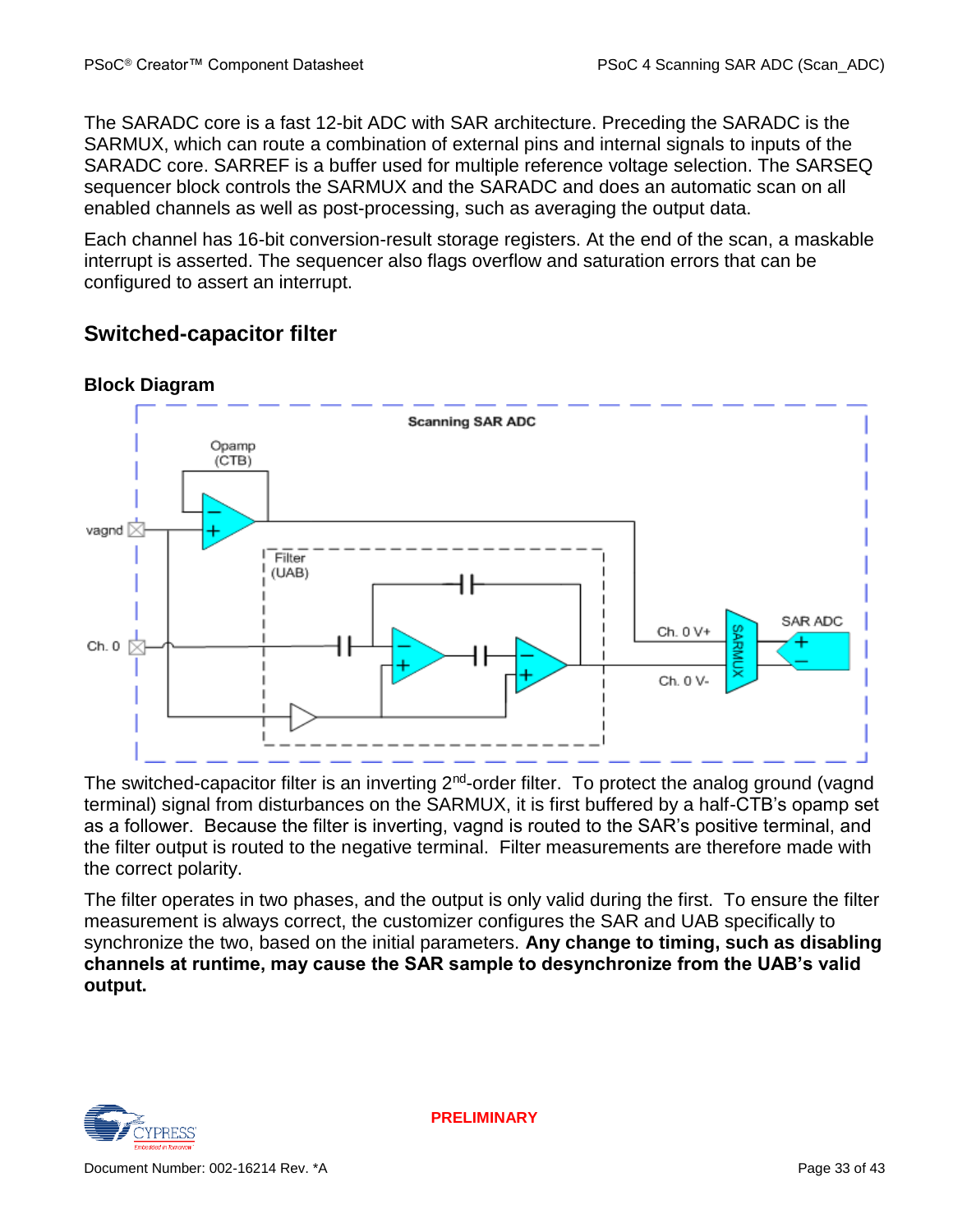## **Input Modes and Signedness**

The input mode (S/E or Differential) determines the range of input voltages, and the signedness determines the digital codes to which the input range corresponds.

The smallest voltage in the range always corresponds to the lowest code.

The diagrams in this section show the various input ranges and their corresponding codes, represented in both 12-bit hexadecimal and decimal.

Note, it is recommended to use settings with intuitive results, such as S/E with Vneg = Vref and such as Signed Differential.



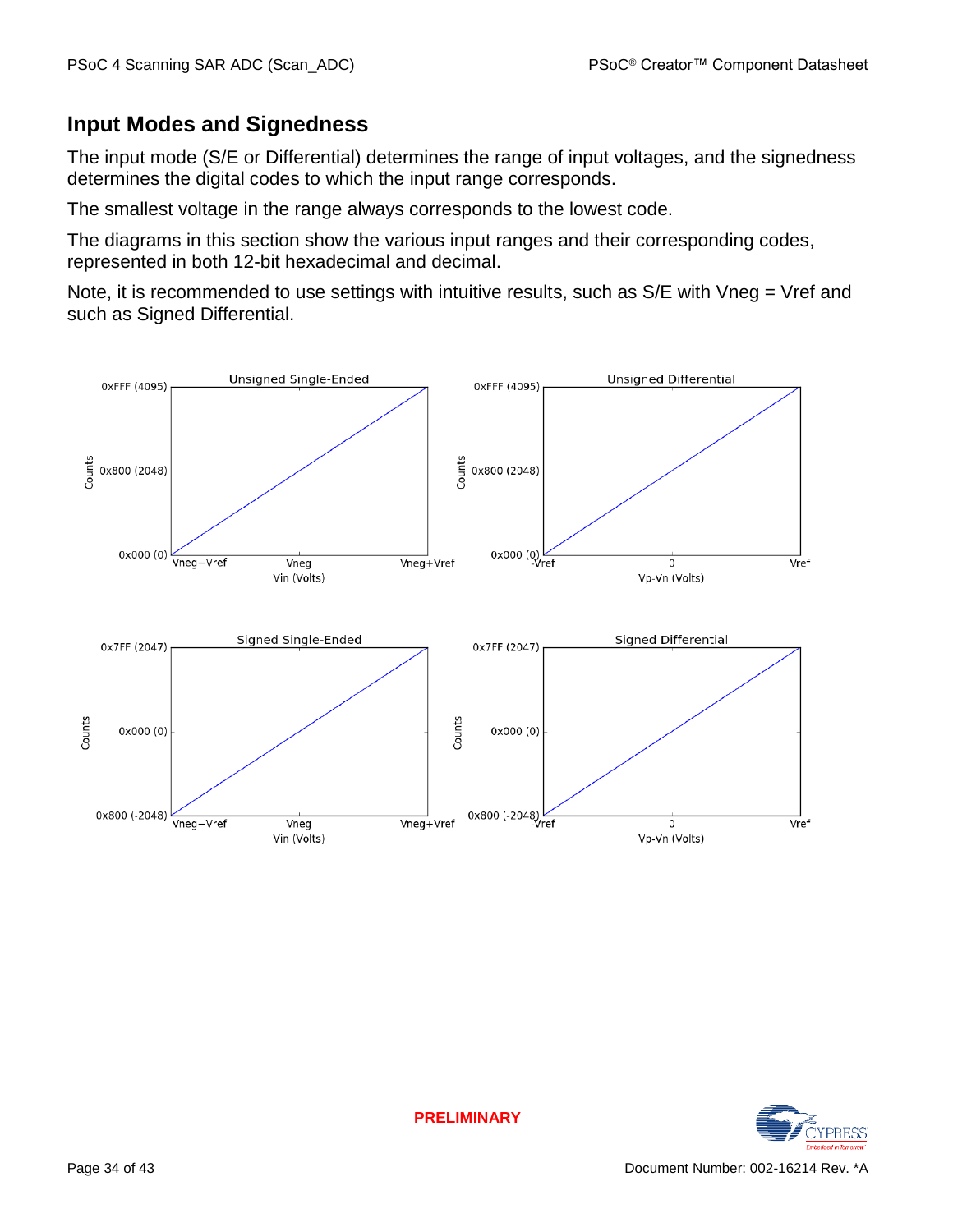# **DMA Support**

The DMA component can be used to transfer data from the component registers to RAM or another component.

| Name of DMA Source                        | Width | <b>Direction</b> | <b>Signal</b> | DMA Reg   DMA Trigger<br><b>Type</b> | <b>Description</b>                       |
|-------------------------------------------|-------|------------------|---------------|--------------------------------------|------------------------------------------|
| $(ADC_SAR_CHAN_RESULT_PTR + (X << 2u))$ * | 32    | Source           | eoc           | Pulse                                | Channel result data register.            |
| or                                        |       |                  |               |                                      | This 32-bit register contains 16-bit ADC |
| ADC SAR CHANX RESULT PTR *                |       |                  |               |                                      | results.                                 |

\* where *X* – is a channel number. The first channel is 0.

**Note** The component has a DMA bus interface that supports 32-bit (word) transfers only. If the data element size used for DMA transfer is less than a word, set the DMA descriptor with the correct width; for example, data element size is halfword (2 bytes). The component register is used as Source; make sure the DMA descriptor is configured as "Word to Halfword."

# **Registers**

## **Channel result data registers**

This 32-bit register contains 16-bit ADC results from channel 0 along with 3 status bits that describe the results correctness.

### **ADC\_SAR\_CHAN\_RESULT\_REG**

| <b>Bits</b> | <b>Name</b>               | <b>Description</b>                                                                                                                                       |
|-------------|---------------------------|----------------------------------------------------------------------------------------------------------------------------------------------------------|
| 15:0        | Data                      | SAR conversion result of the first channel. The data is copied here<br>from the work field after all enabled channels in this scan have<br>been sampled. |
| 29          | ADC_SATURATE_INTR_MIR     | Mirror bit of corresponding bit in<br>ADC_SAR_SATURATE_INTR_REG register                                                                                 |
| 30          | ADC_RANGE_INTR_MIR        | Mirror bit of corresponding bit in ADC_SAR_RANGE_INTR_REG<br>register                                                                                    |
| 31          | ADC_CHAN_RESULT_VALID_MIR | Mirror bit of corresponding bit in<br>ADC_SAR_CHAN_RESULT_VALID_REG register                                                                             |

Result registers for the remaining channels are located sequentially in the memory. Direct defines for each channel are provided: ADC\_SAR\_CHAN*X*\_RESULT\_REG, were *X* is the channel number from 0 to 15.

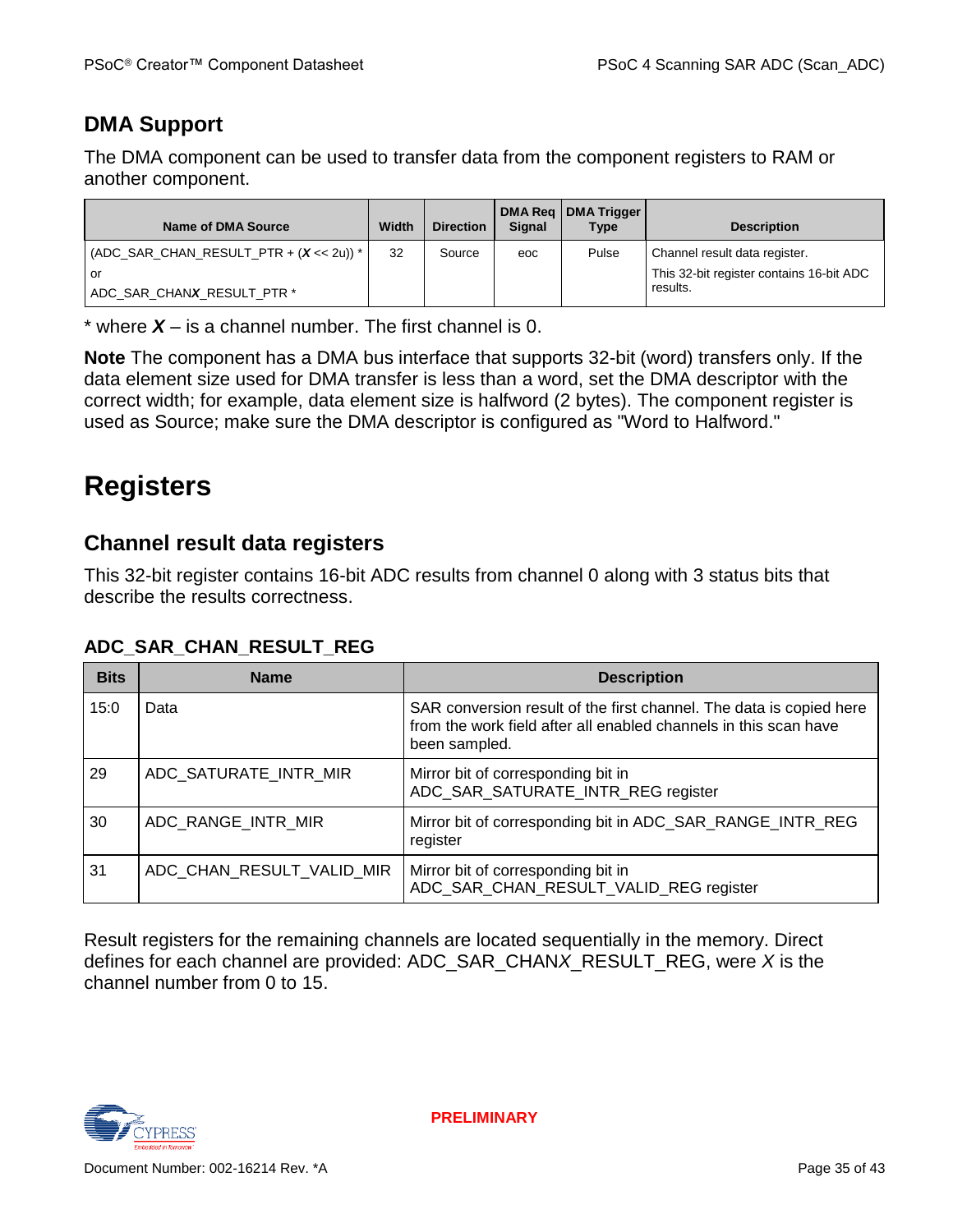## **Interrupt request registers**

Each of the interrupts described in this section has an interrupt mask in the ADC\_SAR\_INTR\_MASK\_REG register. By making the interrupt mask low, the corresponding interrupt source is ignored. The SAR interrupt is raised any time the intersection (logic AND) of the interrupt flags in ADC\_SAR\_INTR\_REG registers and the corresponding interrupt masks in ADC\_SAR\_INTR\_MASK\_REG register is non zero.

When servicing an interrupt, the interrupt service routine (ISR) clears the interrupt source by writing a '1' to the interrupt bit after picking up the related data.

For firmware convenience, the intersection (logic AND) of the interrupt flags and the interrupt masks are also made available in the SADC\_SAR\_INTR\_MASKED\_REG register.

| <b>Bits</b> | <b>Name</b>            | <b>Description</b>                                                                                                                                                                                                                                                                                                                                                                                                                                                                                                                        |  |  |  |  |  |  |
|-------------|------------------------|-------------------------------------------------------------------------------------------------------------------------------------------------------------------------------------------------------------------------------------------------------------------------------------------------------------------------------------------------------------------------------------------------------------------------------------------------------------------------------------------------------------------------------------------|--|--|--|--|--|--|
| 0           | ADC EOS MASK*          | End Of Scan Interrupt: hardware sets this interrupt after completing a<br>scan of all the enabled channels. Write with '1' to clear bit after picking<br>up the data from the ADC_SAR_CHAN_RESULT_REG register.                                                                                                                                                                                                                                                                                                                           |  |  |  |  |  |  |
| 1           | ADC_OVERFLOW_MASK      | Overflow Interrupt: hardware sets this interrupt when it sets a new<br>ADC_EOS_MASK while that bit was not yet cleared by the firmware.<br>Write with '1' to clear bit.                                                                                                                                                                                                                                                                                                                                                                   |  |  |  |  |  |  |
| 2           | ADC_FW_COLLISION_MASK  | Firmware Collision Interrupt: hardware sets this interrupt when in<br>Hardware trigger sample mode firmware triggers the conversion<br>using ADC_StartConvert() API while the SAR is BUSY. Raising this<br>interrupt is delayed to when the scan caused by the<br>ADC_StartConvert() API has been completed, i.e. not when the<br>preceding scan with which this trigger collided is completed. When this<br>interrupt is set it implies that the channels were sampled later than was<br>intended (jitter). Write with '1' to clear bit. |  |  |  |  |  |  |
| 3           | ADC_DSI_COLLISION_MASK | DSI Collision Interrupt: hardware sets this interrupt when the hardware<br>SOC trigger signal is asserted while the SAR is BUSY. Raising this<br>interrupt is delayed to when the scan caused by the hardware SOC<br>trigger has been completed, i.e. not when the preceding scan with<br>which this trigger collided is completed. When this interrupt is set it<br>implies that the channels were sampled later than was intended (jitter).<br>Write with '1' to clear bit.                                                             |  |  |  |  |  |  |

### **ADC\_SAR\_INTR\_REG**

These bits are enabled by the component by default in ADC\_SAR\_INTR\_MASK\_REG register and generate an interrupt.

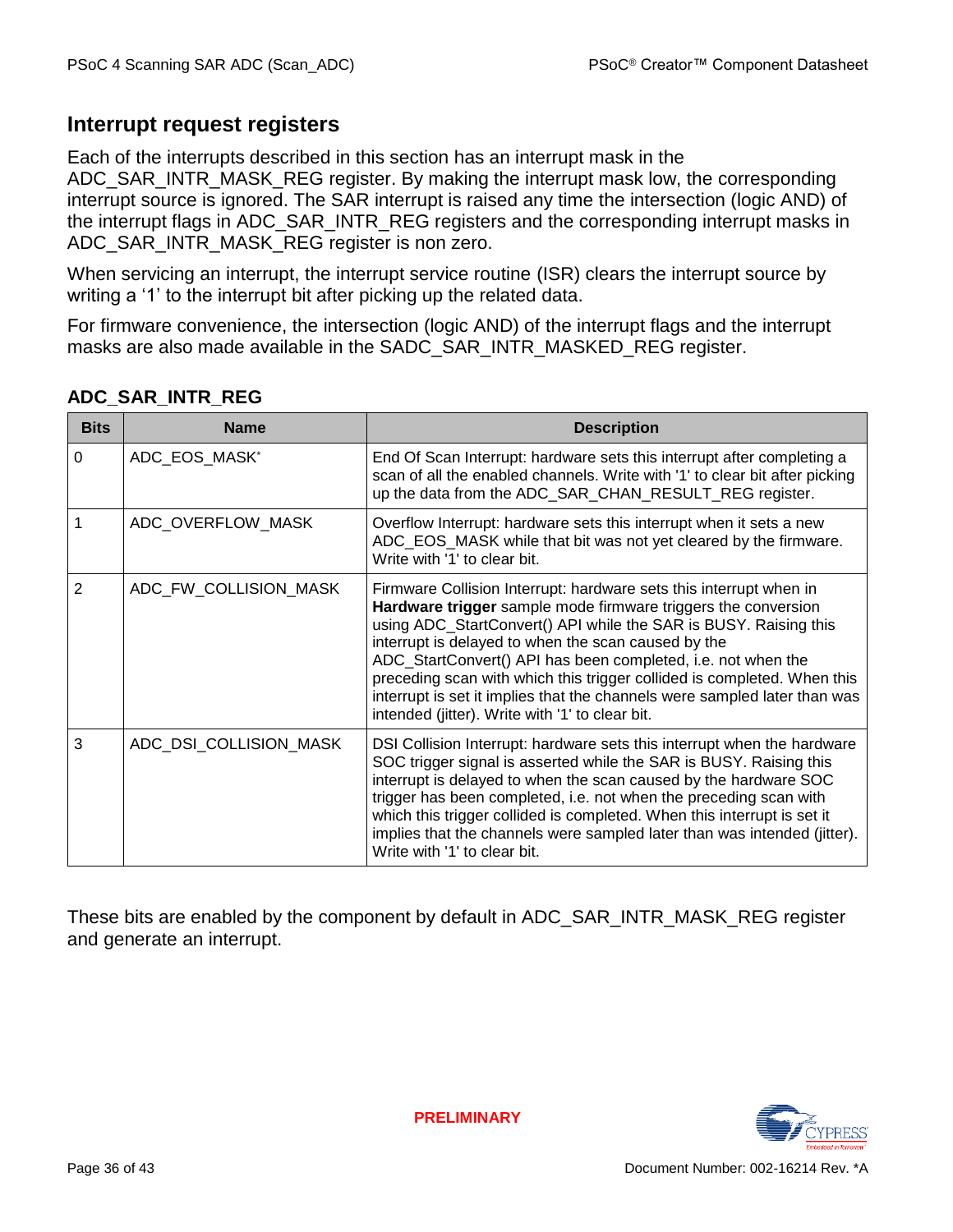#### **ADC\_SAR\_SATURATE\_INTR\_REG**

| <b>Bits</b> | <b>Name</b>   | <b>Description</b>                                                                                                                                                                                                                                                                                                                                          |  |  |  |  |  |  |
|-------------|---------------|-------------------------------------------------------------------------------------------------------------------------------------------------------------------------------------------------------------------------------------------------------------------------------------------------------------------------------------------------------------|--|--|--|--|--|--|
| 15:0        | SATURATE INTR | Saturate interrupt request register.                                                                                                                                                                                                                                                                                                                        |  |  |  |  |  |  |
|             |               | Hardware sets saturate interrupt for each channel if a conversion<br>result (before averaging) of that channel is either 0x000 or 0xFFF<br>(for 12-bit resolution), this is an indication that the ADC likely<br>saturated. When a 10-bit or 8-bit resolution is selected for the<br>channel, then the upper bits are ignored. Write with '1' to clear bit. |  |  |  |  |  |  |

#### **ADC\_SAR\_SATURATE\_INTR\_MASK\_REG**

| <b>Bits</b> | <b>Name</b>   | <b>Description</b>                                                                                                                                                         |  |  |  |  |  |  |
|-------------|---------------|----------------------------------------------------------------------------------------------------------------------------------------------------------------------------|--|--|--|--|--|--|
| 15:0        | SATURATE MASK | Saturate interrupt mask register.<br>It is set by default according to selection of the Saturation<br>parameter. Use ADC_SetSatMask() API to change this mask<br>register. |  |  |  |  |  |  |

## **ADC\_SAR\_SATURATE\_INTR\_MASKED\_REG**

| <b>Bits</b> | <b>Name</b>     | <b>Description</b>                                                                                                                                                          |  |  |  |  |  |  |
|-------------|-----------------|-----------------------------------------------------------------------------------------------------------------------------------------------------------------------------|--|--|--|--|--|--|
| 15:0        | SATURATE MASKED | Saturate interrupt masked request register.                                                                                                                                 |  |  |  |  |  |  |
|             |                 | If the value is not zero then the SAR interrupt is raised. When read,<br>this register reflects a bitwise AND between the saturate interrupt<br>request and mask registers. |  |  |  |  |  |  |

### **ADC\_SAR\_RANGE\_INTR\_REG**

| <b>Bits</b> | <b>Name</b> | <b>Description</b>                                                                                                                                                                                                    |  |  |  |  |  |  |
|-------------|-------------|-----------------------------------------------------------------------------------------------------------------------------------------------------------------------------------------------------------------------|--|--|--|--|--|--|
| 15:0        | RANGE INTR  | Range detect interrupt request register.                                                                                                                                                                              |  |  |  |  |  |  |
|             |             | Hardware sets range detect interrupt for each channel if the<br>conversion result (after averaging) of that channel met the condition<br>specified by the <b>Compare Mode</b> parameter. Write with '1' to clear bit. |  |  |  |  |  |  |

#### **ADC\_SAR\_RANGE\_INTR\_MASK\_REG**

| <b>Bits</b> | Name              | <b>Description</b>                                                                                                                                                                 |  |  |  |  |  |  |
|-------------|-------------------|------------------------------------------------------------------------------------------------------------------------------------------------------------------------------------|--|--|--|--|--|--|
| 15:0        | <b>RANGE MASK</b> | Range detect interrupt mask register.<br>It is set by default according to selection of the Limit detect<br>parameter. Use ADC_SetLimitMask() API to change this mask<br>register. |  |  |  |  |  |  |

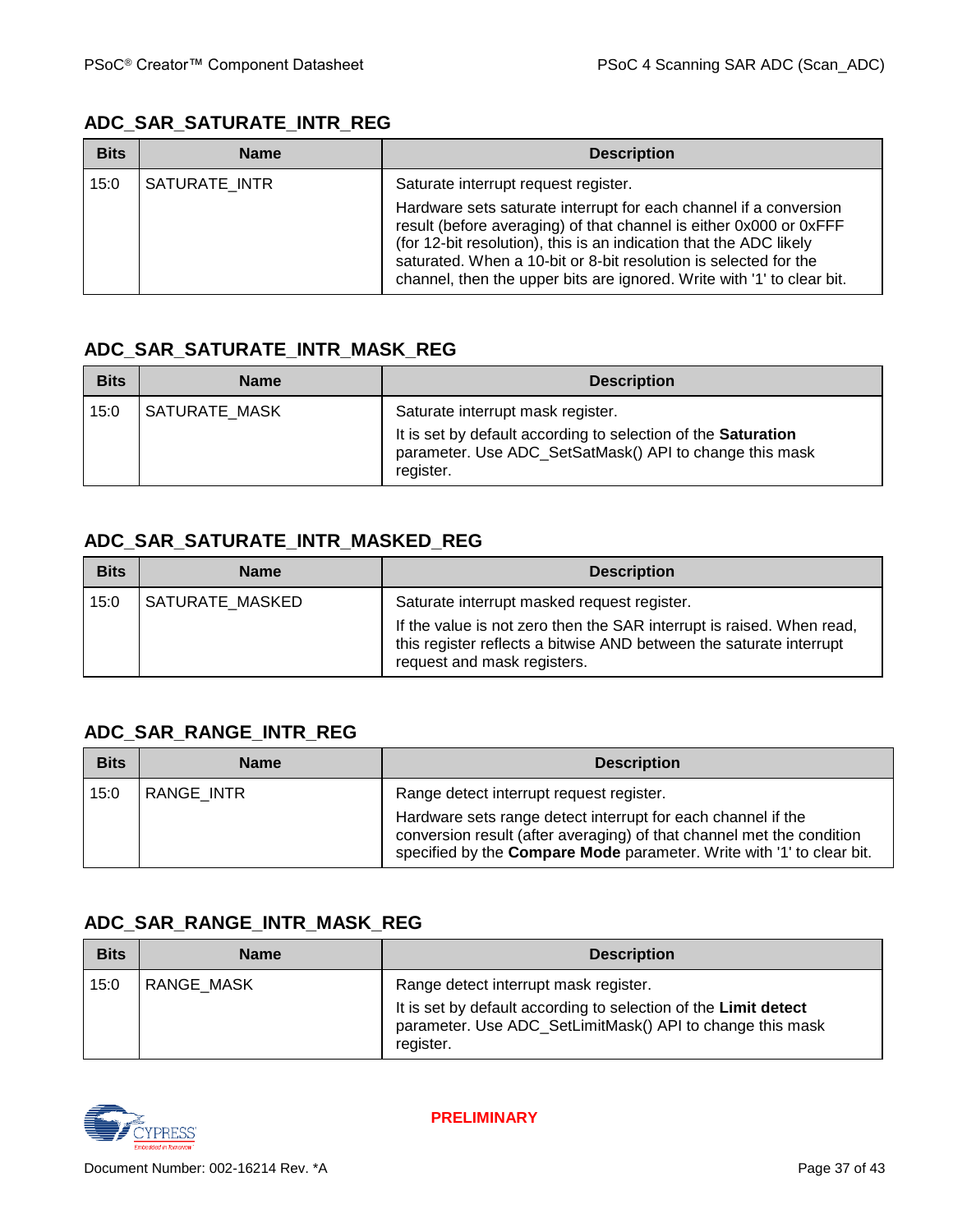| <b>Bits</b> | <b>Name</b>  | <b>Description</b>                                                                                                                                                                                                          |  |  |  |  |  |  |
|-------------|--------------|-----------------------------------------------------------------------------------------------------------------------------------------------------------------------------------------------------------------------------|--|--|--|--|--|--|
| 15:0        | RANGE MASKED | Range interrupt masked request register.<br>If the value is not zero then the SAR interrupt is raised. When read,<br>this register reflects a bitwise AND between the range detect<br>interrupt request and mask registers. |  |  |  |  |  |  |

#### **ADC\_SAR\_RANGE\_INTR\_MASKED\_REG**

# **Resources**

The Scanning SAR ADC is implemented as a fixed-function block. The component also uses one Interrupt.

# **DC and AC Electrical Characteristics**

Specifications are valid for –40 °C  $\leq T_A \leq 85$  °C and T<sub>J</sub>  $\leq$  100 °C, except where noted. Specifications are valid for 1.71 V to 5.5 V, except where noted.

**Note** Final characterization data for PSoC Analog Coprocessor devices is not available at this time. Once the data is available, the component datasheet will be updated on the Cypress web site.

| <b>Parameter</b> | <b>Description</b>                                    | <b>Min</b> | <b>Typ</b>               | <b>Max</b>              | <b>Units</b> | <b>Conditions</b>                                                       |
|------------------|-------------------------------------------------------|------------|--------------------------|-------------------------|--------------|-------------------------------------------------------------------------|
| A RES            | Resolution                                            | 8          | 12                       | 16                      | bits         | Averaging used for $> 12$ bit<br>resolution                             |
| A CHNIS S        | Number of channels – single-ended<br>or differential  | 8          |                          | 16                      |              | Higher channel counts than<br>minimum are routing resource<br>dependent |
| A_MONO           | Monotonicity                                          | 12         | $\overline{\phantom{0}}$ |                         | bits         | Based on characterization                                               |
| A_GAINERR        | Gain error                                            |            |                          | $+/-0.1$                | $\%$         | With external reference                                                 |
| A_OFFSET         | Input offset voltage                                  |            |                          | 2                       | mV           |                                                                         |
| A_ISAR           | Current consumption                                   |            | 1                        |                         | mA           |                                                                         |
| A_VIN            | Input voltage range – single-ended<br>or differential | $V_{SS}$   |                          | <b>V</b> <sub>DDA</sub> | $\vee$       | permissible range - conversion<br>range depends on Vref value           |
| A SPAND          | Input span - differential                             | $-V$ REF   |                          | $+V_{REF}$              | $\vee$       | for minimum to maximum code                                             |
| A_INRES          | Input path series resistance                          |            |                          | 2.2                     | kΩ           | Based on characterization                                               |
| A_INCAP          | Input capacitance                                     |            |                          | 10                      | pF           | Based on characterization                                               |

# **DC Specifications (filter not selected)**

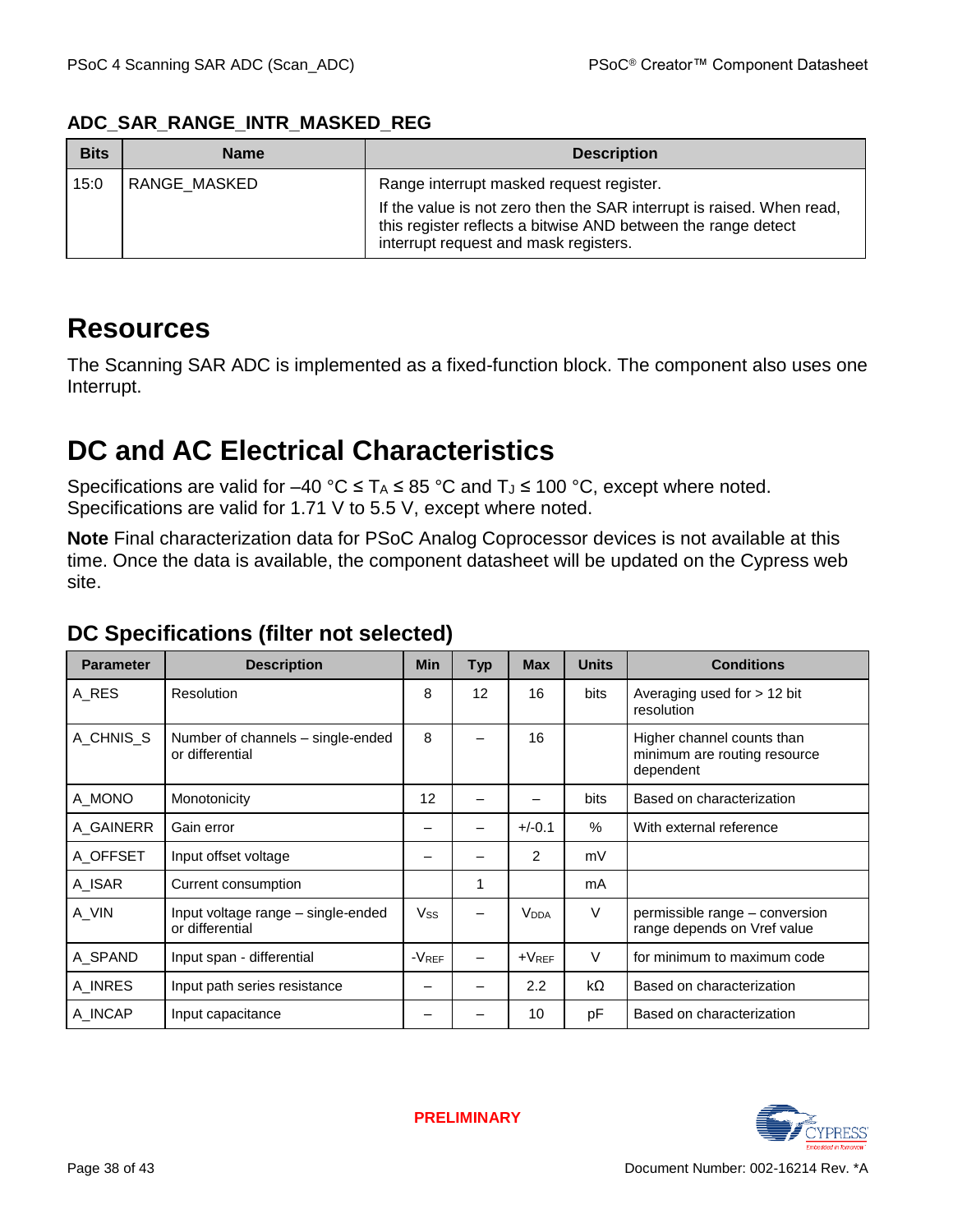| <b>Parameter</b> | <b>Description</b>                                              | <b>Min</b>          | <b>Typ</b>        | <b>Max</b>                | <b>Units</b> | <b>Conditions</b>                                                    |
|------------------|-----------------------------------------------------------------|---------------------|-------------------|---------------------------|--------------|----------------------------------------------------------------------|
| A_RES            | Resolution                                                      | 8                   | $12 \overline{ }$ | 16                        | bits         | Averaging used for $> 12$ bit<br>resolution                          |
| A_CHNIS_S        | Number of unfiltered channels -<br>single-ended or differential | $\overline{7}$      |                   | 15                        |              | higher channel counts than minimum<br>are routing resource dependent |
| A_CHNF_S         | Number of filtered channels -<br>single-ended                   |                     |                   | 1                         |              |                                                                      |
| A_MONO           | Monotonicity                                                    | 12                  |                   |                           | bits         | Based on characterization                                            |
| A_GAINERR        | Gain error of filtered channel                                  |                     |                   | $+/-2$                    | $\%$         | With external reference, at DC,<br>lowpass filter only               |
| A OFFSET         | Input offset voltage                                            | —                   | 15                | —                         | mV           | For Vdda = $2.7$ V to 3.6 V                                          |
| A_ISAR           | Current consumption                                             |                     | 3.3               |                           | mA           |                                                                      |
| A_VIN            | Input voltage range                                             | $V_{SS}+$<br>0.6    | —                 | V <sub>DDA</sub> -<br>0.6 | $\vee$       | permissible range – conversion<br>range depends on Vref value        |
| A_SPAND          | Input span - differential                                       | $-V$ <sub>REF</sub> |                   | $+V_{REF}$                | $\vee$       | for minimum to maximum code                                          |
| A INRES          | Input path series resistance                                    | -                   |                   | 2.2                       | $k\Omega$    | Based on characterization                                            |
| A_INCAP          | Input capacitance                                               |                     |                   | 10                        | pF           | Based on characterization                                            |

# **DC Specifications (filter selected)**

# **AC Specifications (filter not selected)**

| <b>Parameter</b> | <b>Description</b>                                    | <b>Min</b> | <b>Typ</b> | <b>Max</b> | <b>Units</b> | <b>Conditions</b>                                                          |
|------------------|-------------------------------------------------------|------------|------------|------------|--------------|----------------------------------------------------------------------------|
| A PSRR           | Power supply rejection ratio                          | 70         |            |            | dB           | Based on characterization                                                  |
| A_CMRR           | Common mode rejection ratio                           | 66         |            |            | dB           | Measured at 1 V                                                            |
| A_SAMP_1         | Sample rate with external reference<br>bypass cap     |            |            | 1          | Msps         | Aggregate over all channels,<br>requires 36 MHz sys_clk to be<br>available |
| A_SAMP_3         | Sample rate with no bypass cap.<br>Internal reference |            |            | 83.3       | ksps         | Note: use of reference bypass cap is<br>recommended in all systems         |
| A_SNDR           | Signal-to-noise and distortion ratio<br>(SINAD)       | 65         |            |            | dB           | $F_{IN}$ = 10 kHz, $A_{IN}$ = -1 dB ref FS                                 |
| A_INL            | Integral non linearity                                | $-1.7$     |            | 2          | <b>LSB</b>   | $V_{DD} = 1.71$ to 5.5, 1 Msps, Vref = 1<br>to 5.5                         |
| A_INL            | Integral non linearity                                | $-1.5$     |            | 1.7        | <b>LSB</b>   | $V_{\text{DDD}} = 1.71$ to 3.6, 1 Msps, Vref =<br>1.71 to V <sub>DDD</sub> |
| A_DNL            | Differential non linearity                            | $-1$       |            | 2.2        | <b>LSB</b>   | $V_{\text{DDD}} = 1.71$ to 5.5, 1 Msps, Vref = 1<br>to $5.5$               |
| A_DNL            | Differential non linearity                            | $-1$       |            | 2          | <b>LSB</b>   | $V_{\text{DDD}} = 1.71$ to 3.6, 1 Msps, Vref =<br>1.71 to V <sub>DDD</sub> |
| A_THD            | Total harmonic distortion                             |            |            | $-65$      | dB           | $F_{IN}$ = 10 kHz, $A_{IN}$ = -1 dB ref FS                                 |

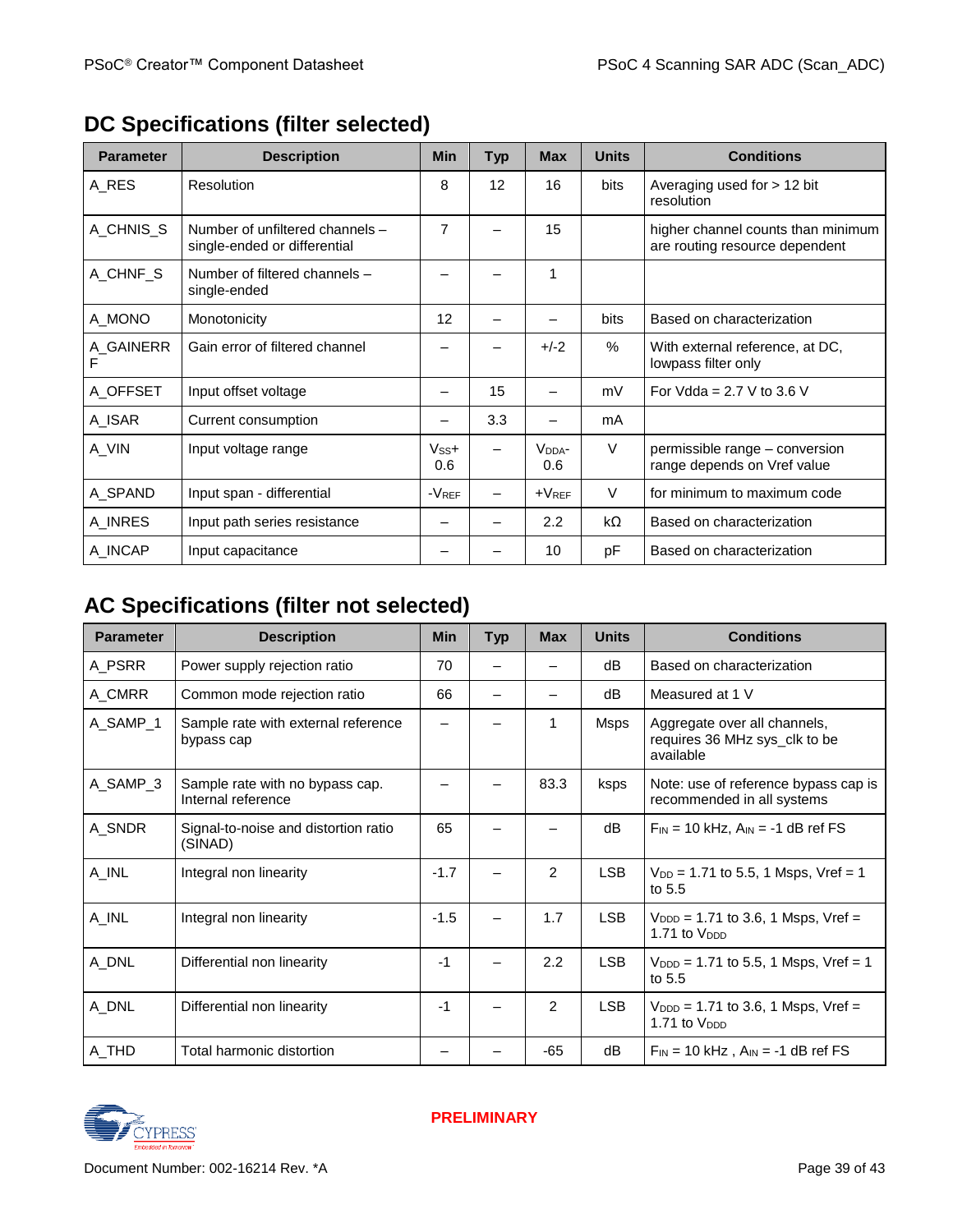# **AC Specifications (filtered channel)**

| <b>Parameter</b> | <b>Description</b>                              | Min | Typ                      | <b>Max</b> | <b>Units</b> | <b>Conditions</b>                                              |
|------------------|-------------------------------------------------|-----|--------------------------|------------|--------------|----------------------------------------------------------------|
| A_PSRR           | Power supply rejection ratio                    | 30  | $\overline{\phantom{0}}$ |            | dB           | Based on characterization                                      |
| A SNDR           | Signal-to-noise and distortion ratio<br>(SINAD) |     | 55                       |            | dB           | $F_{IN}$ = 10 kHz, $A_{IN}$ = -1 dB ref FS,<br>lowpass, OSR=10 |
| A THD            | Total harmonic distortion                       |     | 55                       |            | dB           | $F_{IN}$ = 10 kHz, $A_{IN}$ = -1 dB ref FS,<br>lowpass, OSR=10 |

# **Block Specs**

| <b>Parameter</b> | <b>Description</b>                | <b>Min</b> | TVD | Max | Units | <b>Conditions</b>          |
|------------------|-----------------------------------|------------|-----|-----|-------|----------------------------|
| <b>VREFSAR</b>   | Trimmed internal reference to SAR |            | -   | -⊢″ | %     | Percentage of Vbg (1.2 V). |

# **Component Errata**

This section lists known problems with the Scanning SAR ADC component.

| <b>Cypress</b><br>ID | <b>Component</b><br><b>Version</b> | <b>Problem</b>                                                                | Workaround                                                                                                          |
|----------------------|------------------------------------|-------------------------------------------------------------------------------|---------------------------------------------------------------------------------------------------------------------|
| 254437               | Αll                                | If SYSCLK is divided from HFCLK, the<br>filter will not function as expected. | Do not use a SYSCLK divider value other<br>than "1" in the Configure System Clocks -><br>High Frequency Clocks tab. |

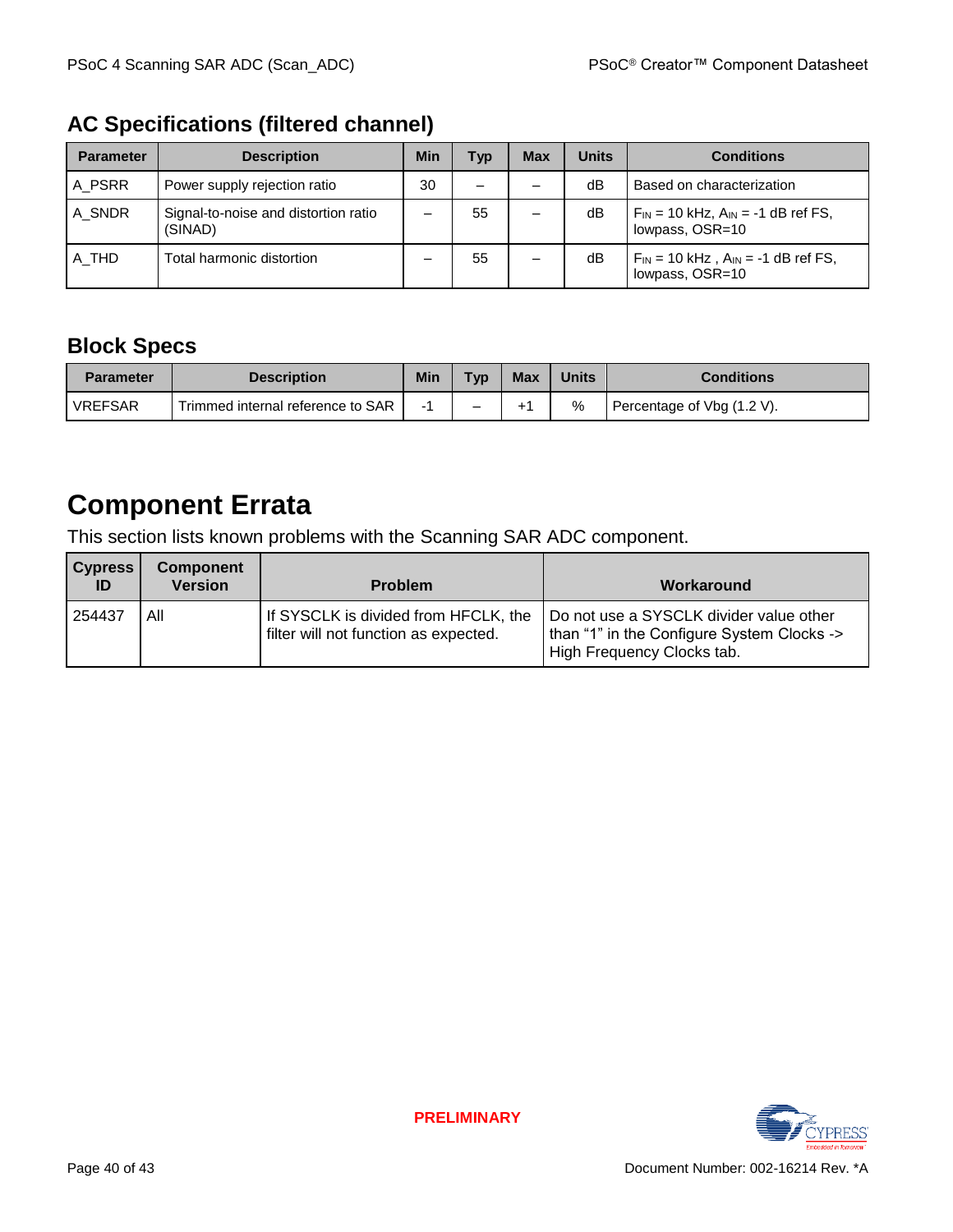# **Component Changes**

This section lists the major changes in the component from the previous version.

| <b>Version</b> | <b>Description of Changes</b>                                                                                                                                  | <b>Reason for Changes / Impact</b>                                                                                                                                                                   |
|----------------|----------------------------------------------------------------------------------------------------------------------------------------------------------------|------------------------------------------------------------------------------------------------------------------------------------------------------------------------------------------------------|
| 1.20.a         | Edited datasheet.                                                                                                                                              | Added errata item 254437 to document SYSCLK<br>filter issue.                                                                                                                                         |
|                |                                                                                                                                                                | Corrected wording on "Achieved" label description.                                                                                                                                                   |
|                |                                                                                                                                                                | Added picture of symbol with differential and single-<br>ended channels.                                                                                                                             |
|                |                                                                                                                                                                | Added description of the triggers for the ISR.                                                                                                                                                       |
| 1.20           | Component can be configured with up to four<br>configurations.<br>DC and AC Electrical Characteristics updated.<br>Appendix A describes some filter scheduling | Add dynamic reconfiguration.<br>Component now characterized.                                                                                                                                         |
|                | use cases.                                                                                                                                                     |                                                                                                                                                                                                      |
| 1.10           | Added optional switched-capacitor filter to<br>channel zero.                                                                                                   | This feature provides additional signal processing<br>before the ADC measurement.                                                                                                                    |
| 1.0            | Initial version of the component.                                                                                                                              | Final characterization data for PSoC Analog<br>Coprocessor devices is not available at this time.<br>Once the data is available, the component datasheet<br>will be updated on the Cypress web site. |

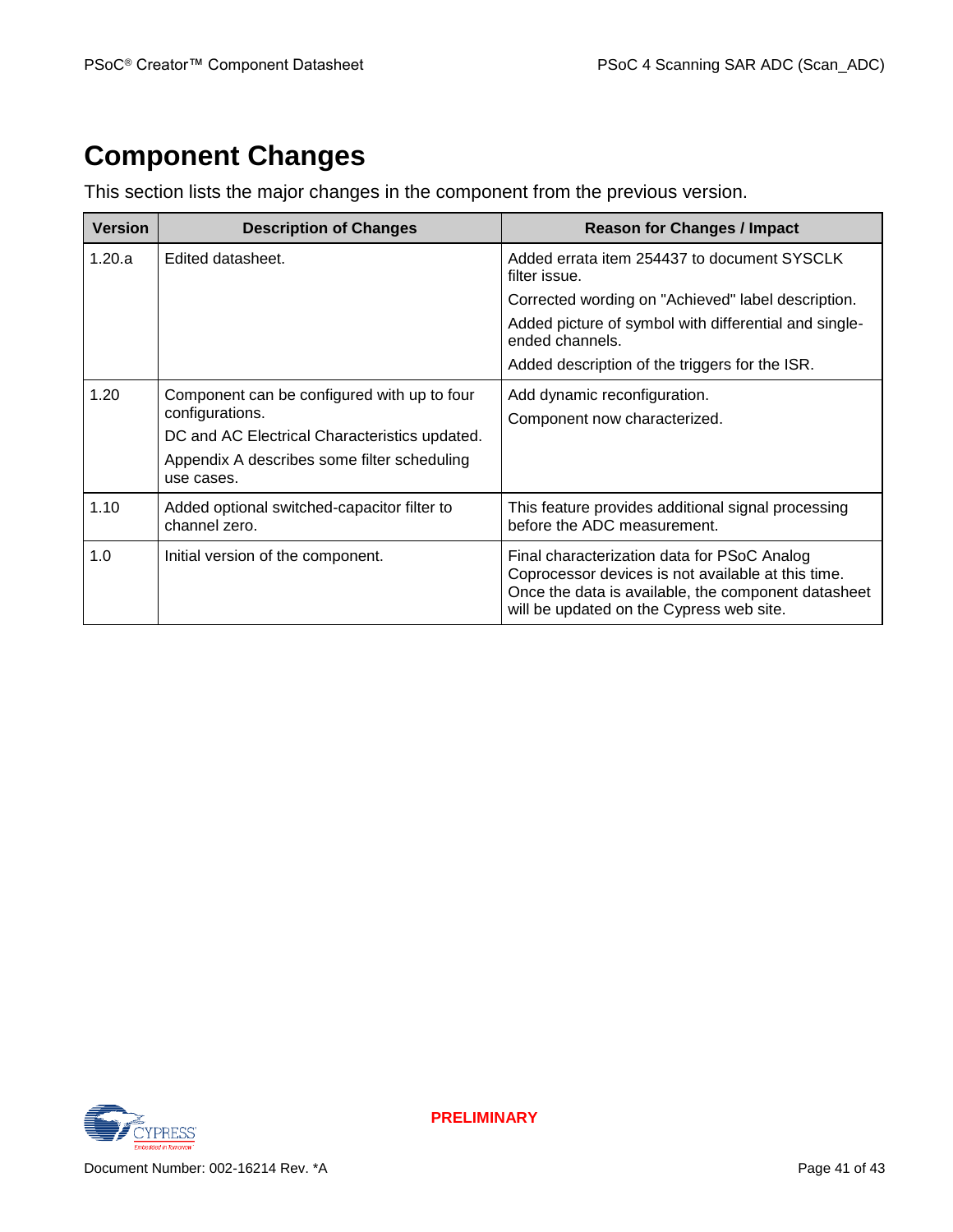# **Appendix A – Debugging Filter Scheduling Errors**

There are some constraints on the filter's sample rate that may make some filters unachievable.

| $f_s \leq 2MHz$                   | Sampling rate must be less than the hardware limit of the UAB                             |
|-----------------------------------|-------------------------------------------------------------------------------------------|
| $f_s \geq f_{char} \times 4$      | Sampling rate must be greater than four times the characteristic<br>frequency.            |
| $f_s \geq f_{notch\_lp} \times 2$ | For low pass filters, sampling rate must be greater than double the<br>notch.             |
| $\frac{T_{scan}}{T_s} = N$        | The scan duration $(Tscan)$ must be an integer multiple of the filter<br>period $(T_s)$ . |
| $\frac{f_{HFCLK}}{2f_s} = M$      | The HFCLK must be an integer multiple of double the sampling<br>frequency.                |

 $f<sub>s</sub>$  is the filter's sampling frequency.

 $f_{char}$  is the filter's characteristic frequency, which is defined per filter, as follows:

 $f_{char\,lo}$  is the low pass -3dB point

 $f_{char\_hp}$  is the high pass -3dB point

 $f_{char\_bp}$  is the band pass upper -3dB point

 $f_{char\,bs}$  is the notch upper -3dB point. If the lower -3dB point was specified, this number is calculated internally by the equation  $f_{upper3dB} = f_{notch}^2/f_{lower3dB}$ 

 $f_{\text{notch},\text{lp}}$  is a low pass filter's notch frequency

 $T_{scan}$  is the ADC's scan duration, including sampling, conversion, and averaging.

 $T_s$  is the filter's sampling period.  $T_s = 1/f_s$ .

 $f_{HFCLK}$  is the frequency of the design's high frequency clock (HFCLK).

The component first considers the desired sample rate and channel acquisition times, and chooses a SAR clock, which sets  $T_{scan}$ . It then attempts to choose a suitable  $fs$  which conforms to the above constraints. If  $f_s$  is over-constrained, the customizer will report one or more errors.

Generally, the easiest way to relieve a scheduling error is to choose a different characteristic frequency. In the cases where this is not appropriate, try adjusting the  $T_{scan}$  by varying desired